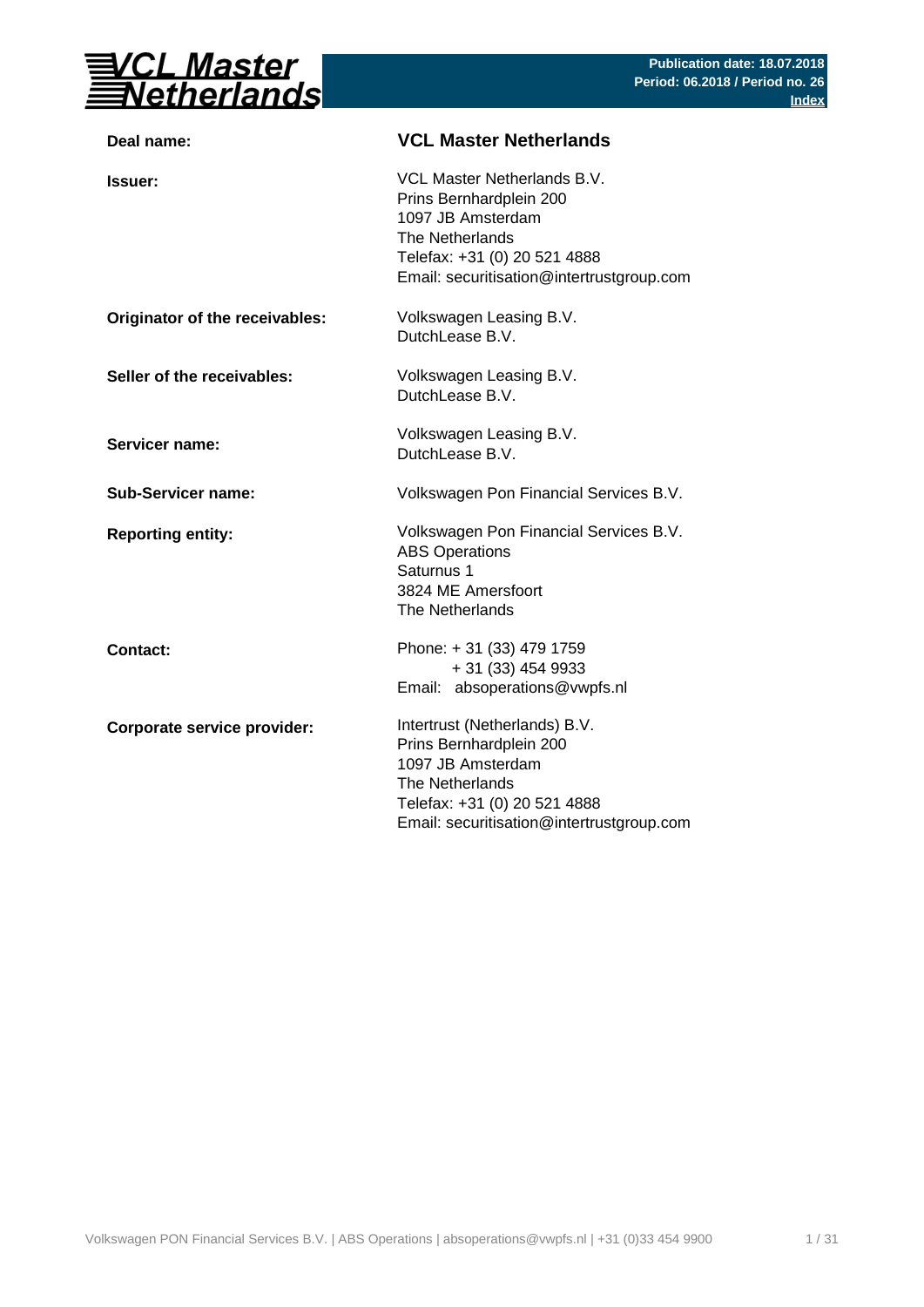

## **Contents**

| Page             | <b>Table of contents</b>           |
|------------------|------------------------------------|
| 1                | <b>Cover</b>                       |
| $\overline{2}$   | <b>Contents</b>                    |
| 3                | <b>Reporting details</b>           |
| 4                | <b>Parties overview</b>            |
| 5                | <b>Transaction events I</b>        |
| 6                | <b>Transaction events II</b>       |
| $\overline{7}$   | <b>Transaction events III</b>      |
| 8                | Information regarding the notes I  |
| $\boldsymbol{9}$ | Information regarding the notes II |
| 10               | Cash collateral account            |
| 11               | Swap fixing / Waterfall            |
| 12               | <b>Retention</b>                   |
| 13               | <b>Amortisation profile I</b>      |
| 14               | <b>Amortisation profile II</b>     |
| 15               | Run out schedule I                 |
| 16               | Run out schedule II                |
| 17               | <b>Outstanding contracts</b>       |
| 18               | Delinquencies & defaults I         |
| 19               | Delinquencies & defaults II        |
| 20               | Delinquencies & defaults III       |
| 21               | <b>Write-Offs</b>                  |
| 22               | <b>Prepayments</b>                 |
| 23               | Pool data I                        |
| 24               | Pool data II                       |
| 25               | Pool data III                      |
| 26               | Pool data IV                       |
| 27               | Pool data V                        |
| 28               | Pool data VI                       |
| 29               | Lease level data                   |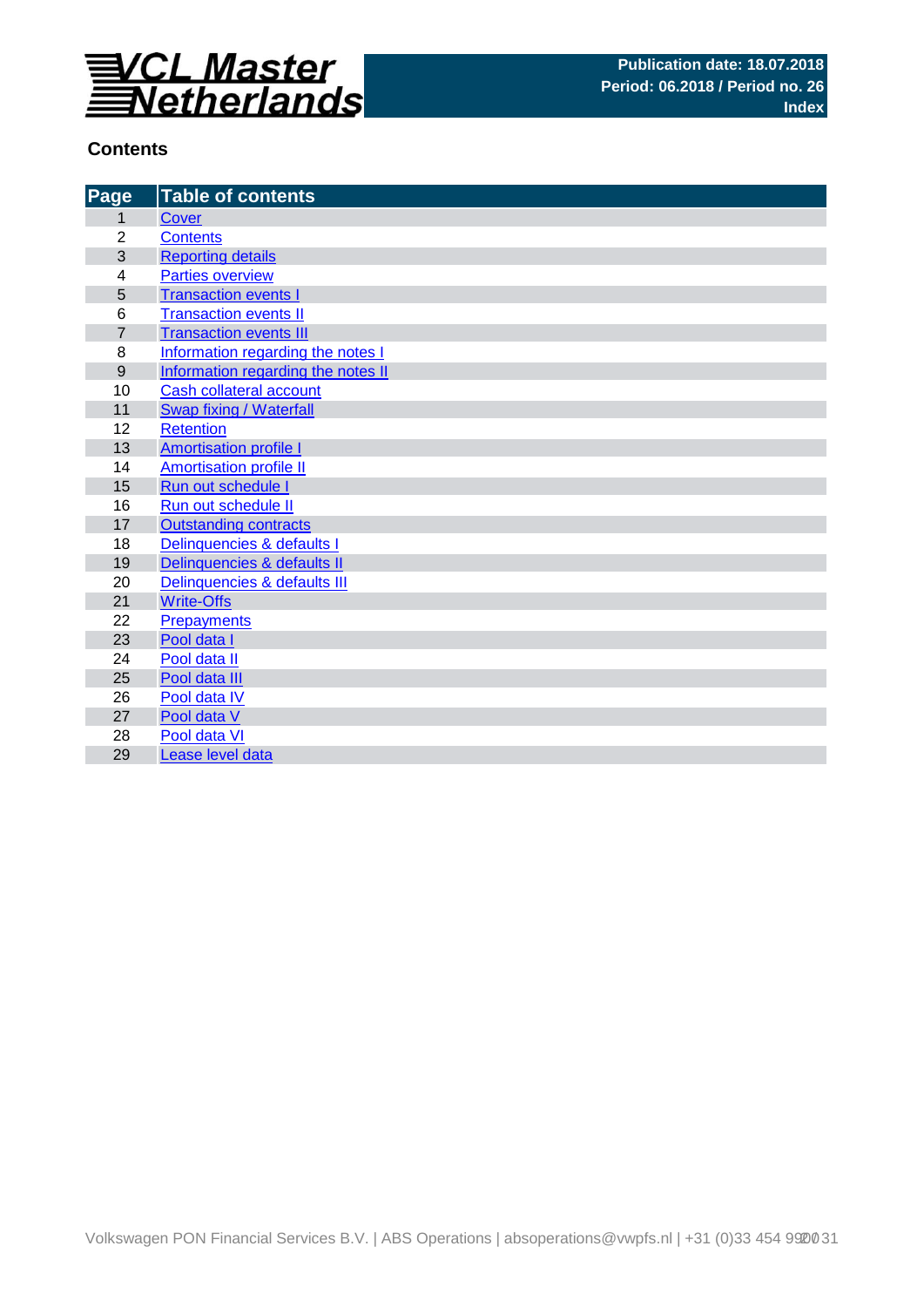

### **Reporting details**

| <b>Deal overview</b>                |                                    |                                     |
|-------------------------------------|------------------------------------|-------------------------------------|
| Cut-Off-Date                        | 30-4-2016 Publication date:        | 18.07.2018 (18th of each month)     |
| Scheduled date of Clean-Up-<br>Call | n.a. Payment date:                 | 25.07.2018 (25th of each month)     |
| Legal final maturity date           | 25-6-2026 Reporting date:          | 30.06.2018 (last day of each month) |
| Issue date                          | 31-5-2016 Asset collection period: | from 01.06.2018 until 30.06.2018    |
| Period no.:                         | 26 Interest accrual period         | from 25.06.2018 until 25.07.2018    |
| Reporting frequency:                | Monthly Note payment period:       | from 25.06.2018 until 25.07.2018    |
| Next payment date:                  | 27-8-2018 Days accrued:            | 30                                  |

| Type of car at pool cut | Number of<br>contracts | Percentage of<br>contracts | Outstanding<br>discounted<br>balance | <b>Percentage outstanding</b><br>l discounted balance \ |
|-------------------------|------------------------|----------------------------|--------------------------------------|---------------------------------------------------------|
| New cars                | 13.108                 | 94.62%                     | €244.342.851.74                      | 96,01%                                                  |
| Used cars               | 746                    | 5.38%                      | €10.167.048.13                       | 3.99%                                                   |
| <b>Total</b>            | 13.854                 | 100.00%                    | €254.509.899.87                      | 100,00%                                                 |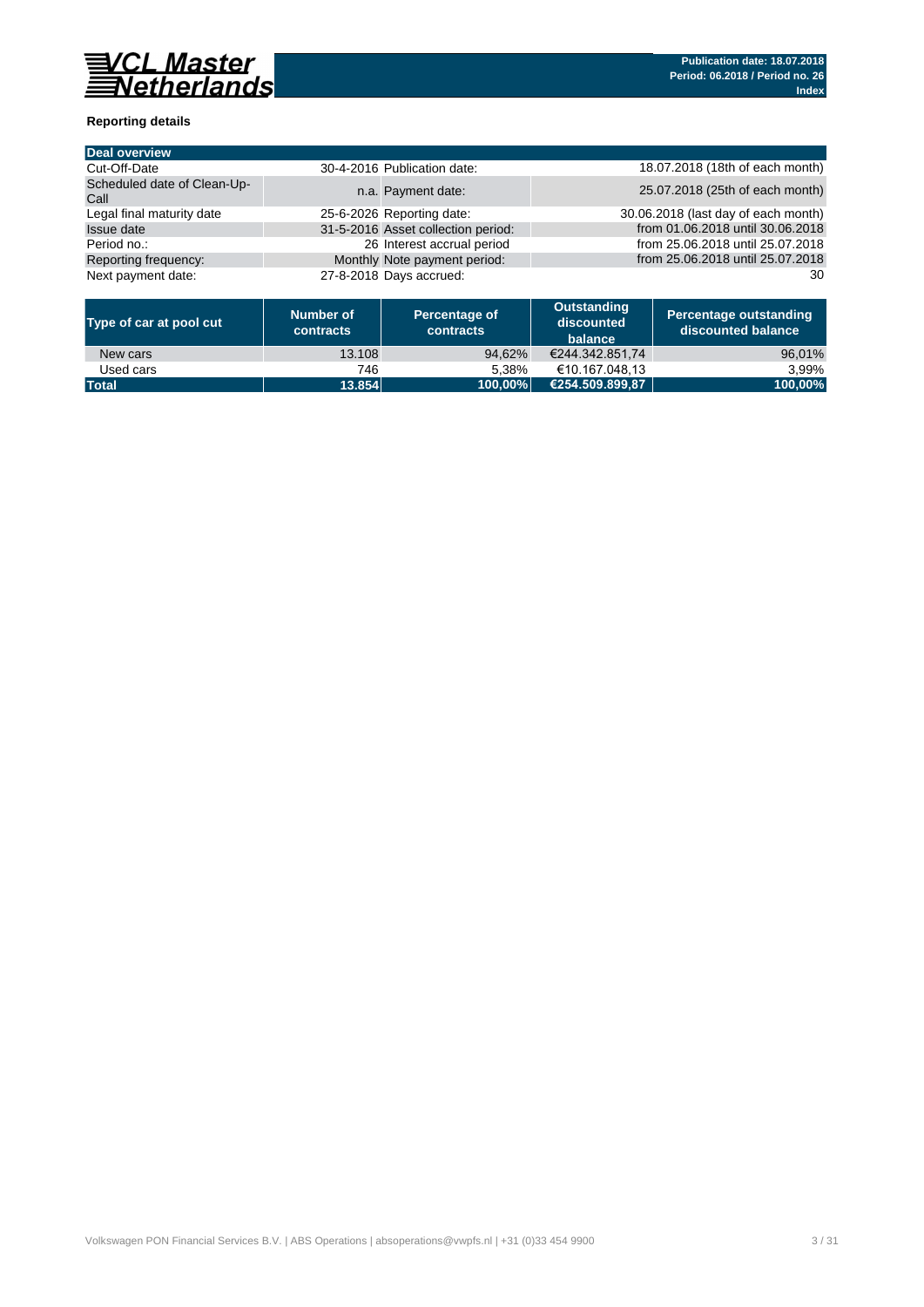## VCL Master<br>Setherlands

**Parties overview**

| Issuer:                                                                                                                                           | <b>VCL Master Netherlands B.V.</b><br>Attn.: Directors<br>Prins Bernhardplein 200<br>1097 JB Amsterdam<br>The Netherlands<br>Telefax: +31 (0)20 521 48888<br>Email: securitisation@intertrustgroup.com                                                                   | <b>Lead Manager</b>     | <b>ING Bank N.V.</b><br>Attn.: MJH Henzen/ S de Visser / TRC 00.040<br>Foppingadreef 7<br>NL-1000 BV Amsterdam<br>The Netherlands<br>Telephone: +31-20-563-8002<br>Email: mathijs.henzen@ingbank.com                                         |
|---------------------------------------------------------------------------------------------------------------------------------------------------|--------------------------------------------------------------------------------------------------------------------------------------------------------------------------------------------------------------------------------------------------------------------------|-------------------------|----------------------------------------------------------------------------------------------------------------------------------------------------------------------------------------------------------------------------------------------|
| Co-Arranger:                                                                                                                                      | <b>Volkswagen Financial Services AG</b><br>Attn.: Heiko Wiegmann, Dr. Dmitriy Ostapenko<br>Gifhorner Strasse 57<br>38112 Braunschweig<br>Germany<br>Telefax: +49 (531) 212 75423, +49 (531) 212 7 88276<br>Email: heiko.wiegmann@vwfs.com,<br>dmitriy.ostapenko@vwfs.com | Co-Arranger:            | <b>ING Bank N.V.</b><br>Attn.: MJH Henzen/ S de Visser / TRC 00.040<br>Foppingadreef 7<br>NL-1000 BV Amsterdam<br>The Netherlands<br>Telephone: +31-20-563-8002<br>Email: mathijs.henzen@ingbank.com                                         |
| <b>Principal Paying Agent,</b><br><b>Calculation Agent, Interest</b><br><b>Determination Agent, Account</b><br><b>Bank and Cash Administrator</b> | <b>Elavon Financial Services Limited, UK Branch</b><br>Attn.: Structures Finance Relationship Management<br>5th Floor, 125 Old Broad Street<br>London EC2N 1AR<br>United Kingdom<br>Telefax: +44 207 365 2577<br>Email: mbs.relationship.management@usbank.com           | <b>Security Trustee</b> | <b>Stichting Security Trustee VCL Master Netherlands</b><br>Attn.: Director<br>Prins Bernhardplein 200<br>1097 JB Amsterdam<br>The Netherlands<br>Telefax: +31 (0)20 521 48888<br>Email: securitisation@intertrustgroup.com                  |
| <b>Listing Agent</b>                                                                                                                              | <b>Lucid Issuer Services Limited</b><br>Attn.: Jackie Geisen<br><b>Tankerton Works</b><br>12 Argyle Walk<br>London WC1H 8HA<br>United Kingdom<br>Email: jgeisen@lucid-is.com                                                                                             | Registrar               | <b>Elavon Financial Services Limited</b><br>Attn.: Structured Finance Agency Services<br>Block E, Cherrywood Business Park<br>Loughlinstown, Dublin<br>Ireland<br>Telefax: +353 (1) 6569442<br>Email: mbs.relationship.management@usbank.com |
| Subservicer:                                                                                                                                      | Volkswagen Pon Financial Services B.V.<br>Attn.: ABS Operations<br>Saturnus 1<br>3824 ME Amersfoort<br>The Netherlands<br>Telefax: +31 (0) 33 479 1800<br>Email: absoperations@vwpfs.nl                                                                                  | Swap counterparty:      | <b>ING Bank N.V.</b><br>Attn.: MJH Henzen/ S de Visser / TRC 00.040<br>Foppingadreef 7<br>NL-1000 BV Amsterdam<br>The Netherlands<br>Telephone: +31-20-563-8002<br>Email: mathijs.henzen@ingbank.com                                         |
| Sellers, Servicers, Call Option<br><b>Buyers, Issuer Facility</b><br>Borrowers:                                                                   | Volkswagen Leasing B.V.<br>Attn.: ABS Operations<br>Saturnus 1<br>3824 ME Amersfoort<br>The Netherlands<br>Telefax: +31 (0) 33 479 1800<br>Email: absoperations@vwpfs.nl                                                                                                 | <b>Rating agencies:</b> | <b>DBRS Ratings Limited</b><br>Attn.: Alexander Garrod<br>1 Minister court, 10th Floor Mincing Lane<br>London, EC3R 7AA<br>United Kingdom<br>Telefax: +44 20 3137 5129<br>Email: EU.ABS.Surveillance@dbrs.com                                |
|                                                                                                                                                   | DutchLease B.V.<br>Attn.: ABS Operations<br>Saturnus 1<br>3824 ME Amersfoort<br>The Netherlands<br>Telefax: +31 (0) 33 479 1800<br>Email: absoperations@vwpfs.nl                                                                                                         |                         | Moody's Investors Service Ltd.<br>One Canada Square<br>Canary Wharf<br>London E14 5FA<br>United Kingdom<br>Email: monitor.abs@moodys.com                                                                                                     |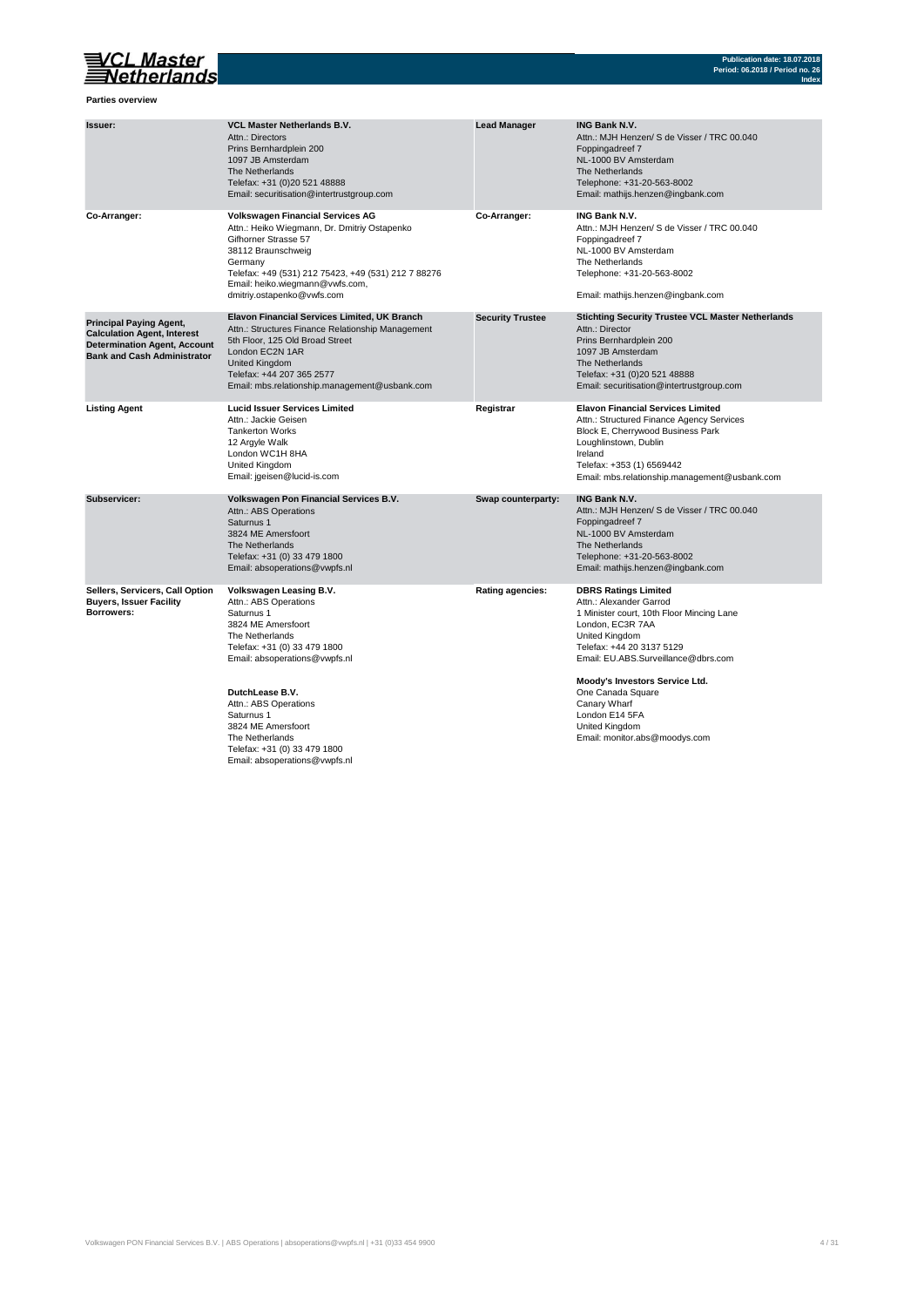

### **Transaction events I**

### **Clean-up-call**

| <b>Clean-Up-Call condition</b>                         |         |
|--------------------------------------------------------|---------|
| Percentage of current outstanding discounted portfolio | 267.73% |
| Min. Percentage of outstanding discounted portfolio    | 10.00%  |

\*N.B. This percentage may become greater 100% whenever the current total outstanding discounted balance is larger than the initial discounted balance as of initial Cut-Off-Date.

Fulfilled when the aggregate discounted Balance is less than 10,00% of the initial discounted balance as of initial Cut-Off date provided that all payment obligations under the Compartment 1 notes will be thereby fulfilled.

| <b>Repurchase of receivables</b> | Number of contracts   Percentage of contracts | balance | Outstanding discounted Percentage of outstanding<br>discounted balance | <b>Re-Purchase price</b> |
|----------------------------------|-----------------------------------------------|---------|------------------------------------------------------------------------|--------------------------|
| Current period                   |                                               |         |                                                                        |                          |
| Previous periods                 |                                               |         |                                                                        |                          |
| <b>Total</b>                     |                                               |         |                                                                        |                          |

If a repurchase of receivables occurred, it would only result from non-eligibility as of the respective Cut-Off-Date (which has been discovered at a later stage).

#### **Transaction party replacements**

| <b>Capacity of transaction party</b> | Date of replacement Reason for replacement | <b>Replaced party</b> | <b>Replaced by</b> |
|--------------------------------------|--------------------------------------------|-----------------------|--------------------|
|                                      |                                            |                       |                    |
|                                      |                                            |                       |                    |
|                                      |                                            |                       |                    |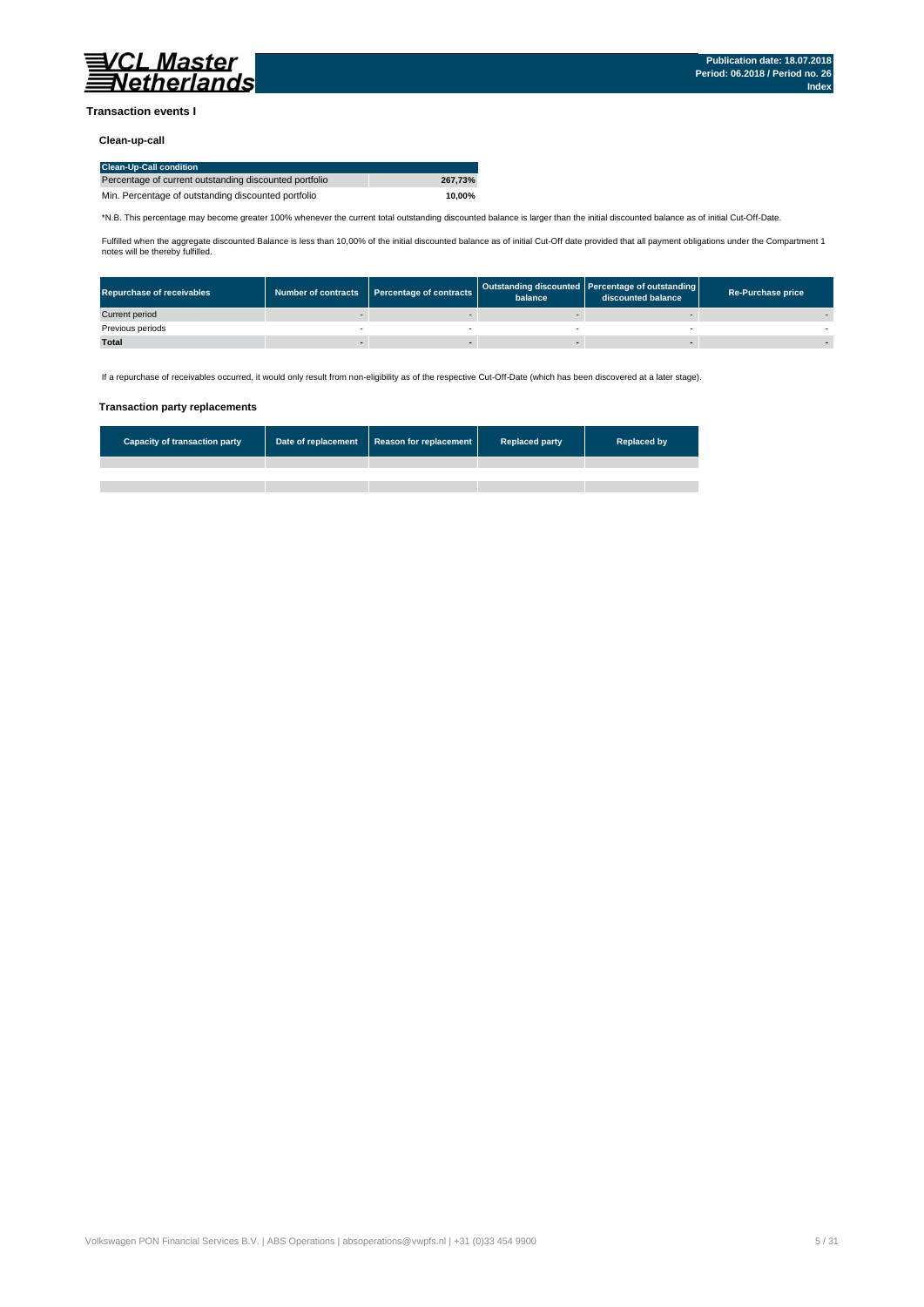# 

**No**

### **Transaction events II**

| <b>Revolving period</b>                                                            |            |
|------------------------------------------------------------------------------------|------------|
| Series revolving period expiration date of<br>the last outstanding series of notes | 26-11-2018 |
| Date of occurance of an early amortisation<br>event                                | n.a.       |
| Revolving period                                                                   | 26-11-2018 |

| <b>Accumulation account balance</b>                              | $31 - 5 - 2018$ | $30 - 6 - 2018$ |
|------------------------------------------------------------------|-----------------|-----------------|
| Amounts not invested for the purchase of<br>additional assets    | €0.00           | €0.00           |
| Percentage not invested for the purchase of<br>additional assets | $0.00\%$        | 0.00%           |

| <b>Dynamic gross loss ratio</b> | Ratio    | >1.0%     | $> 2.0\%$ |
|---------------------------------|----------|-----------|-----------|
| $30 - 4 - 2018$                 | 0.19117% | <b>No</b> | <b>No</b> |
| 31-5-2018                       | 0.20547% | No        | No        |
| $30 - 6 - 2018$                 | 0.18790% | <b>No</b> | <b>No</b> |

| Cumulative gross loss ratio                             | Ratio    | $> 2.00\%$ | $\geq 3.50\%$ | $\geq 4.50\%$ | $\geq 5.50\%$   |
|---------------------------------------------------------|----------|------------|---------------|---------------|-----------------|
| $30 - 6 - 2018$                                         | 0.41571% | <b>No</b>  | <b>No</b>     | <b>No</b>     | <b>No</b>       |
|                                                         |          |            |               |               |                 |
| Discounted balance as of the previous period            |          |            |               |               | €682.057.744.59 |
| Discounted balance of all initial and additional assets |          |            |               |               | €991.848.891.88 |
| Weighted average seasoning                              |          |            |               |               | 19.17           |
| Late delingency ratio                                   |          |            |               |               | 0.00000%        |

#### **Enforcement event**

| <b>Credit enhancement increase condition</b>                                                          |       | Not in effect |
|-------------------------------------------------------------------------------------------------------|-------|---------------|
| a) the dynamic gross loss ratio for three consecutive payment dates exceeds                           |       |               |
| (i) if weighted average seasoning is less 12 months                                                   | 1.00% | <b>No</b>     |
| (ii) if weighted average seasoning is $>= 12$ months                                                  | 2.00% | <b>No</b>     |
| b) the cumulative gross loss ratio exceeds                                                            |       | -             |
| (i) if weighted average seasoning is less then 12 months                                              | 2.00% | <b>No</b>     |
| (ii) if weighted average seasoning is between 12 (incl.) - 24 (incl.) months                          | 3.50% | <b>No</b>     |
| (iii) if weighted average seasoning is between 24 (excl.) - 36 (incl.) months                         | 4.50% | <b>No</b>     |
| (iv) if weighted average seasoning is $>$ 36 months                                                   | 5.50% | <b>No</b>     |
| c) the late delinguency ratio exceeds at any payment date                                             | 2.00% | <b>No</b>     |
| d) the occurence of a servicer replacement event                                                      |       | <b>No</b>     |
| e) the occurence of an insolvency event with respect to VWL/DL                                        |       | <b>No</b>     |
| f) the cash collateral account does not contain the specified general cash collateral account balance |       | No            |

| <b>Early amortisation event</b>                                                                                                                                                                                                                                                                                                                                                                                                                                                                                                                                                                                                                    | No        |
|----------------------------------------------------------------------------------------------------------------------------------------------------------------------------------------------------------------------------------------------------------------------------------------------------------------------------------------------------------------------------------------------------------------------------------------------------------------------------------------------------------------------------------------------------------------------------------------------------------------------------------------------------|-----------|
| (i) Occurence of a foreclosure event                                                                                                                                                                                                                                                                                                                                                                                                                                                                                                                                                                                                               | <b>No</b> |
| (ii) VCL Master accumulation account balance > 10% of total discounted receivables balance on two consecutive months                                                                                                                                                                                                                                                                                                                                                                                                                                                                                                                               | <b>No</b> |
| (iii) the Credit Enhancement Increase Condition is in effect                                                                                                                                                                                                                                                                                                                                                                                                                                                                                                                                                                                       | <b>No</b> |
| (iv) In case of default/termination event: failure to replace swap counterparty or failure to post collatereal by swap counterparty                                                                                                                                                                                                                                                                                                                                                                                                                                                                                                                | <b>No</b> |
| (v) Any payment date after six consecutive payment dates following the initial issue date, the sum of Class A Actual Overcollateralisation<br>Percentage is lower than 32,25% or the Class B Actual Overcollateralisation Percentage is lower than 24,75%                                                                                                                                                                                                                                                                                                                                                                                          | No        |
| (vi) Either of the Sellers ceases to be an Affiliate of the Volkswagen AG or any successor thereto                                                                                                                                                                                                                                                                                                                                                                                                                                                                                                                                                 | <b>No</b> |
| (vii) The 403-declaration with respect to a Seller is withdrawn by Volkswagen Pon Financial Services B.V. by depositing a declarartion to<br>this effect with the Trade Register of the Chamber of Commerce unless Volkswagen Pon Financial B.V. has provided to the relevant<br>Seller, no later than 30 Business Days following the depositing of the declaration to this effect, replacement security by other means in<br>form and substance sufficient to the Issuer and the Issuer and the Security Trustee (which may, at the sole discretion of Volkswagen Pon<br>Financial Services B.V., take the form of a quarantee or any other form. | No        |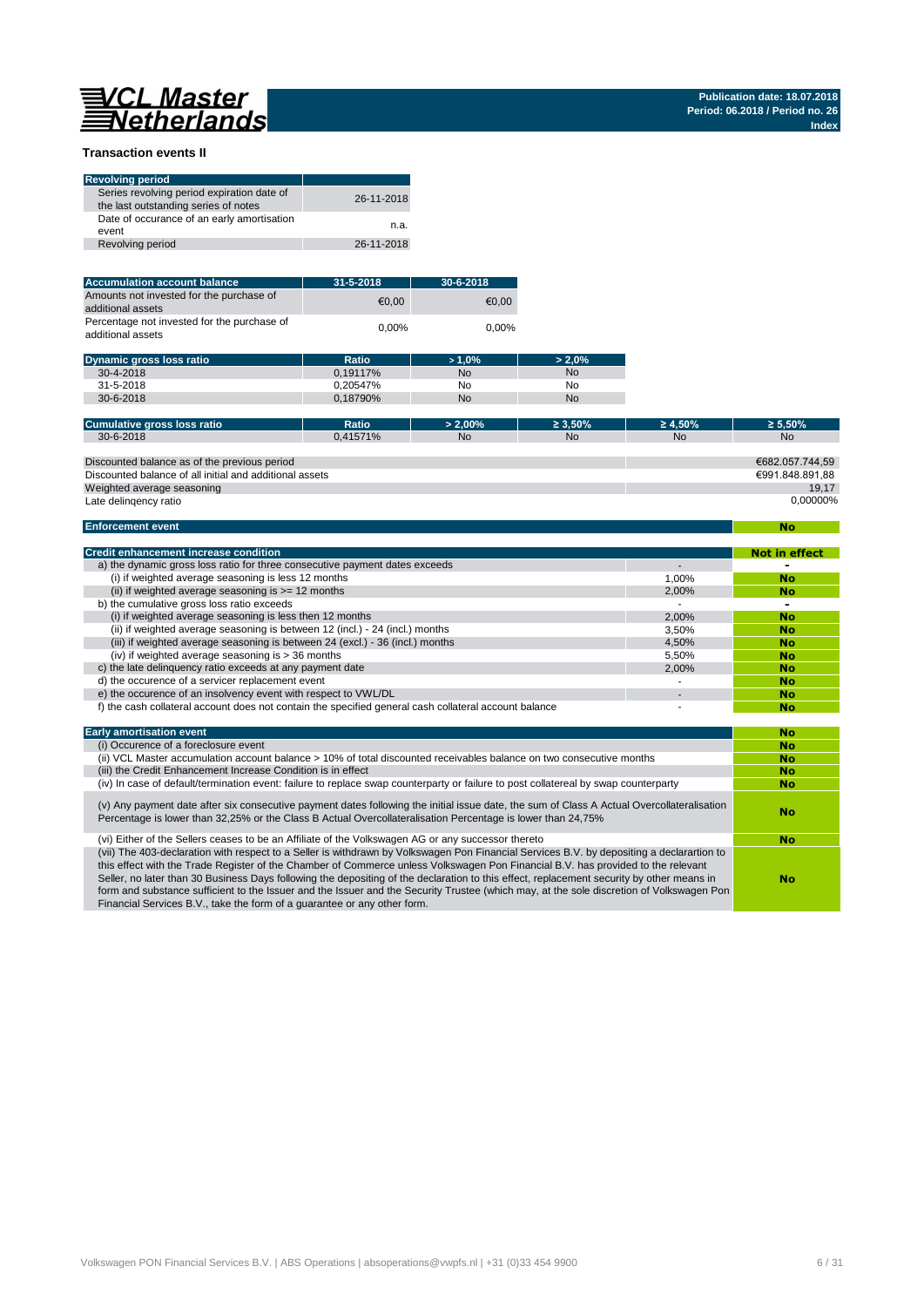

#### **Transaction events III**

| <b>Account bank</b>                                                                                                                                                                                                                             |                                                                                                                       | Moody's                                                                 |                                                                                                                  |                                                                                                                                                                                                                                                                                                    | <b>DBRS</b>              |                 |                         |                  |
|-------------------------------------------------------------------------------------------------------------------------------------------------------------------------------------------------------------------------------------------------|-----------------------------------------------------------------------------------------------------------------------|-------------------------------------------------------------------------|------------------------------------------------------------------------------------------------------------------|----------------------------------------------------------------------------------------------------------------------------------------------------------------------------------------------------------------------------------------------------------------------------------------------------|--------------------------|-----------------|-------------------------|------------------|
| Elavon Financial Services Limited UK branch                                                                                                                                                                                                     | Long term                                                                                                             | <b>Short term</b>                                                       | Outlook                                                                                                          | Long term <sup>*</sup>                                                                                                                                                                                                                                                                             | <b>Short term</b>        | Outlook         |                         |                  |
| Current rating                                                                                                                                                                                                                                  | Aa2                                                                                                                   | $P-1$                                                                   | <b>Stable</b>                                                                                                    | *AA                                                                                                                                                                                                                                                                                                | R-1 (middle)             | <b>Stable</b>   |                         |                  |
| Minimum required rating<br>* if no such rating assigned, a DBRS Equivalent Rating<br>** if not subject to short-term rating, long term rating of If the account bank ceases to have the account bank required rating it shall, at its own cost, |                                                                                                                       | $P-1$                                                                   | $\overline{\phantom{a}}$                                                                                         | A                                                                                                                                                                                                                                                                                                  | A-1                      |                 |                         |                  |
| at least A+                                                                                                                                                                                                                                     | (Please refer to the prospectus for a complete description of the mechanism)                                          |                                                                         | (iii) take any other action in order to maintain the rating of the Notes or to restore the rating of the Notes.  | (i) procure transfer of the accounts held with it to an Eligible Collateral Bank which is to be appointed by the Issuer once selected by the Account Bank, or<br>(ii) find an irrevocable and unconditional guarantor providing the guarantee from an entity with Account Bank Required Rating, or |                          |                 | <b>Required rating:</b> | <b>Fulfilled</b> |
| Swap counterparty                                                                                                                                                                                                                               |                                                                                                                       | Moody's                                                                 |                                                                                                                  |                                                                                                                                                                                                                                                                                                    | <b>DBRS</b>              |                 |                         |                  |
| <b>ING Bank NV</b>                                                                                                                                                                                                                              | Long term                                                                                                             | <b>Short term</b>                                                       | Outlook                                                                                                          | Long term                                                                                                                                                                                                                                                                                          | <b>Short term</b>        | Outlook         |                         |                  |
| Current rating                                                                                                                                                                                                                                  | Aa <sub>3</sub>                                                                                                       | $P-1$                                                                   | <b>Stable</b>                                                                                                    | AA (Low)                                                                                                                                                                                                                                                                                           | R-1 (middle)             | <b>Stable</b>   |                         |                  |
| Minimum required rating                                                                                                                                                                                                                         | Baa1                                                                                                                  |                                                                         |                                                                                                                  | A                                                                                                                                                                                                                                                                                                  |                          |                 |                         |                  |
| * and either posts collateral or obtains garuantee from<br>a person having minimum required rating                                                                                                                                              | If the swap counterparty ceases to maintain its credit rating at the miniumum required rating, the swap counterparty: | (ii) obtains a guaranty from an instituton with an acceptable ratng; or | (i) posts an amount of collateral (in the form of cash and/or securities) as set forth in the Swap Agreement; or | (iii) assigns its rights and obligations under the relevant Swap Agreement to a substitute swap counterparty with an acceptable rating.                                                                                                                                                            |                          |                 | Required rating:        | <b>Fulfilled</b> |
|                                                                                                                                                                                                                                                 | (Please refer to the prospectus for a complete description of the mechanism)                                          |                                                                         |                                                                                                                  |                                                                                                                                                                                                                                                                                                    |                          |                 |                         |                  |
|                                                                                                                                                                                                                                                 |                                                                                                                       |                                                                         |                                                                                                                  |                                                                                                                                                                                                                                                                                                    |                          |                 |                         |                  |
|                                                                                                                                                                                                                                                 |                                                                                                                       |                                                                         |                                                                                                                  |                                                                                                                                                                                                                                                                                                    |                          |                 |                         |                  |
|                                                                                                                                                                                                                                                 |                                                                                                                       | Moody's                                                                 |                                                                                                                  |                                                                                                                                                                                                                                                                                                    | <b>DBRS</b>              |                 |                         |                  |
| Volkswagen AG                                                                                                                                                                                                                                   | Long term                                                                                                             | <b>Short term</b>                                                       | Outlook                                                                                                          | Long term                                                                                                                                                                                                                                                                                          | <b>Short term</b>        | <b>Outlook</b>  |                         |                  |
| Current rating                                                                                                                                                                                                                                  | A <sub>3</sub>                                                                                                        | $P-2$                                                                   | <b>Negative</b>                                                                                                  | <b>BBB</b> (high)                                                                                                                                                                                                                                                                                  | $\overline{\phantom{a}}$ | <b>Negative</b> |                         |                  |
| Minimum required rating                                                                                                                                                                                                                         |                                                                                                                       | ۰                                                                       |                                                                                                                  | BBB(high)                                                                                                                                                                                                                                                                                          |                          |                 |                         |                  |
|                                                                                                                                                                                                                                                 |                                                                                                                       |                                                                         |                                                                                                                  |                                                                                                                                                                                                                                                                                                    |                          |                 |                         |                  |
|                                                                                                                                                                                                                                                 |                                                                                                                       |                                                                         |                                                                                                                  |                                                                                                                                                                                                                                                                                                    |                          |                 |                         |                  |
|                                                                                                                                                                                                                                                 |                                                                                                                       |                                                                         |                                                                                                                  |                                                                                                                                                                                                                                                                                                    |                          |                 |                         |                  |
|                                                                                                                                                                                                                                                 |                                                                                                                       |                                                                         |                                                                                                                  |                                                                                                                                                                                                                                                                                                    |                          |                 | Required rating:        | <b>Fulfilled</b> |
|                                                                                                                                                                                                                                                 |                                                                                                                       |                                                                         |                                                                                                                  |                                                                                                                                                                                                                                                                                                    |                          |                 |                         |                  |
|                                                                                                                                                                                                                                                 |                                                                                                                       |                                                                         |                                                                                                                  |                                                                                                                                                                                                                                                                                                    |                          |                 |                         |                  |
|                                                                                                                                                                                                                                                 |                                                                                                                       | Moody's                                                                 |                                                                                                                  |                                                                                                                                                                                                                                                                                                    | <b>DBRS</b>              |                 |                         |                  |
| Volkswagen Financial Services AG                                                                                                                                                                                                                | Long term                                                                                                             | <b>Short term</b>                                                       | Outlook                                                                                                          | Long term                                                                                                                                                                                                                                                                                          | Short term               | Outlook         |                         |                  |
| Current rating                                                                                                                                                                                                                                  | A <sub>3</sub>                                                                                                        | $P-2$                                                                   | <b>Negative</b>                                                                                                  | ٠                                                                                                                                                                                                                                                                                                  |                          |                 |                         |                  |
| Minimum required rating                                                                                                                                                                                                                         | Baa1                                                                                                                  |                                                                         |                                                                                                                  |                                                                                                                                                                                                                                                                                                    |                          |                 |                         |                  |
|                                                                                                                                                                                                                                                 |                                                                                                                       |                                                                         |                                                                                                                  |                                                                                                                                                                                                                                                                                                    |                          |                 |                         |                  |
|                                                                                                                                                                                                                                                 |                                                                                                                       |                                                                         |                                                                                                                  |                                                                                                                                                                                                                                                                                                    |                          |                 |                         |                  |
|                                                                                                                                                                                                                                                 |                                                                                                                       |                                                                         |                                                                                                                  |                                                                                                                                                                                                                                                                                                    |                          |                 |                         |                  |
|                                                                                                                                                                                                                                                 |                                                                                                                       |                                                                         |                                                                                                                  |                                                                                                                                                                                                                                                                                                    |                          |                 | Required rating:        | <b>Fulfilled</b> |
|                                                                                                                                                                                                                                                 |                                                                                                                       |                                                                         |                                                                                                                  |                                                                                                                                                                                                                                                                                                    |                          |                 |                         |                  |
|                                                                                                                                                                                                                                                 |                                                                                                                       |                                                                         |                                                                                                                  |                                                                                                                                                                                                                                                                                                    |                          |                 |                         |                  |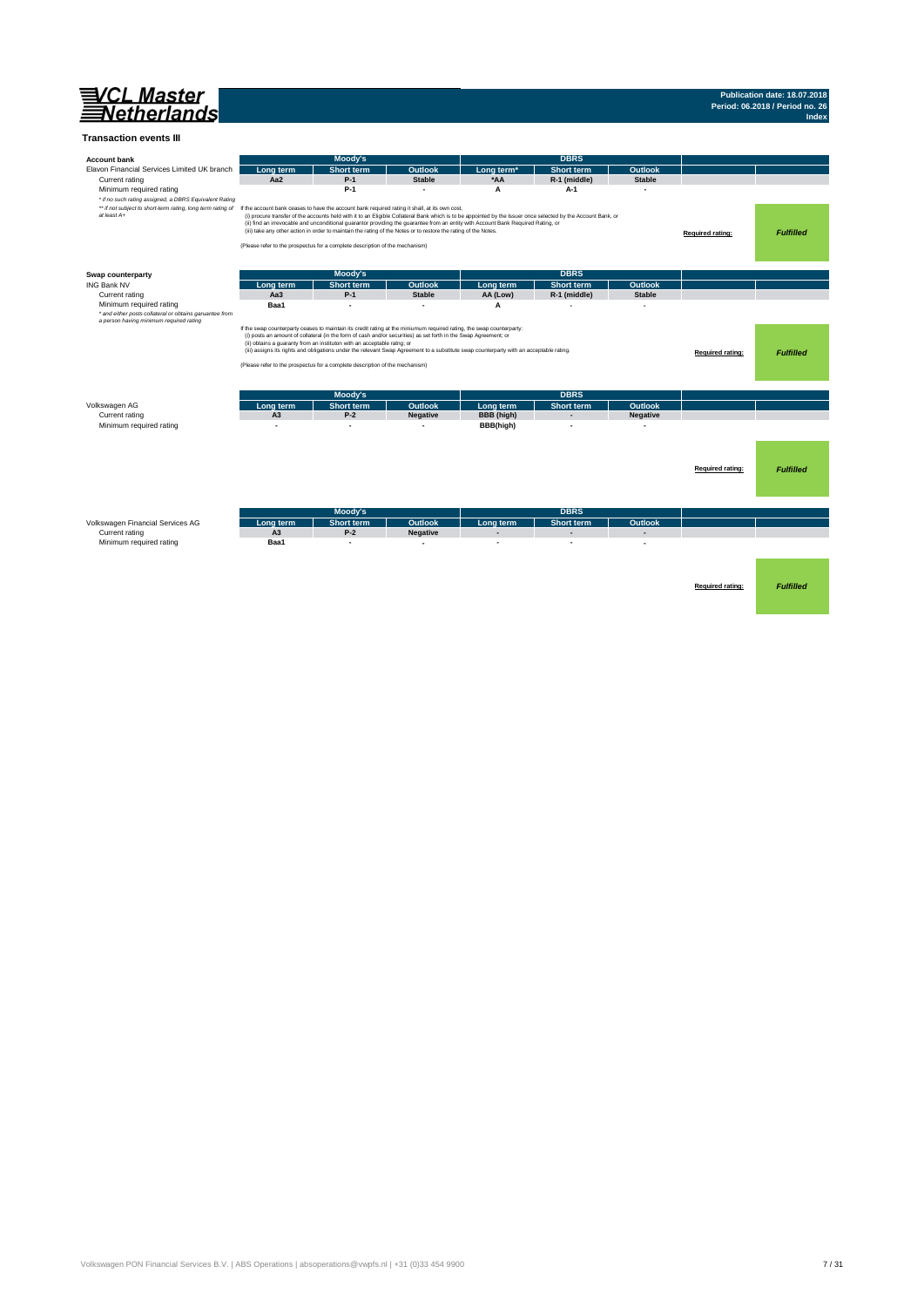

### **Information regarding the notes I**

|                             |                        | <b>Class B Notes</b>   |                        |                        |                        |                        |                        |                        |
|-----------------------------|------------------------|------------------------|------------------------|------------------------|------------------------|------------------------|------------------------|------------------------|
| Rating at issue date        | <b>Series A 2016-1</b> | <b>Series A 2016-2</b> | <b>Series A 2016-3</b> | <b>Series A 2016-4</b> | <b>Series A 2016-5</b> | <b>Series A 2016-6</b> | <b>Series B 2016-1</b> | <b>Series B 2016-2</b> |
| Moody's                     | Aaa (sf)               | Aaa (sf)               | Aaa (sf)               | Aaa (sf)               | Aaa (sf)               | Aaa (sf)               | Aa1 $(sf)$             | Aa1 $(sf)$             |
| <b>DBRS</b>                 | AAA (sf)               | AAA (sf)               | AAA (sf)               | AAA (sf)               | AAA (sf)               | AAA (sf)               | A (high) (sf)          | A (high) (sf)          |
| <b>Current rating</b>       |                        |                        |                        |                        |                        |                        |                        |                        |
| Moody's                     | Aaa (sf)               | Aaa (sf)               | Aaa (sf)               | Aaa (sf)               | Aaa (sf)               | Aaa (sf)               | Aa1 $(sf)$             | Aa1 $(sf)$             |
| <b>DBRS</b>                 | AAA (sf)               | AAA (sf)               | AAA (sf)               | AAA (sf)               | AAA (sf)               | AAA (sf)               | A (high) (sf)          | A (high) (sf)          |
| <b>Information on notes</b> |                        |                        |                        |                        |                        |                        |                        |                        |
| <b>ISIN</b>                 | XS1417315725           | XS1419661035           | XS1419662272           | XS1419662603           | XS1419662942           | XS1452378745           | XS1417318588           | XS1419666851           |
| Common code                 | 141731572              | 141966103              | 141966227              | 141966260              | 141966294              | 145237874              | 141731858              | 141966685              |
| Original face value         | €16.200.000.00         | €48.600.000.00         | €32.400.000.00         | €16.200.000.00         | €58.300.000.00         | €37.100.000.00         | €13.600.000.00         | €5.400.000.00          |
| Spread / Margin             | 0,400%                 | 0,400%                 | 0,400%                 | 0,400%                 | 0,400%                 | $0,400\%$              | 0,800%                 | 0.800%                 |
| Current coupon              | 0.030%                 | 0.030%                 | 0.030%                 | 0.030%                 | 0.030%                 | $0.030\%$              | 0,430%                 | 0,430%                 |

| <b>Information on notes</b>  | <b>Class A-Series</b> | <b>Class B-Series</b> |
|------------------------------|-----------------------|-----------------------|
| Legal final maturity date    | $nov-24$              | $nov-24$              |
| Fixed/Floating               | floating              | floating              |
| Day count convention         | actual/360            | actual/360            |
| Index rate (1-Month-Euribor) | $-0.370\%$            | $-0.370\%$            |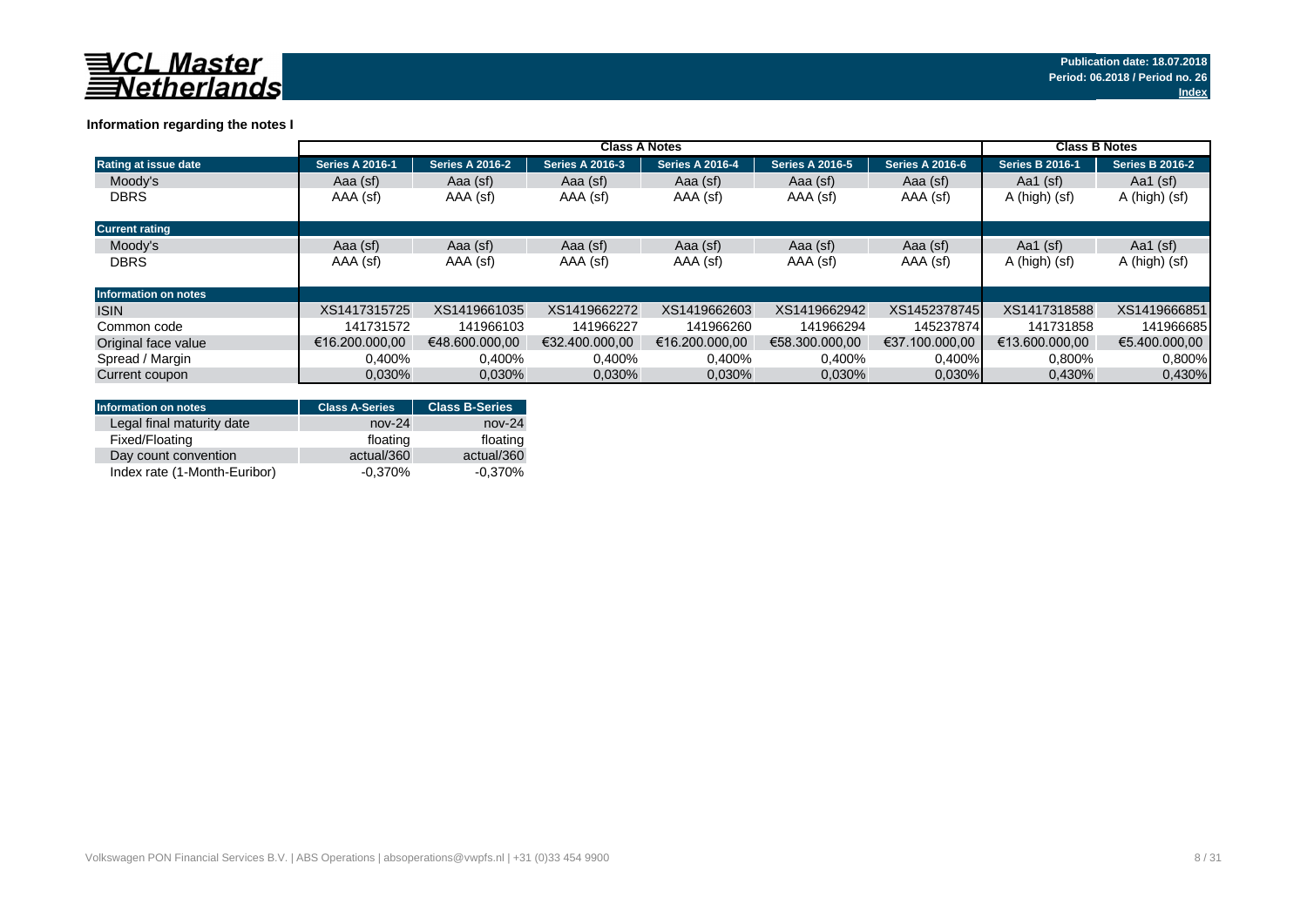#### **Information regarding the notes II**

| Monthly period:                      | 6-2018                      |
|--------------------------------------|-----------------------------|
| Payment date:                        | 25-7-2018                   |
| Interest accrual period (from/until) | 25.06.2018 until 25.07.2018 |
| Davs accrued                         | 30                          |
| Index rate                           | 1-Month Euribor             |
| Base interest rate:                  | $-0.3700%$                  |
| Day count convention                 | actual/360                  |

|                                                           |                            | <b>Class A Notes</b>   |                        |                        |                        |                        | <b>Class B Notes</b>   |                      |                        |                        |                 |
|-----------------------------------------------------------|----------------------------|------------------------|------------------------|------------------------|------------------------|------------------------|------------------------|----------------------|------------------------|------------------------|-----------------|
| <b>Interest payments</b>                                  | <b>Total Class A and B</b> | <b>Series A 2016-1</b> | <b>Series A 2016-2</b> | <b>Series A 2016-3</b> | <b>Series A 2016-4</b> | <b>Series A 2016-5</b> | <b>Series A 2016-6</b> | <b>Total Class A</b> | <b>Series B 2016-1</b> | <b>Series B 2016-2</b> | Total Class B   |
| Note balance                                              | €501.100.000,00            | €0,00                  | €110.700.000.00        | €73.700.000.00         | €37.000.000.00         | €156.300.000.00        | €73.700.000,00         | €451.400.000.00      | €35.500.000.00         | €14.200.000.00         | €49.700.000,00  |
| Paid interest                                             | €29.094.16                 | €0,00                  | €2.767,50              | €1.842,50              | €925,00                | €3.907,50              | €1.842,50              | €11.285,00           | €12.720,83             | €5.088,33              | €17.809,16      |
| <b>Unpaid Interest</b>                                    |                            |                        |                        |                        |                        |                        |                        |                      |                        |                        |                 |
| Unpaid interest of the reporting period                   | €0.00                      | €0,00                  | $\epsilon$ 0,00        | €0,00                  | €0,00                  | $\epsilon$ 0,00        | €0,00                  | €0,00                | €0,00                  | €0,00                  | €0,00           |
| Cumulative unpaid interest                                | €0.00                      | €0.00                  | €0.00                  | €0.00                  | €0.00                  | €0.00                  | €0.00                  | €0.00                | €0.00                  | €0.00                  | €0,00           |
| <b>Note balance</b>                                       |                            |                        |                        |                        |                        |                        |                        |                      |                        |                        |                 |
| Note balance as of the beginning of the period            | €501.100.000.00            | €0.00                  | €110.700.000,00        | €73.700.000.00         | €37.000.000.00         | €156.300.000.00        | €73.700.000,00         | €451.400.000.00      | €35.500.000.00         | €14.200.000,00         | €49.700.000,00  |
| Additional issue amount                                   | €0.00                      | €0.00                  | €0,00                  | €0,00                  | €0.00                  | €0.00                  | €0,00                  | €0.00                | €0.00                  | €0.00                  | €0,00           |
| Redemption amount due to amortizing series                | €0.00                      | €0,00                  | €0,00                  | €0,00                  | €0,00                  | €0.00                  | €0,00                  | €0,00                | €0.00                  | €0,00                  | €0,00           |
| Term take out redemption                                  | €0.00                      | €0.00                  | €0.00                  | €0.00                  | €0.00                  | €0.00                  | €0.00                  | €0.00                | €0.00                  | €0.00                  | €0,00           |
| Class balance as of the end of the period                 | €501.100.000.00            | $\epsilon$ 0.00        | €110.700.000.00        | €73.700.000.00         | €37.000.000.00         | €156.300.000.00        | €73.700.000.00         | €451.400.000.00      | €35.500.000.00         | €14.200.000.00         | €49.700.000.00  |
| Payments to Investors per note                            |                            |                        |                        |                        |                        |                        |                        |                      |                        |                        |                 |
| Interest                                                  |                            | €2.50                  | €2,50                  | €2,50                  | €2.50                  | €2.50                  | €2,50                  |                      | €35.83                 | €35.83                 |                 |
| Principal repayment by note                               |                            | €0,00                  | €0,00                  | €0,00                  | €0,00                  | €0,00                  | €0,00                  |                      | €0,00                  | €0,00                  |                 |
| <b>Total</b>                                              |                            | €2.50                  | €2.50                  | €2.50                  | €2.50                  | €2.50                  | €2.50                  |                      | €0.00                  | €0.00                  |                 |
|                                                           |                            |                        |                        |                        |                        |                        |                        |                      |                        |                        |                 |
| <b>Notes</b>                                              |                            |                        |                        |                        |                        |                        |                        |                      |                        |                        |                 |
| Number of notes as of the beginning of the period         | 5.011                      |                        | 1.107                  | 737                    | 370                    | 1.563                  | 737                    | 4.514                | 355                    | 142                    | 497             |
| Increase of outstanding notes from tap-up                 |                            |                        |                        |                        |                        |                        |                        |                      |                        |                        |                 |
| Reduction of outstanding notes from term take out         |                            |                        |                        |                        |                        |                        |                        |                      |                        |                        |                 |
| Number of notes as of the end of the period               | 5.011                      |                        | 1.107                  | 737                    | 370                    | 1.563                  | 737                    | 4.514                | 355                    | 142                    | 497             |
| Face value per note                                       |                            | €100.000,00            | €100.000,00            | €100.000,00            | €100.000,00            | €100.000,00            | €100.000,00            | €100.000.00          | €100.000,00            | €100.000,00            | €100.000,00     |
| Balance per note                                          |                            | €100.000,00            | €100,000.00            | €100.000,00            | €100.000,00            | €100.000,00            | €100.000,00            | €100.000,00          | €100.000,00            | €100.000,00            | €100.000,00     |
| <b>Note factor</b>                                        |                            | 1.000000               | 1.000000               | 1.000000               | 1.000000               | 1.000000               | 1.000000               | 1.000000             | 1.000000               | 1.000000               | 1.000000        |
| Overcollateralisation                                     |                            |                        |                        |                        |                        |                        |                        |                      |                        |                        |                 |
| Current OC amount (before TU / TTO)                       |                            | €0.00                  | €52.352.734.82         | €34.854.530.77         | €17.498.204.05         | €73.918.089.01         | €34.854.530.77         | €213.478.089.43      | €116.984.349.59        | €46.793.739.84         | €163.778.089.43 |
| Current OC percentage (before TU / TTO)                   |                            | 32.1079%               | 32.1079%               | 32,1079%               | 32.1079%               | 32,1079%               | 32,1079%               | 32.1079%             | 24.0123%               | 24,0123%               | 24.0123%        |
| Target OC percentage (revolving period/amortising period) |                            | 34% / 43%              | 34% / 43%              | 34% / 43%              | 34% / 43%              | 34% / 43%              | 34% / 43%              | 34% / 43%            | 26.5% / 35.5%          | 26.5% / 35.5%          | 26.5% / 35.5%   |
| Current OC amount (after TU / TTO)                        |                            | €0,00                  | €56.404.732.89         | €37.552.202.47         | €18.852.530,41         | €79.639.202.80         | €37.552.202.47         | €230.000.871.05      | €128.786.336.46        | €51.514.534.59         | €180.300.871.05 |
| Current OC percentage (after TU / TTO)                    |                            | 0.0000%                | 33.7541%               | 33.7541%               | 33.7541%               | 33.7541%               | 33,7541%               | 33.7541%             | 26.4603%               | 26.4603%               | 26.4603%        |

|     | <b>Subordinated loan</b>                  |                      |                      |
|-----|-------------------------------------------|----------------------|----------------------|
|     | Balance as of the beginning of the period | €158.058.128.11      |                      |
|     | Balance increase from tap up              | €0.00                |                      |
|     | Redemption payments from term take out    | €0.00                |                      |
|     | Regular redemption from waterfall         | €0.00                |                      |
|     | Redemption from cash collateral account   | €0.00                |                      |
|     | Balance as of the end of the period       | €158.058.128.11      |                      |
|     | Capitalization of interest                | €919.664.78          |                      |
| O/C |                                           | <b>Class A Notes</b> | <b>Class B Notes</b> |
|     | Current OC amount (before TU / TTO)       | € 213.478.089.43     | € 163.778.089.43     |
|     | Current OC percentage (before TU / TTO)   | 32.1079%             | 24.0123%             |
|     | Current OC amount (after TU / TTO)        | €230.000.871.05      | €180.300.871.05      |
|     | Current OC percentage (after TU / TTO)    | 33.7541%             | 26.4603%             |
|     |                                           |                      |                      |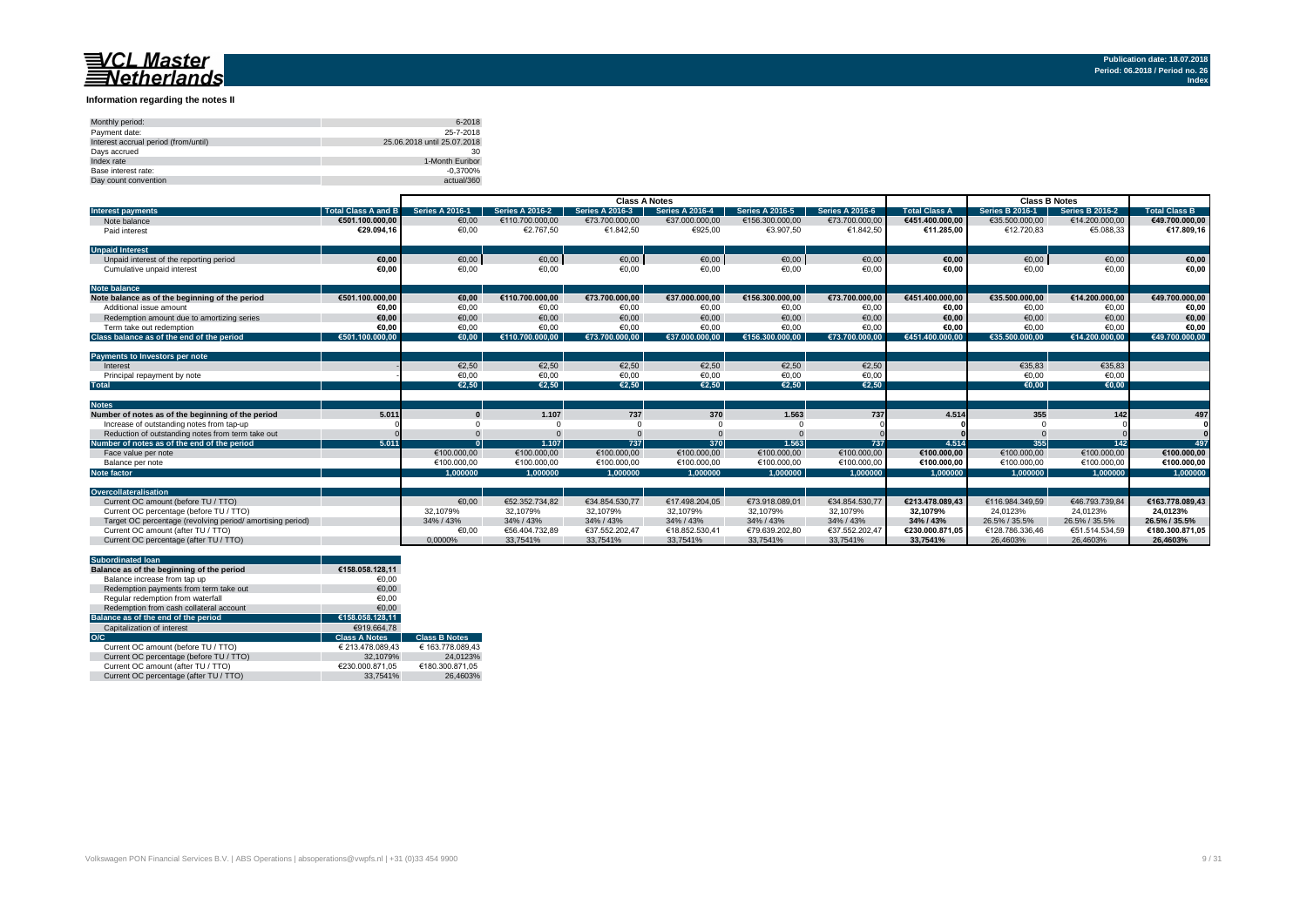

## **Credit enhancement**

| <b>Cash collateral account (CCA)</b>                             | in EUR          |
|------------------------------------------------------------------|-----------------|
| Initial balance at poolcut                                       | €9.158.618,28   |
| Thereof general cash reserve                                     | €2.288.400,00   |
| Thereof maintenance reserve                                      | €6.870.218,28   |
| Targeted balance (floor after Top Up)                            | €44.835.376,65  |
| Thereof general cash reserve                                     | €6.013.200,00   |
| Thereof maintenance reserve                                      | €38.822.176,65  |
| Balance as of the beginning of the period                        | €43.798.393,47  |
| Thereof general cash reserve                                     | €6.013.200,00   |
| Thereof maintenance reserve                                      | €37.785.193,47  |
| <b>Payments</b>                                                  | €1.036.983,18   |
| General payment from CCA                                         | € $0,00$        |
| General payment to CCA                                           | €0,00           |
| Payment from CCA due to TTO                                      | € $0,00$        |
| Payment to CCA due to tap-up                                     | €0,00           |
| Payment from CCA due to maintenance reserve                      | (63.477.546.34) |
| Payment to CCA due to maintenance reserve                        | €4.340.089,16   |
| Payment to CCA due to top-up                                     | €174.440,36     |
| Balance as of the end of the period                              | €44.835.376,65  |
| Thereof general cash reserve                                     | €6.013.200,00   |
| Thereof maintenance reserve                                      | €38.822.176,65  |
| General cash reserve in percent of total current note<br>balance | 1,200%          |
| Specified general cash collateral amount                         | €6.013.200,00   |
| <b>Accrued interest</b>                                          | €0,00           |

## **Set off risk**

There is no set off risk applicable.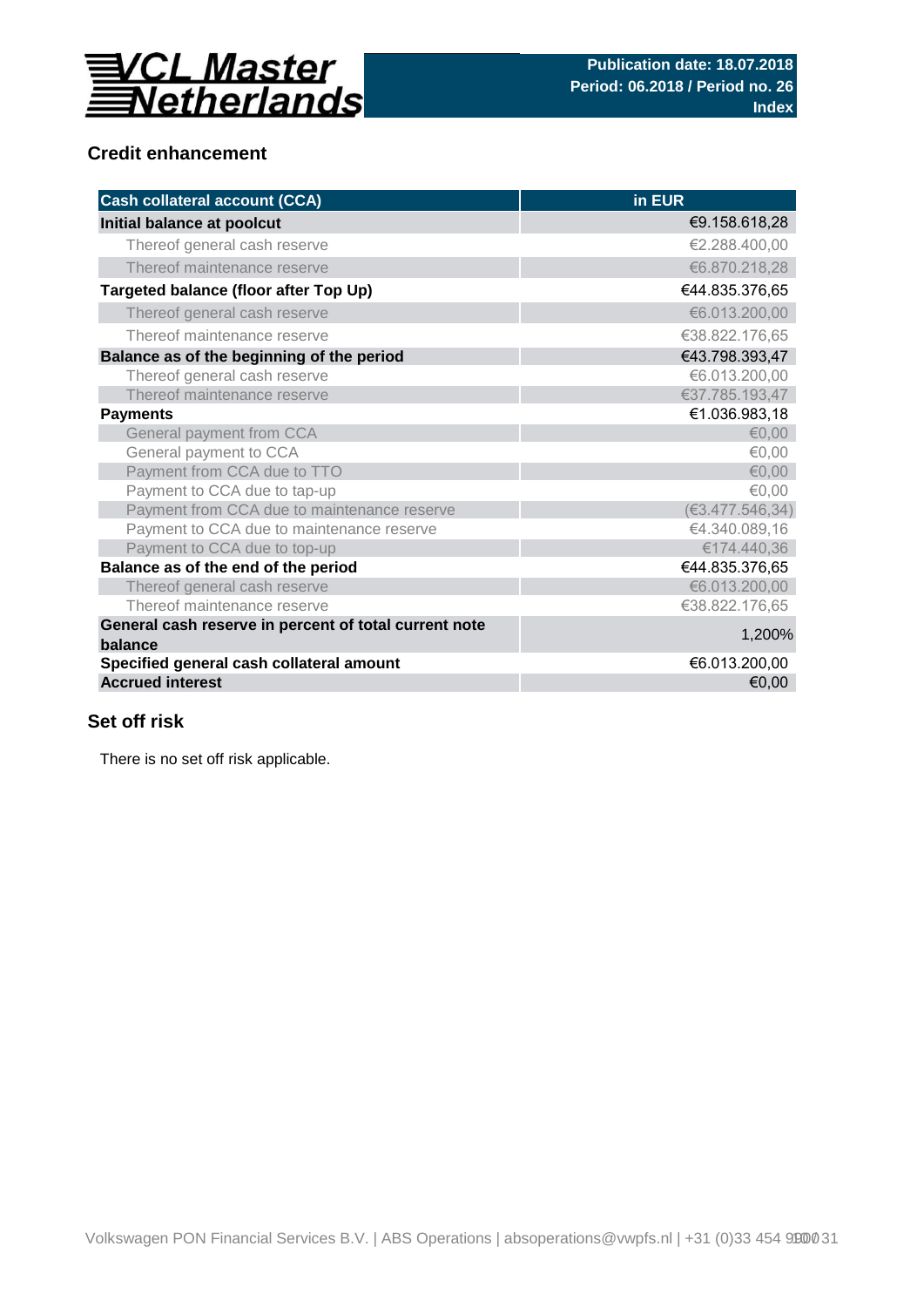

### **Swap fixing / Waterfall**

| Amortising interest rate swap                                                               | <b>Class A</b>                       | <b>Class B</b>                   |
|---------------------------------------------------------------------------------------------|--------------------------------------|----------------------------------|
| Underlying principal for reporting period                                                   | €451.400.000,00                      | €49.700.000,00                   |
| Paying leg                                                                                  | Fix interest rate                    | Fix interest rate                |
| Receiving leg                                                                               | Floating interest rate               | Floating interest rate           |
| Net swap payments / receipts                                                                | (€124.135,00)                        | (E15.531, 25)                    |
|                                                                                             |                                      |                                  |
| Available distribution amount calculation                                                   | <b>Payment to waterfall position</b> | <b>Remaining amount</b>          |
| (i) Lease Collections, minus (A) amounts credited to the Maintenance Surplus Reserve Ledger |                                      |                                  |
| and (B) amounts of any Issuer Increase Advance                                              | €22.850.018,58                       | €22.850.018,58                   |
| (ii) amounts of interest paid or principal repaid under the Issuer Facility Agreement       | €0,00                                | €22.850.018,58                   |
| (iii) Vehicle Realisation Proceeds                                                          | €6.328.225,78                        | €29.178.244,36                   |
|                                                                                             | €0.00                                | €29.178.244,36                   |
| (iv) Lease Incidental Shortfall payments                                                    | €0.00                                |                                  |
| (vi) payments from the CCA                                                                  |                                      | €29.178.244,36<br>€32.655.790.70 |
| (vii) amounts debited from the Maintenance Reserve Ledger                                   | €3.477.546,34                        | €32.655.790.70                   |
| (viii) Maintenance Surplus debited from the Maintenance Reserve Ledger                      | €0,00                                |                                  |
| (ix) Net Swap Receipts                                                                      | €0.00<br>€0.00                       | €32.655.790,70<br>€32.655.790.70 |
| (x) transfers from the Accumulation Account to the Distribution Account                     |                                      |                                  |
| (xi) the Buffer Release Amount                                                              | (E1.521.166, 33)                     | €31.134.624,37                   |
|                                                                                             |                                      |                                  |
| Waterfall                                                                                   | Payment to waterfall position        | <b>Remaining amount</b>          |
| Available distribution amount                                                               |                                      | €31.134.624,37                   |
| 1) Taxes and Issuer Profit Amount                                                           | €0,00                                | €31.134.624,37                   |
| 1.i) Taxes                                                                                  | €0.00                                | €31.134.624,37                   |
| 1.ii) Issuer Profit Amount                                                                  | €0,00                                | €31.134.624,37                   |
| 2) Senior Maintenance Coordinator Fee                                                       | (E13.440.278,00)                     | €17.694.346,37                   |
| 3) Payments in respect of fees I                                                            | (6568.381.45)                        | €17.125.964,91                   |
| 3.i) Payment to directors of the issuer                                                     | €0,00                                | €17.694.346,37                   |
| 3.ii) Servicer Fee - Volkswagen Leasing B.V.                                                | (€485.090,89)                        | €17.209.255,48                   |
| Servicer Fee - DutchLease B.V.                                                              | (683.290, 57)                        | €17.125.964,91                   |
| 3.iii) Payment to Maintenance Coordinator - Volkswagen Leasing B.V.                         | €0,00                                | €17.125.964.91                   |
| Payment to Maintenance Coordinator - DutchLease B.V.                                        | €0,00                                | €17.125.964,91                   |
| 3.iv) Payment to Rating Agencies                                                            | €0.00                                | €17.125.964,91                   |
| 3.v) Payment to Process Agent                                                               | €0,00                                | €17.125.964,91                   |
| 3.vi) Payment to Account Bank                                                               | €0,00                                | €17.125.964,91                   |
| 3. vii) Payment to Agents                                                                   | €0.00                                | €17.125.964,91                   |
| 3. viii) Payment in respect of listing of the notes                                         | €0,00                                | €17.125.964,91                   |
| 3.ix) Payment in respect of auditors' fees and legal counsel fees                           | €0.00                                | €17.125.964,91                   |
| 3.x) Payment in respect administration costs and expenses                                   | €0,00                                | €17.125.964,91                   |
| 3.xi) Payment to other third parties providing services                                     | €0,00                                | €17.125.964,91                   |
| 4) Net Swap Payments or Swap Termination Payments - Series A and B                          | (E139.666, 25)                       | €16.986.298,66                   |
|                                                                                             | €0,00                                | €17.125.964,91                   |
| - Net swap payments on series A 2016-1                                                      |                                      |                                  |
| - Net swap payments on series A 2016-2                                                      | (630.442, 50)                        | €17.095.522,41                   |
| - Net swap payments on series A 2016-3                                                      | (E20.267, 50)                        | €17.075.254,91                   |
| - Net swap payments on series A 2016-4                                                      | (€10.175,00)                         | €17.065.079,91                   |
| - Net swap payments on series A 2016-5                                                      | (€42.982,50)                         | €17.022.097,41                   |
| - Net swap payments on series A 2016-6                                                      | (€20.267,50)                         | €17.001.829,91                   |
| - Net swap payments on series B 2016-1                                                      | (E11.093,75)                         | €16.990.736,16                   |
| - Net swap payments on series B 2016-2                                                      | (€4.437,50)                          | €16.986.298,66                   |
| 5) Interest payment class A                                                                 | (E11.285,00)                         | €16.975.013,66                   |
| (a) Accrued interest & (b) interest shortfalls on series A 2016-1                           | €0,00                                | €16.986.298,66                   |
| (a) Accrued interest & (b) interest shortfalls on series A 2016-2                           | (E2.767, 50)                         | €16.983.531,16                   |
| (a) Accrued interest & (b) interest shortfalls on series A 2016-3                           | (€1.842,50)                          | €16.981.688,66                   |
| (a) Accrued interest & (b) interest shortfalls on series A 2016-4                           | (E925,00)                            | €16.980.763,66                   |
| (a) Accrued interest & (b) interest shortfalls on series A 2016-5                           | (63.907, 50)                         | €16.976.856,16                   |
| (a) Accrued interest & (b) interest shortfalls on series A 2016-6                           | (E1.842, 50)                         | €16.975.013,66                   |
| 6) Interest payment class B                                                                 | (E17.809, 16)                        | €16.957.204,50                   |
| (a) Accrued interest & (b) interest shortfalls on series B 2016-1                           | (E12.720, 83)                        | €16.962.292.83                   |
| (a) Accrued interest & (b) interest shortfalls on series B 2016-2                           | (E5.088, 33)                         | €16.957.204,50                   |
| 7) Payment to cash collateral account until the general CCA equals specified general CCA    | €0,00                                | €16.957.204,50                   |
| 8) Redemption amount class A                                                                | €0,00                                | €16.957.204,50                   |
| (a) Redemption on series A 2016-1                                                           | €0,00                                | €16.957.204,50                   |
| (a) Redemption on series A 2016-2                                                           | €0,00                                | €16.957.204,50                   |
| (a) Redemption on series A 2016-3                                                           | €0,00                                | €16.957.204,50                   |
| (a) Redemption on series A 2016-4                                                           | €0,00                                | €16.957.204,50                   |
| (a) Redemption on series A 2016-5                                                           | €0,00                                | €16.957.204,50                   |
| (a) Redemption on series A 2016-6                                                           | €0,00                                | €16.957.204,50                   |
| Class A accumulation account                                                                | (€16.957.204,50)                     | €0,00                            |
|                                                                                             |                                      |                                  |
| 9) Redemption amount class B                                                                | €0,00                                | €0,00                            |
| (a) Redemption on series B 2014-1                                                           | €0,00                                | €0,00                            |
| (a) Redemption on series B 2014-2                                                           | €0,00                                | €0,00                            |
| Class B accumulation account                                                                | €0,00                                | €0,00                            |
| 10) Payments to swap counterparties, other than those made under item 4                     |                                      | €0,00                            |
| 11) Accrued and unpaid interest on the subordinated loan                                    | €0,00                                | €0,00                            |
| (a) Interest subordinated loan                                                              | €0,00                                | €0,00                            |
| (b) Unpaid interest subordinated loan                                                       | €0,00                                | €0,00                            |
| 12) Redemption subordinated loan                                                            | €0,00                                | €0,00                            |
| 13) Final success fee                                                                       | €0,00                                | €0,00                            |
|                                                                                             |                                      |                                  |
| Distribution of cash collateral account surplus                                             | Payment to waterfall position        | <b>Remaining amount</b>          |
| Payment in respect of accrued and unpaid interest on the Subordinated Loan                  | €0,00                                | €0,00                            |
| Payment in respect of reduction of outstanding principal amount of Subordinated Loan        | €0,00                                | €0,00                            |
| Payment in respect of Sellers final success fee                                             | €0,00                                | €0,00                            |
|                                                                                             |                                      |                                  |
| Payments due to term take out - not part of the waterfall                                   | <b>Payment</b>                       | <b>Remaining amount</b>          |
| Purchase price from term take out                                                           | €0,00                                | €0,00                            |
| Redemption class A                                                                          | €0,00                                | €0,00                            |
| Redemption class B                                                                          | €0,00                                | €0,00                            |
| Redemption subordinated loan                                                                | €0,00                                | €0,00                            |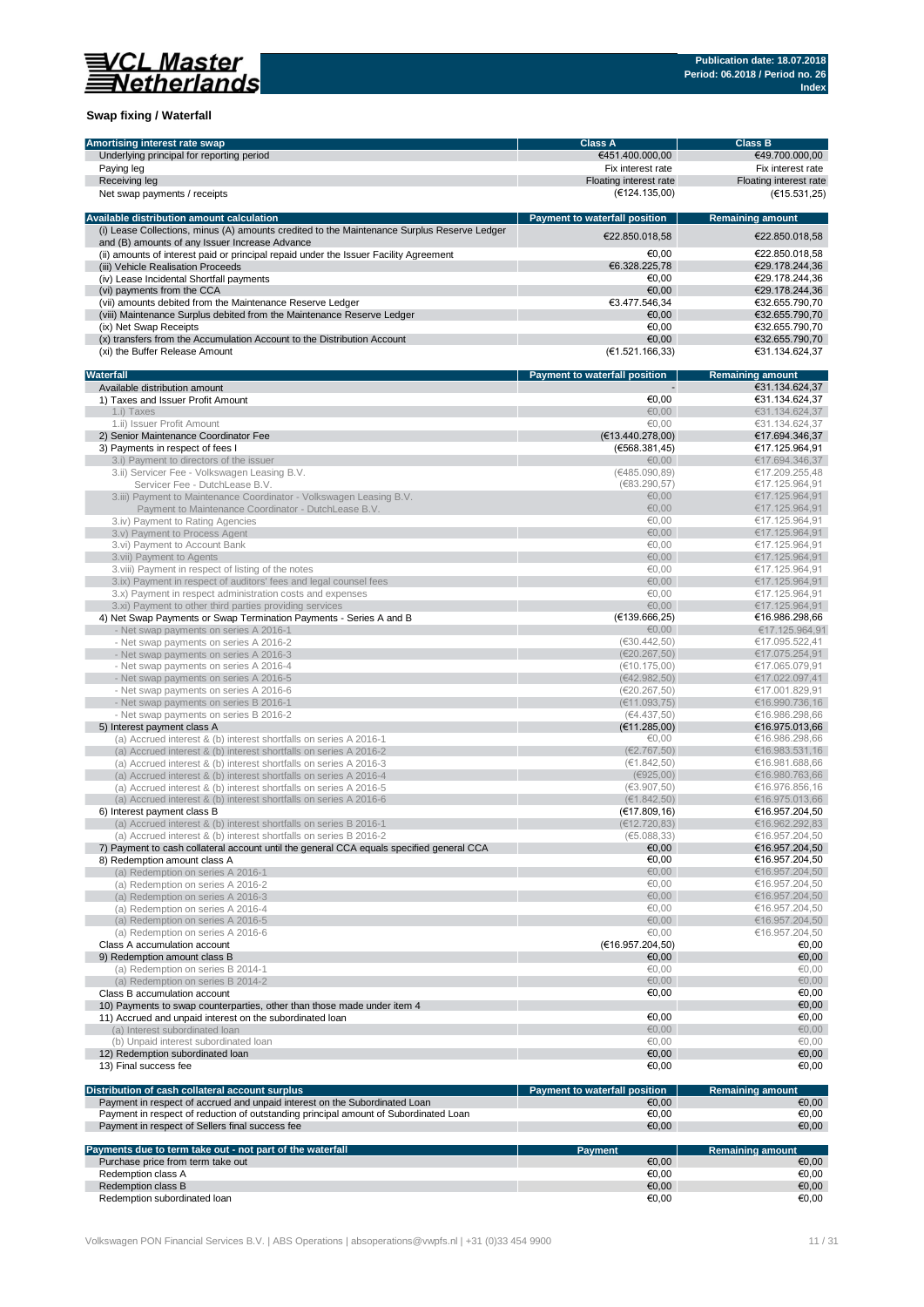

## **Retention of net economic interest**

## **Retention amount at poolcut**

| <b>Type of asset</b>     | <b>Number of</b><br><b>contracts</b> | Percentage of<br><b>contracts</b> | <b>Outstanding</b><br>nominal balance | Percentage of<br>nominal balance |
|--------------------------|--------------------------------------|-----------------------------------|---------------------------------------|----------------------------------|
| Portfolio sold to SPV    | 13.854                               | 95,05%                            | €280.729.495,18                       | 95,00%                           |
| Retention of VWL/DLN     | 722                                  | 4.95%                             | €14.783.720,00                        | 5,00%                            |
| <b>Total</b>             | 14.576                               | 100,00%                           | €295.513.215,18                       | 100,00%                          |
|                          |                                      |                                   |                                       |                                  |
| <b>Retention amounts</b> |                                      |                                   |                                       |                                  |
| Minimum retention        | €14.775.660,76                       | 5,00%                             |                                       |                                  |
| Actual retention         | €14.783.720,00                       | 5.00%                             |                                       |                                  |

## **Retention amount end of reporting period**

| Type of asset         | Number of<br><b>contracts</b> | Percentage of<br><b>contracts</b> | <b>Outstanding</b><br>nominal balance | Percentage of<br>nominal balance |
|-----------------------|-------------------------------|-----------------------------------|---------------------------------------|----------------------------------|
| Portfolio sold to SPV | 40.993                        | 95,03%                            | €734.322.497,40                       | 94,98%                           |
| Retention of VWL/DLN  | 2.144                         | 4.97%                             | €38.804.549,59                        | 5.02%                            |
| <b>Total</b>          | 43.137                        | 100,00%                           | €773.127.046,99                       | 100,00%                          |

| <b>Retention amounts</b> |                |       |
|--------------------------|----------------|-------|
| Minimum retention        | €38.648.552.49 | 5.00% |
| Actual retention         | €38.804.549.59 | 5.02% |

article 405 Abs. 1 c CRR. In its capacity as originator and original lender, Volkswagen Leasing B.V. and DutchLease B.V. comply with the retention requirements of a material net economic interest in accordance with

By adhering to option c) of the direction, Volkwagen Leasing B.V. and DutchLease B.V. keep the exposure designated for retention on its balance sheet on an ongoing basis.

The latest end of month level of retention will be published on a monthly basis within the investor report.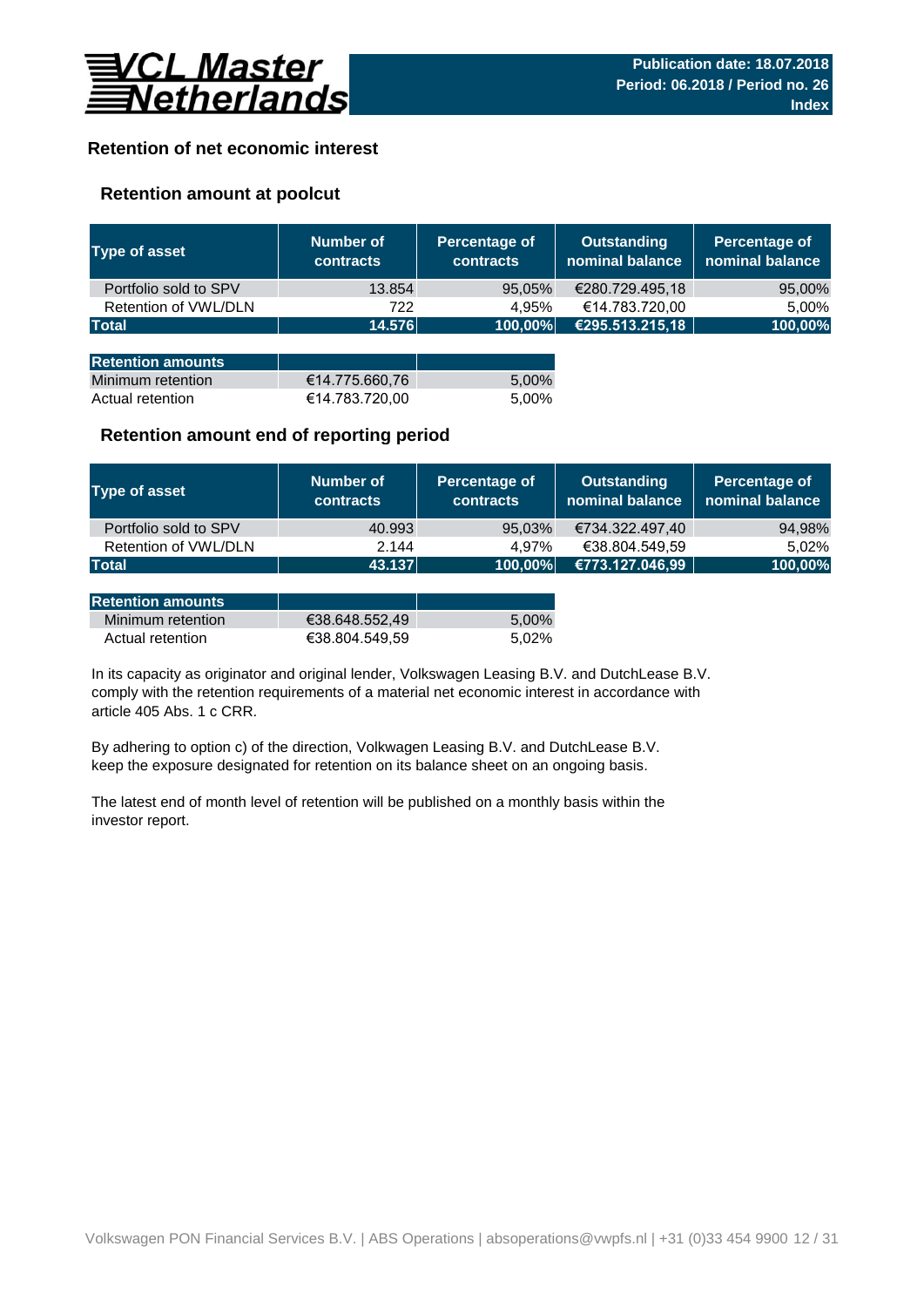**Amortisation profile I**

#### **Class A Class B Class B Class B Class B Class B CLASS B CLASS B CLASS B CLASS B CLASS B CLASS B CLASS B CLASS B CLASS B CLASS B CLASS B CLASS B CLASS B CLASS B CLASS B CLASS B C Note class** T. **Payment date and the Sale of the Case of the Sale of the Sale of the Sale of the Sale of the Sale of the Sale of the Sale of the Sale of the Sale of the Sale of the Sale of the Sale of the Sale of the Sale of the Sale of** Poolcut ∈19.000.000,00 ∈171.700.000,00 ∈171.700.000,00 ∈19.000.000,00 ∈19.000.000,00 ∈19.000.000,00 ∈19.000.000,00 ∈19.000.000,00 ∈19.000.000,00 ∈19.000.000,00 ∈19.000.000,00 ∈19.000.000,00 ∈19.000.000,00 ∈19.000.000,00 ∈ r 06-2016 €171.700.000,00 €19.000.000,00 €19.000.000,00<br>
07-2016 €233.200.000,00<br>
08-2016 €235.200.000,00 €235.200.000,00<br>
09-2016 €275.000.000,00 €275.000.000,00 €30.400.000,00 07-2016 €233.200.000,00 €25.800.000,00 08-2016 €233.200.000,00 €25.800.000,00 09-2016 €275.000.000,00 €30.400.000,00 10-2016 €275.000.000,00 €30.400.000,00 11-2016 €296.600.000,00 €32.800.000,00 Ì. 12-2016 €29.800.000,00 €296.600.000,00<br>01-2017 €32.800.000,00 €32.800.000,00 €32.800.000,00 €32.800.000,00 €32.800.000,00<br>02-2017 €32.800.000,00 €32.800.000,00 €32.800.000,00 €32.800.000,00 €32.800.000,00 €32.800.000,00  $6346.700.000,00$  ∈38.300.000,00 ∈38.300.000,00 × 0**4-2017** €38.300.000,00 €346.700.000,00 €346.700.000,00 €38.300.000,00 €38.300.000,00 €38.300.000,00 €38.300.000,00<br>05-2017 €38.300.000,00 €346.700.000,00 €346.700.000,00 €346.700.000,00 €346.700 €38.300.000,00 €38.300.0 Ì. 06-2017 €375.300.000,00 €41.400.000,00  $\epsilon$ 375.300.000,00  $\epsilon$  (and the set of  $\epsilon$ 41.400.000,00  $\epsilon$ 0**8-2017 ∈**41.400.000,00 ∈375.300.000,00 ∈375.300.000,00 ∈41.400.000,00 ∈41.400.000,00 ∈41.400.000,00 ∈41.400.000,00 ∈41.400.000,00 ∈41.400.000,00 ∈41.400.000,00 ∈41.400.000,00 ∈41.400.000,00 ∈41.400.000,00 ∈41.400.000,00 п 10-2017 €404.500.000,00 €44.600.000,00 11-2017 €404.500.000,00 €404.500.000,00 €404.500.000,00 €404.500.000,00 €404.500.000,00 €44.600.000,00 €44.600.000,00 Ì. 12-2017 €404.500.000,00 €404.500.000,00 €404.500.000,00 €404.500.000,00 €44.600.000,00 €44.600.000,00  $01-2018$  ∈404.500.000,00 ∈404.500.000,00 ∈404.500.000,00 ∈404.600.000,00 × 02-2018 €404.500.000,00 **€44.600.000,00** 03-2018 €451.400.000,00 €49.700.000,00 п 04-2018 €451.400.000,00 €49.700.000,00  $65-2018$  ∈451.400.000,00 ∈451.400.000,00 ∈451.400.000,00 ∈49.700.000,00 × 0**6-2018 €45.700.000,00 €451.400.000,00**<br>17-**2018 €49.700.000,00 €451.400.000,00** €451.400.000,00 €451.400.000,00 €49.700.000,00 €49.700.000,00 €49.700.000 Ė 08-2018 €451.400.000,00 €49.700.000,00  $09-2018$  ∈49.700.000,00 10-2018 €451.400.000,00 €49.700.000,00 11-2018 ∈49.700.000,00 12-2018 €450.825.423,96 €49.700.000,00  $01-2019$  ∈432.955.658,03 ∈432.955.658,03 ∈432.955.658,03 ∈432.955.658,03 ∈432.955.658,03 ∈49.700.000,00 × 02-2019 €415.904.364,41 €49.700.000,00  $03-2019$  ∈49.700.000,00 i. 04-2019 €380.730.563,85 €49.700.000,00  $0.2019$  ∈49.700.000,000 ∈6362.878.249,58  $\epsilon$ ×. 06-2019 €345.422.016,61 €49.700.000,00  $07$ -2019 ∈49.700.000,00 × 08-2019 €309.614.095,38 €49.700.000,00  $09-2019$  ∈290.819.779,23 ∈49.700.000,00 10-2019 €273.175.160,70 €49.700.000,00 11-2019 €253.467.064,93 €49.700.000,00 12-2019 €238.469.386,67 €49.700.000,00 01-2020 ∈45.593.345,28 ∈645.593.345,28 ∈645.593.345,28 ∈224.513.413,52 Г п 02-2020 €37.993.071,35 €37.993.071,35 €37.993.071,35 €37.993.071,35 €37.993.071,35 €37.993.071,35 €37.993.071,35  $03-2020$  €30.487.395,28 €30.487.395,28 Ì. 04-2020 €25.479.119,53 € 6.479.119,53 € 6.479.119,53 € 6.479.119,53 € 6.479.119,53 € 6.479.119,53 € 6.479.119,53  $05-2020$  ∈24.165.166,85 n. 06-2020 €174.547.542,05 €22.767.070,70  $07-2020$  ∈21.378.576,09 r. 08-2020 ∈152.245.424,29 €152.245.424,29 €152.245.424,29 €152.245.424,29 €152.245.424,29 €19.858.098,82  $09-2020$  ∈18.151.538,13 п 10-2020 €129.346.209,03 €16.871.244,66 11-2020 ∈116.154.805,34 ∈15.150.626,78 n. 12-2020 ∈108.385.704,56  $\blacksquare$  €108.385.704,56  $\blacksquare$   $\blacksquare$   $\blacksquare$   $\blacksquare$   $\blacksquare$   $\blacksquare$   $\blacksquare$   $\blacksquare$   $\blacksquare$   $\blacksquare$   $\blacksquare$   $\blacksquare$   $\blacksquare$   $\blacksquare$   $\blacksquare$   $\blacksquare$   $\blacksquare$   $\blacksquare$   $\blacksquare$   $\blacksquare$   $\blacksquare$   $\blacksquare$   $\blacksquare$   $\blacksquare$   $\blacksquare$ 01-2021 ∈99.984.478,53 ∈99.984.478,53 ∈99.984.478,53 ∈99.984.478,53 ∈99.984.478,53 ∈99.984.478,53 ∈99.984.478,53 ∈99.984.478,53 ∈99.984.478,53 ∈99.984.478,53 ∈99.984.478,53 ∈99.984.478,53 ∈99.984.478,53 ∈99.984.478,53 ∈9 02-2021 €12.069.896,06 €12.069.896,06 €12.069.896,06 €12.069.896,06 €12.069.896,06 €12.069.896,06 €12.069.896,06  $03$ -2021 ∈ 11.061.955,86 ∈ 11.061.955,86 04-2021 €76.027.140,21 €9.916.583,51  $05$ -2021 ∈8.887.733,38 06-2021 €61.312.563,66 €61.312.563,66 €61.312.563,66 €7.997.290,91  $07$ -2021 ∈7.034.581,74 08-2021 €46.041.951,48 €6.005.471,93  $09-2021$  ∈37.758.854,62  $\pm$  37.758.854,62  $\pm$ 10-2021 €4.925.067,99 €4.925.067,99 €4.925.067,99 €25.422.050,36 €  $\epsilon$ 11-2021 €4.925.067,99 12-2021 €2.561.067,48  $\blacksquare$  €2.561.067,48  $\blacksquare$  €4.925.067,99  $0.00$   $0.00$   $0.00$   $0.00$   $0.00$   $0.00$   $0.00$   $0.00$   $0.00$   $0.00$   $0.00$   $0.00$   $0.00$   $0.00$   $0.00$   $0.00$   $0.00$   $0.00$   $0.00$   $0.00$   $0.00$   $0.00$   $0.00$   $0.00$   $0.00$   $0.00$   $0.00$   $0.00$   $0.00$   $0.00$   $0.00$   $0.0$ Ì. 02-2022  $\epsilon_{0,00}$   $\epsilon_{0,00}$  $03$ -2022  $\in$  0.00  $\in$  0.00  $\in$  0.00  $\in$  0.00  $\in$  0.00  $\in$  0.00  $\in$  0.00  $\in$  0.00  $\in$  0.00  $\in$  0.00  $\in$  0.00  $\in$  0.00  $\in$  0.00  $\in$  0.00  $\in$  0.00  $\in$  0.00  $\in$  0.00  $\in$  0.00  $\in$  0.00  $\in$  0.00  $\in$  0.00

04-2022  $\epsilon_{0,00}$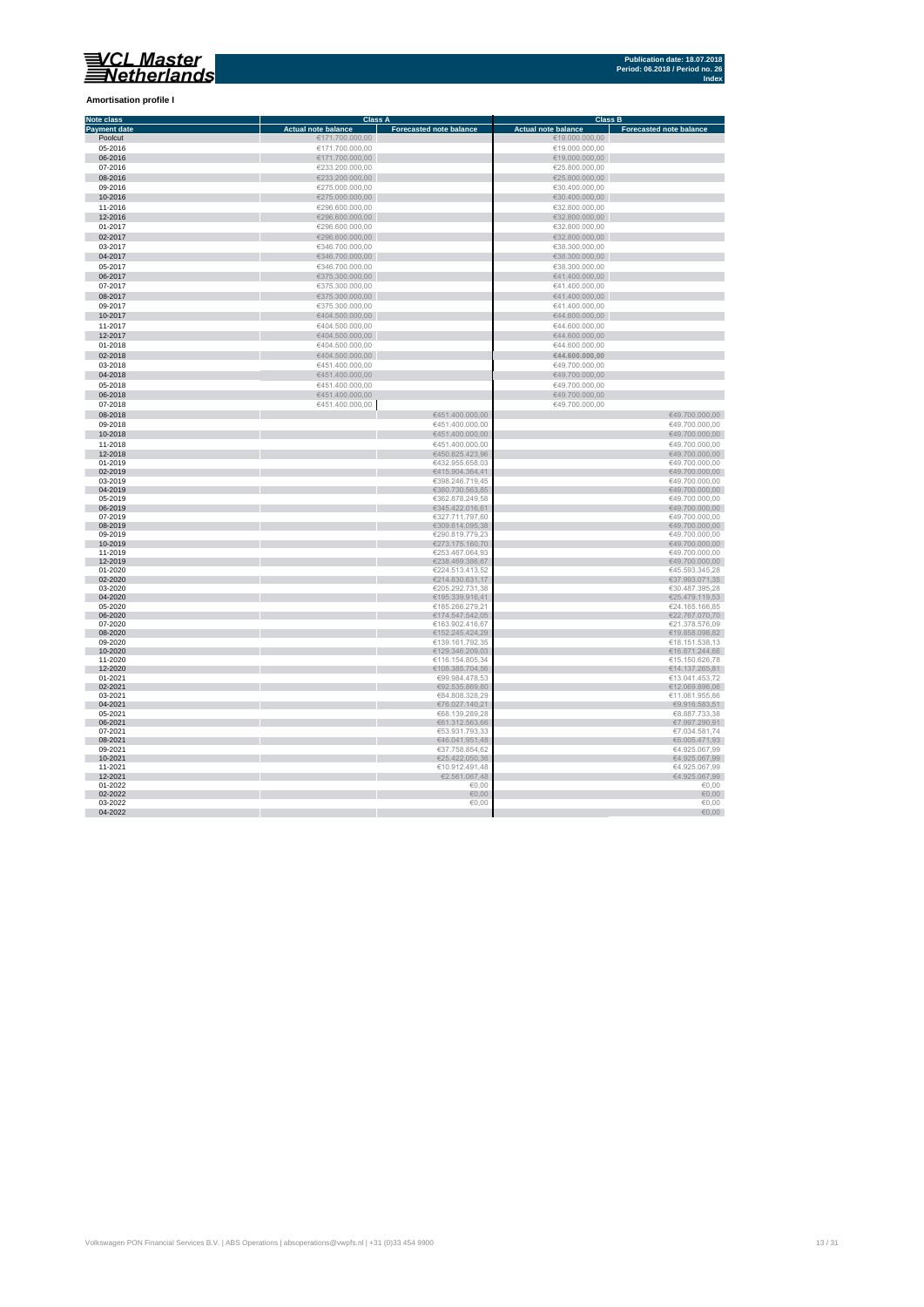

**Amortisation profile I**

**Note class Payment date Actual note balance Forecasted note balance Actual note balance2 Forecasted note balance3 Class A Class B**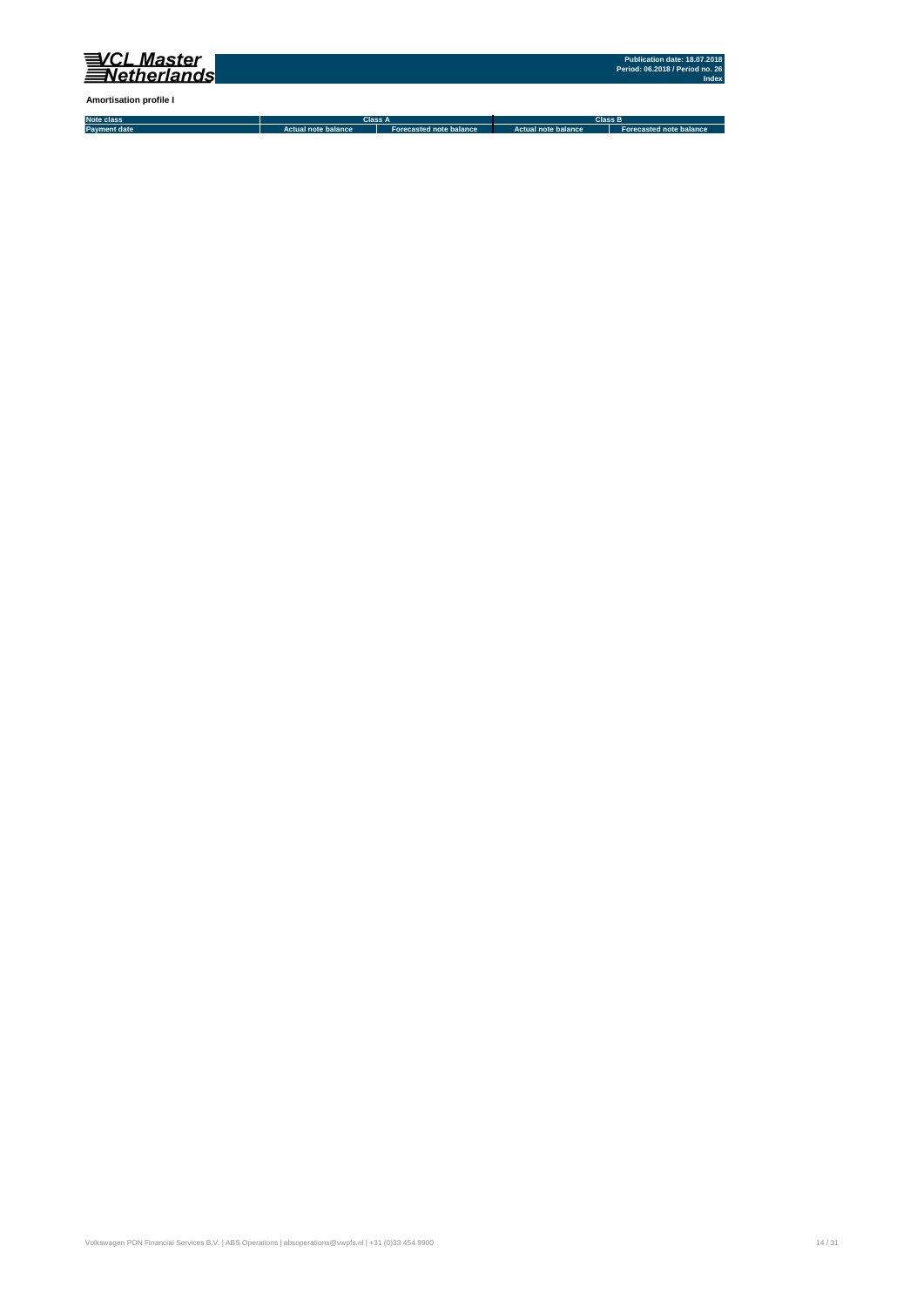# /CL Master<br>Netherlands

#### **Amortisation profile II**



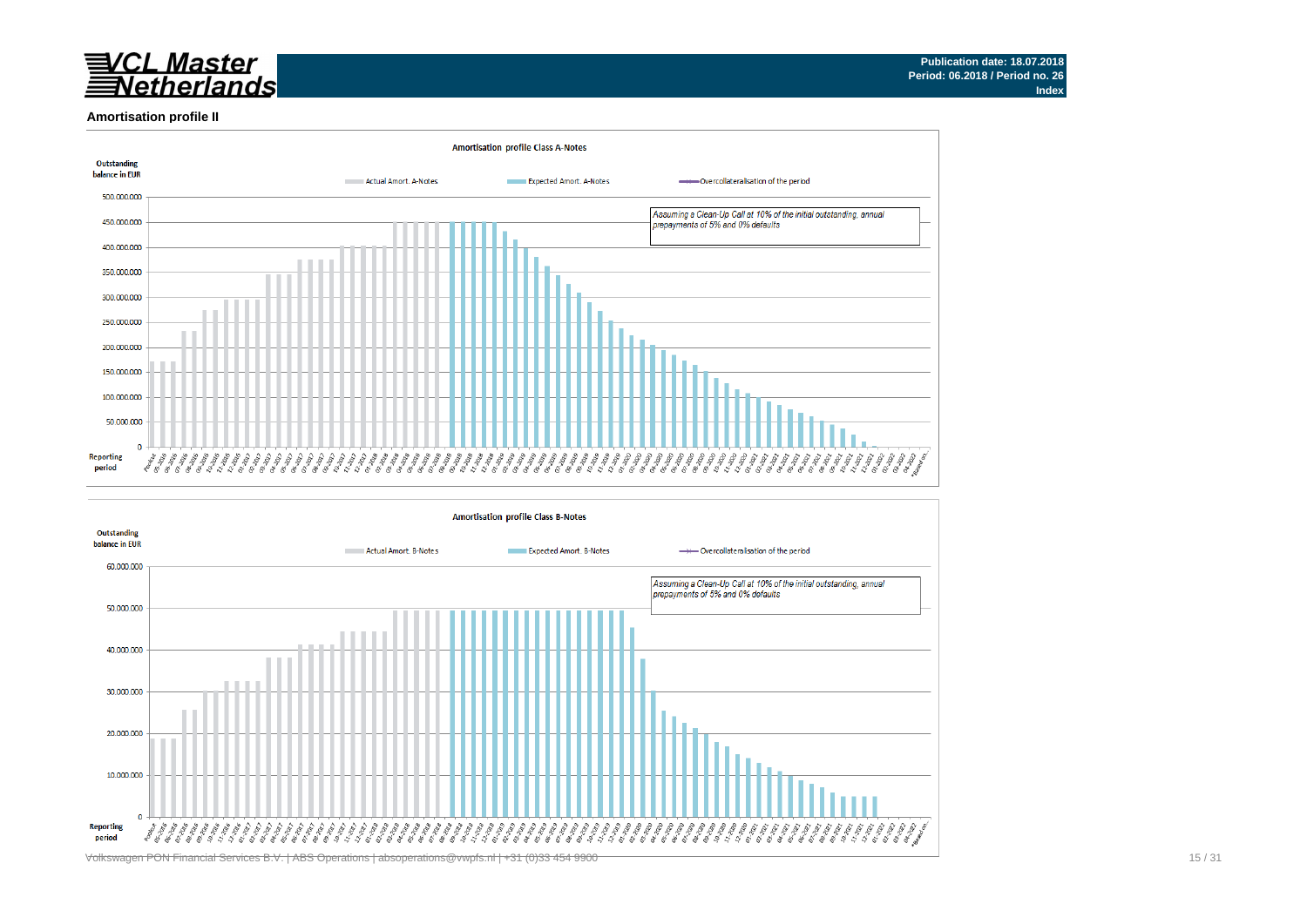

## **Run out schedule I**

| <b>Reporting period</b> | <b>Principal</b>        | <b>Interest</b>   | <b>Instalment</b> |
|-------------------------|-------------------------|-------------------|-------------------|
| arrears                 | €1.480.202,83           | €330.763,20       | €1.810.966,03     |
| 07-2018                 | €15.365.751,45          | €2.504.771,94     | €17.870.523,39    |
| 08-2018                 | €15.309.986,78          | €2.448.166,28     | €17.758.153,06    |
| 09-2018                 | €15.716.611,73          | €2.391.763,90     | €18.108.375,63    |
| 10-2018                 | €16.421.866,95          | €2.333.865,92     | €18.755.732,87    |
| 11-2018                 | €17.272.067,80          | €2.273.369,23     | €19.545.437,03    |
| 12-2018                 | €16.466.732,77          | €2.209.740,06     | €18.676.472,83    |
| 01-2019                 | €18.570.310,68          | €2.149.077,35     | €20.719.388,03    |
| 02-2019                 | €14.163.792,26          | €1.858.381,18     | €16.022.173,44    |
| 03-2019                 | €17.434.402,55          | €2.251.590,03     | €19.685.992,58    |
| 04-2019                 | €16.867.450,94          | €1.955.994,79     | €18.823.445,73    |
| 05-2019                 | €16.745.020,47          | €1.910.419,98     | €18.655.440,45    |
| 06-2019                 | €17.432.543,03          | €1.840.436,07     | €19.272.979,10    |
| 07-2019                 | €18.129.901,62          | €1.776.216,54     | €19.906.118,16    |
| 08-2019                 | €19.424.252,41          | €1.709.426,35     | €21.133.678,76    |
| 09-2019                 | €19.342.278,29          | €1.637.869,25     | €20.980.147,54    |
| 10-2019                 | €21.482.023,71          | €1.566.614,18     | €23.048.637,89    |
| 11-2019                 | €24.403.731,73          | €1.487.475,11     | €25.891.206,84    |
| 12-2019                 | €18.271.788,05          | €1.397.575,21     | €19.669.363,26    |
| 01-2020                 | €26.987.050.50          | €1.330.262,74     | €28.317.313,24    |
| 02-2020                 | €15.422.095,76          | €1.149.353,71     | €16.571.449,47    |
| 03-2020                 | €16.641.044,55          | €1.255.821,52     | €17.896.866,07    |
| 04-2020                 | €14.435.164,32          | €1.112.725,95     | €15.547.890,27    |
| 05-2020                 | €14.872.331,83          | €1.059.549.48     | €15.931.881,31    |
| 06-2020                 | €17.201.459,91          | €1.004.761,07     | €18.206.220,98    |
| 07-2020                 | €15.828.716,13          | €941.391,06       | €16.770.107,19    |
| 08-2020                 | €13.696.407,50          | €883.080,27       | €14.579.487,77    |
| 09-2020                 | €14.933.554,59          | €832.624,05       | €15.766.178,64    |
| 10-2020                 | €16.147.247,40          | €777.609,14       | €16.924.856,54    |
| 11-2020                 | €17.037.728,55          | €718.123,96       | €17.755.852,51    |
| 12-2020                 | €14.372.984,50          | €655.358,30       | €15.028.342,80    |
| 01-2021                 | €19.430.973,59          | €602.409,82       | €20.033.383,41    |
| 02-2021                 | €11.135.315,20          | €480.991,13       | €11.616.306,33    |
| 03-2021                 | €11.907.749,40          | €539.828,06       | €12.447.577,46    |
| 04-2021                 | €9.313.968,60           | €443.809,27       | €9.757.777,87     |
| 05-2021                 | €9.700.399,83           | €413.765,04       | €10.114.164,87    |
| 06-2021                 | €9.409.360,96           | €375.892,03       | €9.785.252,99     |
| 07-2021                 | €10.311.151,30          | €341.228,85       | €10.652.380,15    |
| 08-2021                 | €8.677.218,11           | €303.243,38       | €8.980.461,49     |
| 09-2021                 | €8.346.635.29           | €271.277,40       | €8.617.912.69     |
| 10-2021                 | €9.084.656,20           | €240.528,65       | €9.325.184,85     |
| 11-2021                 | €10.510.109,35          | €207.061,30       | €10.717.170,65    |
| 12-2021                 | €3.805.299,68           | €168.343,06       | €3.973.642,74     |
| 01-2022                 | €12.019.159,48          | €154.324,95       | €12.173.484,43    |
| 02-2022                 | €4.860.855,18           | €101.888,82       | €4.962.744,00     |
| 03-2022                 | €4.410.710.71           | €100.329,07       | €4.511.039,78     |
| 04-2022                 | €2.781.090,19           | €75.687,88        | €2.856.778,07     |
| 05-2022                 | €2.336.251,97           | €65.850,70        | €2.402.102,67     |
| 06-2022                 | €1.941.156,94           | €57.039,67        | €1.998.196,61     |
| 07-2022                 | €1.858.789,61           | €49.888,88        | €1.908.678,49     |
| 08-2022                 | €1.939.358,76           | €43.041,32        | €1.982.400,08     |
| 09-2022                 | €1.684.086,97           | €35.896,64        | €1.719.983,61     |
| 10-2022                 | €1.870.058,52           | €29.692,49        | €1.899.751,01     |
| 11-2022                 | €1.977.889,91           | €22.803,47        | €2.000.693,38     |
| 12-2022                 | €229.458,57             | €15.516,99        | €244.975,56       |
| 01-2023                 | €2.026.063,95           | €14.671,73        | €2.040.735,68     |
| 02-2023                 | €995.324,27             | €6.806,35         | €1.002.130,62     |
| 03-2023                 | €573.033,31             | €3.944,35         | €576.977,66       |
| 04-2023                 | €318.494,85             | €1.427,75         | €319.922,60       |
| 05-2023                 | €69.748,76              | €259,48           | €70.008,24        |
| <b>Total</b>            | €<br>681.400.871,05   € | 52.921.626,35   € | 734.322.497,40    |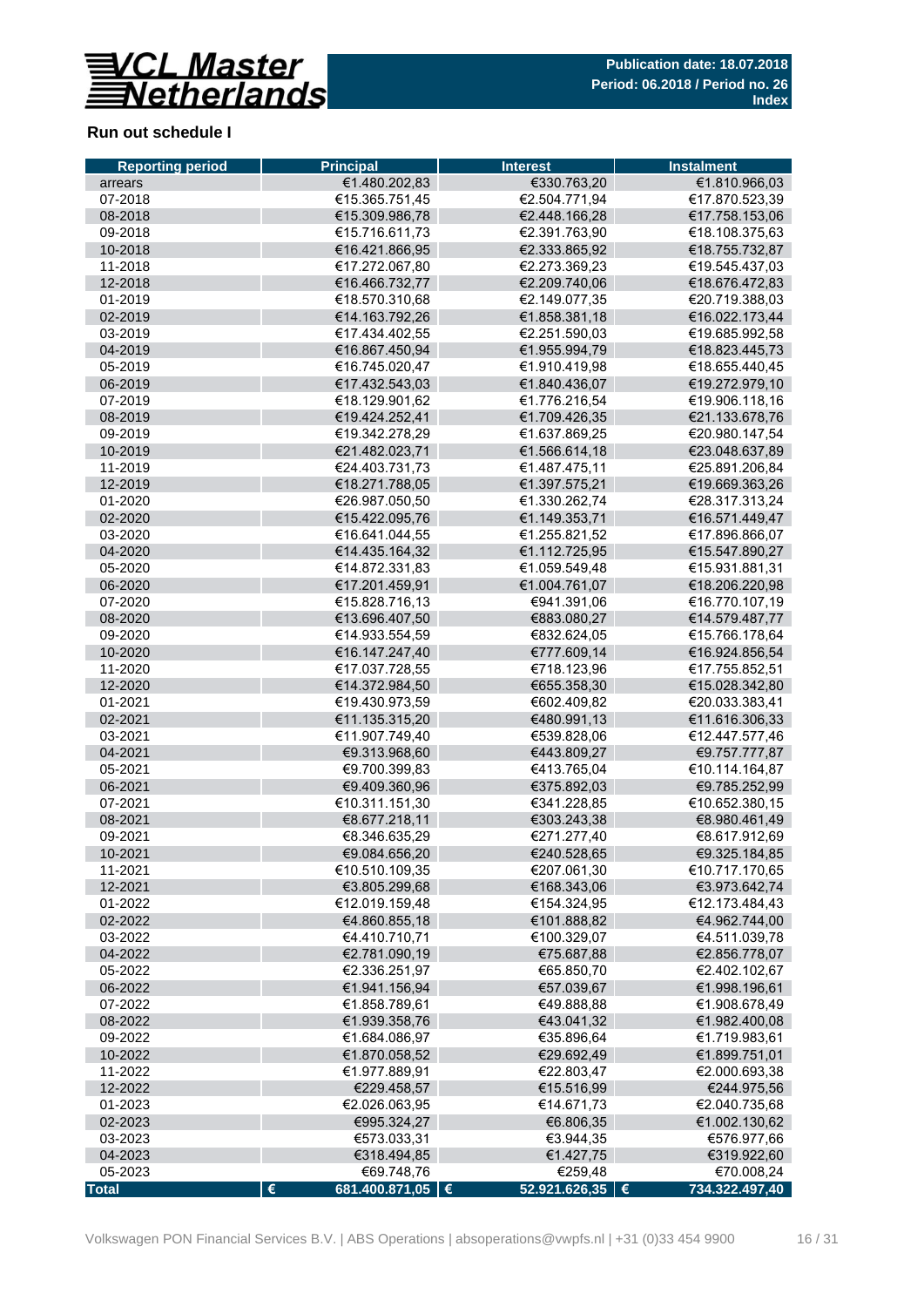

### **Run out schedule II**

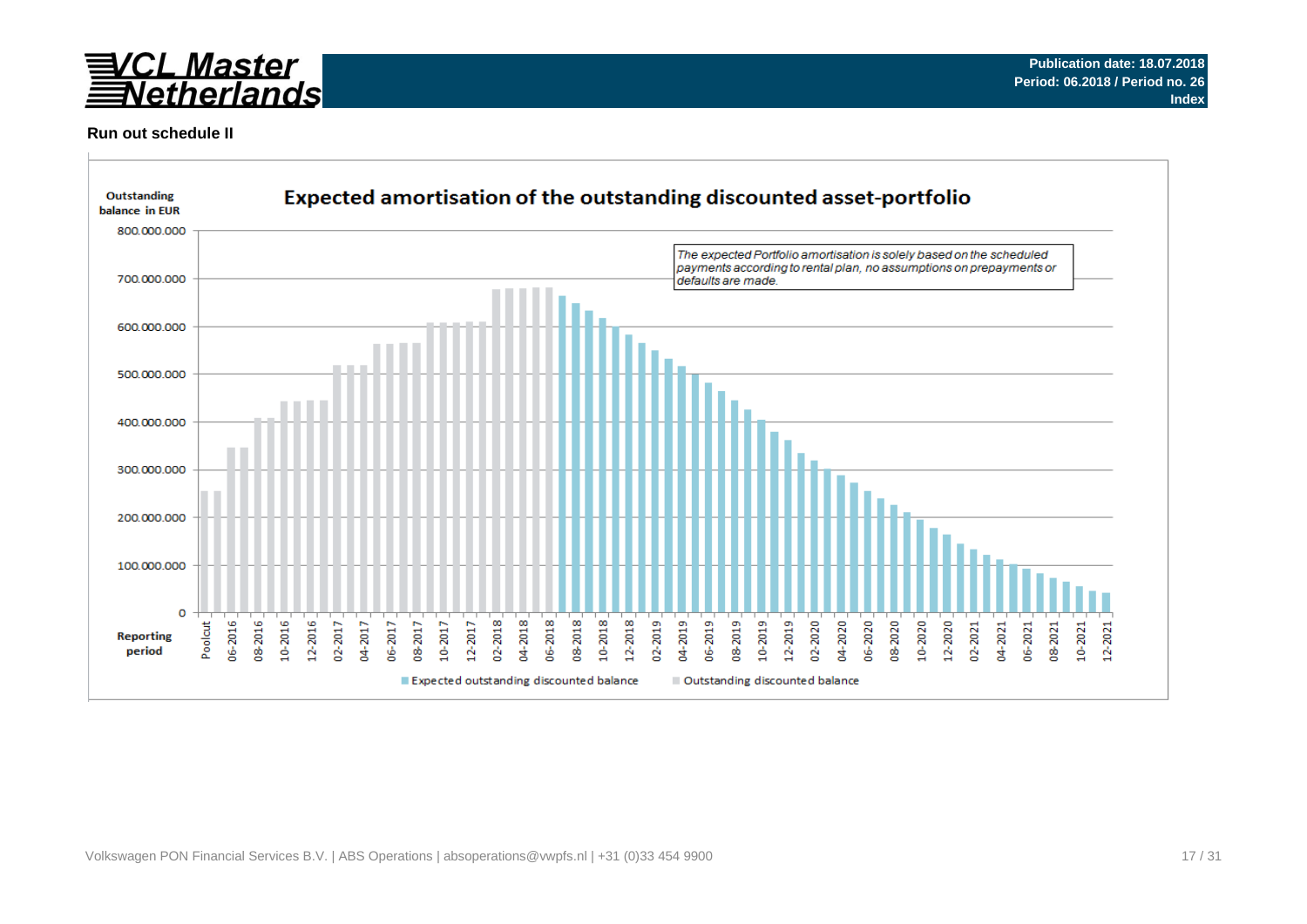## 

#### **Outstanding contracts**

| <b>Collections by source</b>                | <b>Collections</b> |
|---------------------------------------------|--------------------|
| Paid instalments of monthly period          | €11.958.686.28     |
| therof capital                              | €9.392.705.34      |
| therof interest                             | €2.565.980.94      |
| Paid instalments of previous periods        | €936.722.08        |
| Payment due from early settlement           | €332.395.70        |
| Compensation Payments from contract changes | (€47.958.45)       |
| thereof payments from the Issuer to VWL/DLN | (€119.131.73)      |
| therof payments from VWL/DLN to the Issuer  | €71.173.28         |
| Servicing collections                       | €9.751.222.13      |
| VAT collections                             | €4.259.040.00      |
| <b>Total Lease Collections</b>              | €27.190.107.74     |

| <b>Collections by status</b> | <b>Number of</b><br>contracts | <b>Collections</b> |
|------------------------------|-------------------------------|--------------------|
| Current                      | 39,081                        | €26.150.100.19     |
| Delinquent                   | 965                           | €337.089.80        |
| Early settlement             | 236                           | €358.227.44        |
| Default                      | 84                            | €5.668.80          |
| End of term                  | 313                           | €335.712.19        |
| Write Off                    | 3                             | €3.309.32          |
| <b>Total</b>                 | 40.682                        | €27.190.107.74     |

| Evolution of outstanding pool during the reporting<br>period | <b>Number of active</b><br>contracts | Outstanding<br>discounted<br>balance | Outstanding<br>nominal balance |
|--------------------------------------------------------------|--------------------------------------|--------------------------------------|--------------------------------|
| Balance as of the begin of the period                        | 40.682                               | €682.057.744.59                      | €735.764.844.34                |
| Balance at the end of the period - before top/tap-up         | 40.146                               | €664.878.089.43                      | €716.001.452.34                |
| Top/tap-up of the period                                     | 847                                  | €16.522.781.62                       | €18.321.045.06                 |
| Term take out                                                | $\overline{\phantom{a}}$             |                                      |                                |
| Balance as of the end of the period                          | 40.993                               | €681.400.871.05                      | €734.322.497.40                |

| Total portfolio as of pool cut date  |                        |                                      |                               | Type of car                       |                               |                                      | <b>Customer type</b>          |                                      |                               |                                      |  |
|--------------------------------------|------------------------|--------------------------------------|-------------------------------|-----------------------------------|-------------------------------|--------------------------------------|-------------------------------|--------------------------------------|-------------------------------|--------------------------------------|--|
|                                      |                        |                                      |                               |                                   | <b>Used vehicle</b>           |                                      |                               | <b>Commercial</b>                    | <b>Private</b>                |                                      |  |
| <b>Contract status development I</b> | Number of<br>contracts | Outstanding<br>discounted<br>balance | <b>Number of</b><br>contracts | Outstanding<br>discounted balance | <b>Number of</b><br>contracts | Outstanding<br>discounted<br>halance | <b>Number of</b><br>contracts | Outstanding<br>discounted<br>halance | <b>Number of</b><br>contracts | Outstanding<br>discounted<br>balance |  |
| Current                              | 13.854                 | €254.509.899.87                      | 13,108                        | €244.342.851.74                   | 746                           | €10.167.048.13                       | 7.789                         | €178.013.878.55                      | 6.065                         | €76.496.021,32                       |  |
| Delinquent                           |                        | €0,00                                |                               | €0,00                             |                               | €0,00                                |                               | €0,00                                |                               | €0,00                                |  |
| Early settlement                     |                        | €0,00                                |                               | €0,00                             |                               | €0,00                                |                               | €0,00                                |                               | €0,00                                |  |
| Default                              |                        | €0,00                                |                               | €0,00                             |                               | €0,00                                |                               | €0,00                                |                               | €0,00                                |  |
| End of term                          |                        | €0,00                                |                               | €0.00                             |                               | €0.00                                |                               | €0.00                                |                               | €0,00                                |  |
| Write Off                            |                        | €0.00                                |                               | €0.00                             |                               | €0.00                                |                               | €0.00                                |                               | €0,00                                |  |
| <b>Total</b>                         | 13.854                 | €254.509.899.87                      | 13.108                        | €244.342.851.74                   | 746                           | €10.167.048.13                       | 7.789                         | €178.013.878.55                      | 6.065                         | €76.496.021,32                       |  |

| Total portfolio as of current reporting period |                        |                                      | Type of car                   |                                          |                               | <b>Customer type</b>                 |                        |                                      |                               |                                      |  |
|------------------------------------------------|------------------------|--------------------------------------|-------------------------------|------------------------------------------|-------------------------------|--------------------------------------|------------------------|--------------------------------------|-------------------------------|--------------------------------------|--|
|                                                |                        |                                      |                               |                                          | <b>Used vehicle</b>           |                                      |                        | <b>Commercial</b>                    | <b>Private</b>                |                                      |  |
| <b>Contract status development II</b>          | Number of<br>contracts | Outstanding<br>discounted<br>balance | <b>Number of</b><br>contracts | <b>Outstanding</b><br>discounted balance | <b>Number of</b><br>contracts | Outstanding<br>discounted<br>balance | Number of<br>contracts | Outstanding<br>discounted<br>balance | <b>Number of</b><br>contracts | Outstanding<br>discounted<br>balance |  |
| Current                                        | 40.131                 | €661.219.100.84                      | 37.436                        | €618.750.670.78                          | 2.695                         | €42.468.430.06                       | 23.445                 | €464.548.889.10                      | 16.686                        | €196.670.211.74                      |  |
| Delinquent                                     | 978                    | €18.775.396.47                       | 907                           | €17.621.883.21                           |                               | €1.153.513.26                        | 725                    | €15.807.929.53                       | 253                           | €2.967.466.94                        |  |
| Early settlement                               | 4.147                  | €99.429.73                           | 3.655                         | €67.993.23                               | 492                           | €31.436.50                           | 2.466                  | €50.628.68                           | 1.681                         | €48.801.05                           |  |
| Default                                        | 181                    | €1.280.344.04                        | 169                           | €1.263.965.21                            |                               | €16.378.83                           | 177                    | €1.279.115.07                        |                               | €1.228.97                            |  |
| End of term                                    | 3.449                  | €19.377.19                           | 2.768                         | €19.023.90                               | 681                           | €353.29                              | 2.408                  | €11.154.29                           | 1.041                         | €8.222.90                            |  |
| Write Off                                      | 152                    | €7.222.78                            | 139                           | €7.222.78                                |                               | €0.00                                | 141                    | €0.00                                |                               | €7.222.78                            |  |
| <b>Total</b>                                   | 49.038                 | €681.400.871.05                      | 45.074                        | 637.730.759.11                           |                               | $3.964$ € 43.670.111.94              | 29.362 €               | 481.697.716.67                       | 19.676                        | €199.703.154.38                      |  |

| <b>Contract status development III</b>        |                               |                                      |                        |                                   |                        |                                      | Contract status as of the end of the current period |                                      |                               |                                      |                        |                                   |  |
|-----------------------------------------------|-------------------------------|--------------------------------------|------------------------|-----------------------------------|------------------------|--------------------------------------|-----------------------------------------------------|--------------------------------------|-------------------------------|--------------------------------------|------------------------|-----------------------------------|--|
|                                               | <b>Current</b>                |                                      |                        | <b>Delinguent</b>                 |                        | <b>Early settlement</b>              |                                                     | <b>Default</b>                       |                               | End of term                          |                        | <b>Write Off</b>                  |  |
| Contract status as of the begin of the period | <b>Number of</b><br>contracts | Outstanding<br>discounted<br>balance | Number of<br>contracts | Outstanding<br>discounted balance | Number of<br>contracts | Outstanding<br>discounted<br>balance | Number of<br>contracts                              | Outstanding<br>discounted<br>balance | <b>Number of</b><br>contracts | Outstanding<br>discounted<br>balance | Number of<br>contracts | Outstanding<br>discounted balance |  |
| Top-/Tap-Up contracts                         | 847                           | €16.522.781.62                       |                        | €0.00                             |                        | €0.00                                |                                                     | €0.00                                |                               | €0.00                                |                        | €0,00                             |  |
| Current                                       | 38.598                        | €633.121.003.78                      | 575                    | €12.534.695.32                    | 212                    | €34.044.41                           |                                                     | €0,00                                | 298                           | €4.501,70                            |                        | €0,00                             |  |
| Delinquent                                    | 667                           | €11.575.315.44                       | 402                    | €6.240.701.15                     | 18                     | €11.033.42                           |                                                     | €32.183.96                           | 14                            | €0.00                                |                        | €0,00                             |  |
| Early settlement                              |                               | €0,00                                |                        | €0,00                             | 3.911                  | €54.351.90                           |                                                     | €0,00                                |                               | €0,00                                |                        | €0,00                             |  |
| Default                                       |                               | €0.00                                |                        | €0,00                             |                        | €0.00                                | 176                                                 | €1.248.160.08                        |                               | €0.00                                |                        | €0,00                             |  |
| End of term                                   |                               | €0.00                                |                        | €0,00                             |                        | €0,00                                |                                                     | €0,00                                | 3.137                         | €14.875.49                           |                        | €0.00                             |  |
| Write Off                                     |                               | €0.00                                |                        | €0,00                             |                        | €0,00                                |                                                     | €0,00                                |                               | €0.00                                | 145                    | €7.222.78                         |  |
| <b>Total</b>                                  | 40.131                        | €661.219.100.84                      | 978                    | €18.775.396.47                    | 4.147                  | €99.429.73                           | 181                                                 | €1.280.344.04                        | 3.449                         | €19.377.19                           | 152                    | €7.222.78                         |  |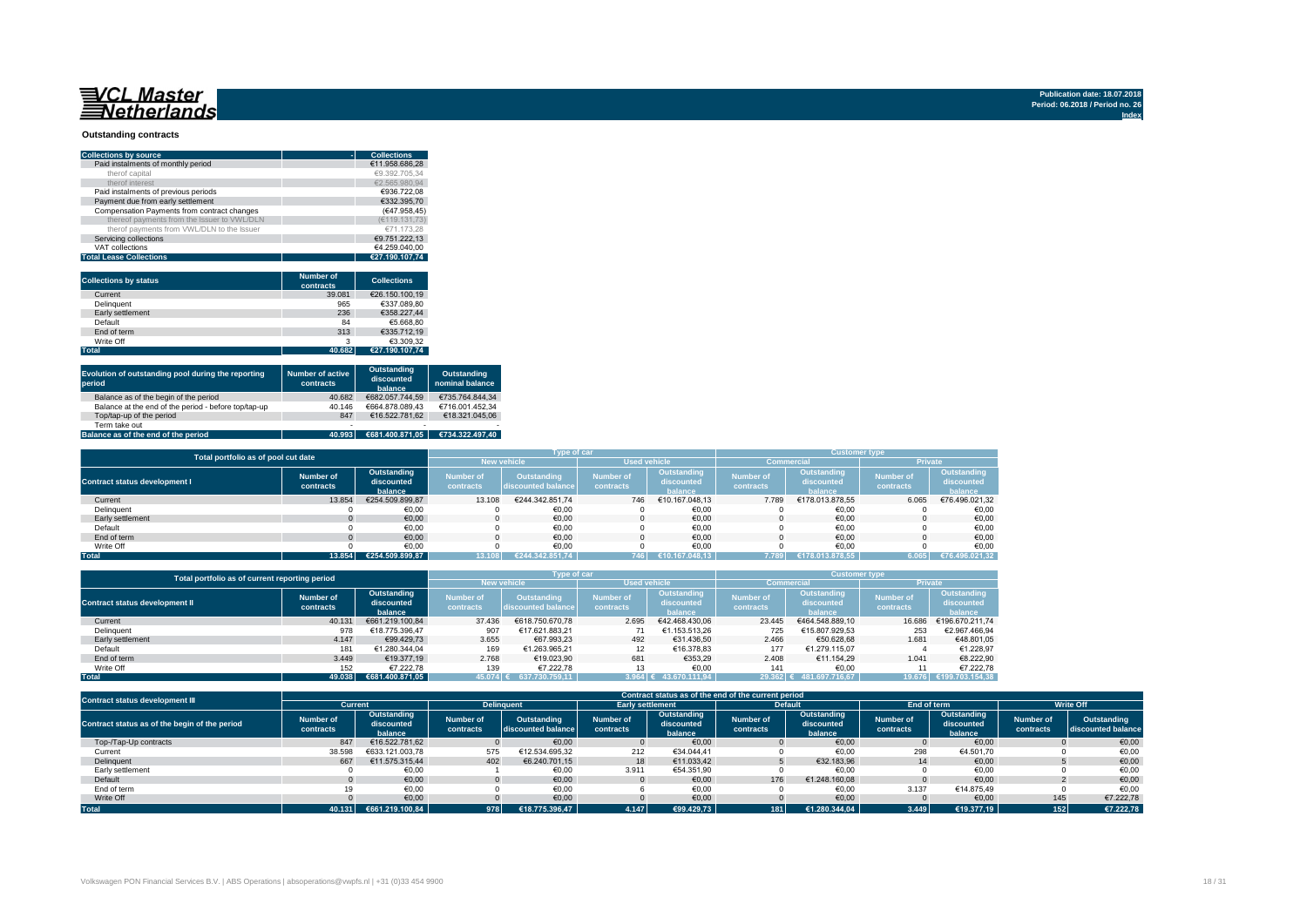

#### **Delinquencies & defaults I**

|                        |                        | Delinquent contracts       |                                                      | Type of car                  |                               |                                             |  |                               |   | <b>Customer type</b>                 |                               |  |                                      |                               |                |                                             |
|------------------------|------------------------|----------------------------|------------------------------------------------------|------------------------------|-------------------------------|---------------------------------------------|--|-------------------------------|---|--------------------------------------|-------------------------------|--|--------------------------------------|-------------------------------|----------------|---------------------------------------------|
|                        |                        |                            |                                                      |                              | New vehicle                   |                                             |  | <b>Used vehicle</b>           |   |                                      | <b>Commercial</b>             |  |                                      | <b>Private</b>                |                |                                             |
| <b>Days in arrears</b> | Number of<br>contracts | Percentage of<br>contracts | Outstanding<br>discounted balance discounted balance | Percentage of<br>outstanding | <b>Number of</b><br>contracts | <b>Outstanding</b><br>discounted<br>balance |  | <b>Number of</b><br>contracts |   | Outstanding<br>discounted<br>balance | <b>Number of</b><br>contracts |  | Outstanding<br>discounted<br>balance | <b>Number of</b><br>contracts |                | <b>Outstanding</b><br>discounted<br>balance |
| < 1 month delinquent   | 939                    | 2,29%                      | €17.815.272.80                                       | 2,61%                        | 869                           | 16.661.759.54                               |  | 70 €                          |   | 1.153.513,26                         | 696 €                         |  | 14.966.087.48                        |                               | 243 $\epsilon$ | 2.849.185,32                                |
| 1 month delinguent     | 39                     | 0,10%                      | €960.123.67                                          | 0,14%                        | 38                            | 960.123,67                                  |  |                               |   | $\overline{\phantom{a}}$             | 29 $\epsilon$                 |  | 841.842,05                           |                               |                | 118.281,62                                  |
| 2 months delinquent    |                        | 0,00%                      | €0,00                                                | 0,00%                        | $0 \in$                       | $\overline{\phantom{a}}$                    |  |                               | € | $\overline{\phantom{a}}$             | 0 <sub>1</sub>                |  |                                      |                               | $0 \in$        |                                             |
| 3 months delinquent    |                        | 0,00%                      | €0,00                                                | 0,00%                        |                               |                                             |  |                               | € |                                      | 0 <sub>0</sub>                |  |                                      |                               | $0 \in$        |                                             |
| 4 months delinquent    |                        | 0,00%                      | €0,00                                                | 0,00%                        | $0 \in$                       | $\overline{\phantom{a}}$                    |  | $0 \in$                       |   | $\overline{\phantom{a}}$             | $0 \in$                       |  |                                      |                               | $0 \in$        | $\overline{\phantom{0}}$                    |
| 5 months delinquent    |                        | 0,00%                      | €0,00                                                | 0,00%                        |                               | <b>.</b>                                    |  | $0 \in$                       |   | $\overline{\phantom{a}}$             | 0 <sub>0</sub>                |  |                                      |                               | $0 \in$        |                                             |
| 6 months delinquent    |                        | 0,00%                      | €0,00                                                | 0,00%                        |                               |                                             |  | $0 \in$                       |   | $\overline{\phantom{a}}$             | $0 \in$                       |  |                                      |                               | $0 \in$        | $\sim$                                      |
| 7 months delinquent    |                        | 0,00%                      | €0,00                                                | 0,00%                        |                               |                                             |  | $0 \in$                       |   | $\overline{\phantom{a}}$             | $0 \in$                       |  |                                      |                               | $0 \in$        |                                             |
| 8 months delinquent    |                        | 0,00%                      | €0,00                                                | 0,00%                        |                               | $\overline{\phantom{a}}$                    |  | $0 \in$                       |   | $\overline{\phantom{a}}$             | $0 \in$                       |  |                                      |                               | $0 \in$        |                                             |
| 9 months delinquent    |                        | 0,00%                      | €0.00                                                | 0,00%                        | $0 \in$                       |                                             |  |                               | € | $\overline{\phantom{a}}$             | $0 \in$                       |  |                                      |                               | $0 \in$        |                                             |
| 10 months delinquent   |                        | 0.00%                      | €0.00                                                | 0.00%                        | $0 \in$                       | $\overline{\phantom{a}}$                    |  | $0 \in$                       |   | $\sim$                               | $0 \in$                       |  | $\overline{a}$                       |                               | $0 \in$        | $\sim$                                      |
| > 10 months delinquent |                        | 0,00%                      | €0.00                                                | 0,00%                        |                               |                                             |  |                               |   |                                      | $\Omega$                      |  |                                      |                               | $0 \in$        |                                             |
| <b>Total</b>           | 978                    | 2.39%                      | €18.775.396.47                                       | 2,76%                        | 907                           | 17.621.883.21                               |  | 71                            |   | €1.153.513.26                        | 725                           |  | €15.807.929.53                       |                               | 253            | €2.967.466.94                               |



**Index**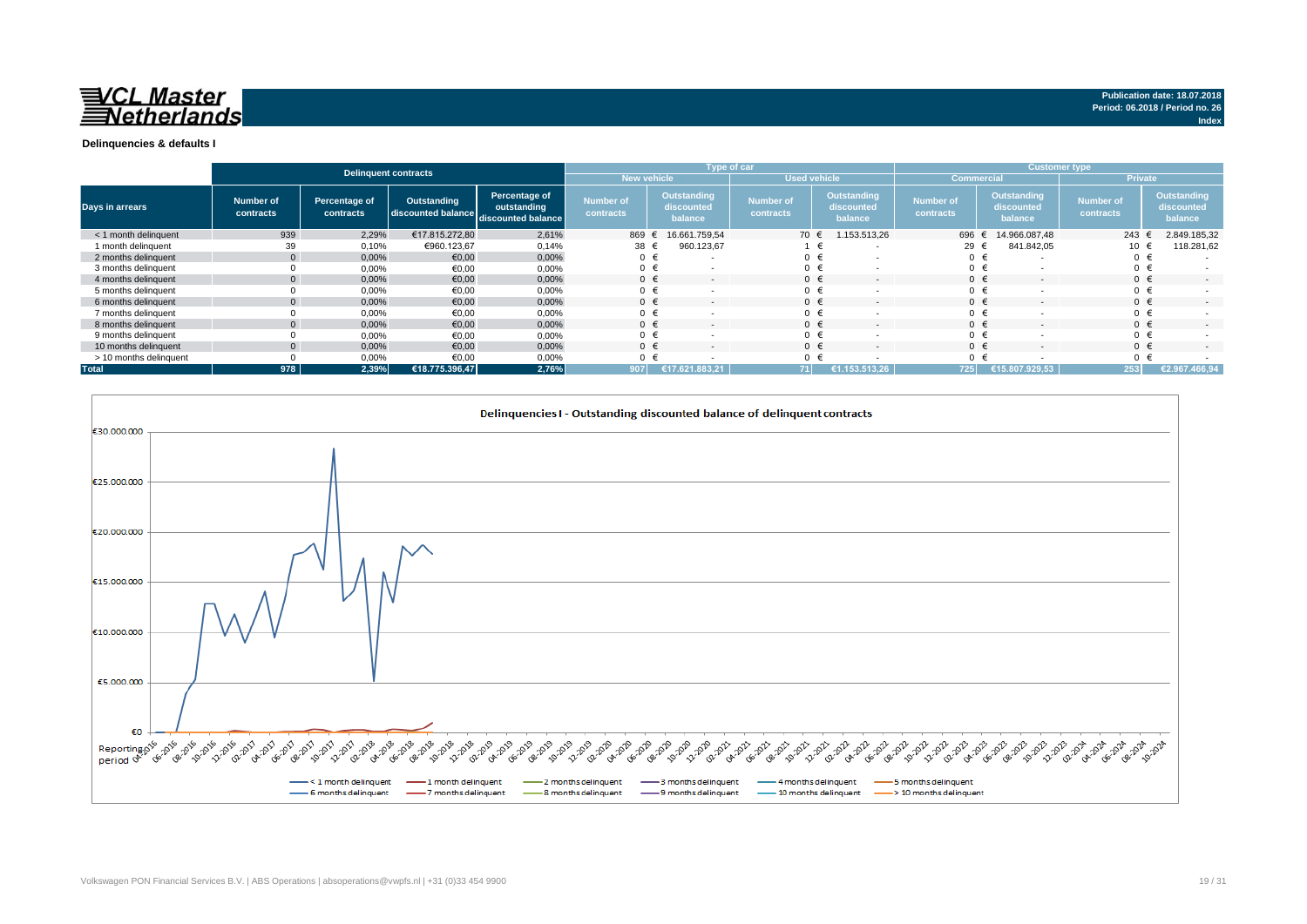

**Index**

**Delinquencies & Defaults II**

|                        |                        |                            |                                   |                                                                      |                                   |                                           |                                      | Type of car                   |                                      |                               |                                      | <b>Customer type</b>          |                                      |
|------------------------|------------------------|----------------------------|-----------------------------------|----------------------------------------------------------------------|-----------------------------------|-------------------------------------------|--------------------------------------|-------------------------------|--------------------------------------|-------------------------------|--------------------------------------|-------------------------------|--------------------------------------|
|                        |                        |                            | <b>Defaulted contracts</b>        |                                                                      |                                   | <b>New vehicle</b><br><b>Used vehicle</b> |                                      |                               |                                      | <b>Commercial</b>             |                                      | <b>Private</b>                |                                      |
| Days in arrears        | Number of<br>contracts | Percentage of<br>contracts | Outstanding<br>discounted balance | Percentage of<br>outstanding<br>discounted balance at day of default | Outstanding<br>discounted balance | <b>Number of</b><br>contracts             | Outstanding<br>discounted<br>balance | <b>Number of</b><br>contracts | Outstanding<br>discounted<br>balance | <b>Number of</b><br>contracts | Outstanding<br>discounted<br>balance | <b>Number of</b><br>contracts | Outstanding<br>discounted<br>balance |
| < 1 month delinquent   | 156                    | 0,38%                      | €1.280.344.04                     | 0,19%                                                                | €1.280.344.04                     | 145                                       | €1.263.965,21                        | 11                            | €16.378,83                           | 152                           | €1.279.115,07                        |                               | €1.228,97                            |
| 1 month delinquent     |                        | 0.00%                      | €0,00                             | 0,00%                                                                | €0,00                             |                                           | €0,00                                |                               | €0,00                                |                               | €0,00                                |                               | €0,00                                |
| 2 months delinguent    | $\Omega$               | 0,00%                      | €0,00                             | 0,00%                                                                | €0,00                             |                                           | €0.00                                | $\Omega$                      | €0,00                                |                               | €0,00                                |                               | €0,00                                |
| 3 months delinquent    |                        | 0,00%                      | €0,00                             | 0,00%                                                                | €0,00                             |                                           | €0,00                                |                               | €0,00                                |                               | €0,00                                |                               | €0,00                                |
| 4 months delinquent    | $\mathbf{0}$           | 0,00%                      | €0,00                             | 0,00%                                                                | €0,00                             |                                           | €0,00                                |                               | €0,00                                |                               | €0,00                                |                               | €0,00                                |
| 5 months delinguent    |                        | 0,00%                      | €0,00                             | 0,00%                                                                | €0,00                             |                                           | €0,00                                |                               | €0,00                                |                               | €0,00                                |                               | €0,00                                |
| 6 months delinguent    | $\Omega$               | 0,00%                      | €0,00                             | 0,00%                                                                | €0,00                             |                                           | €0.00                                |                               | €0,00                                |                               | €0,00                                |                               | €0,00                                |
| 7 months delinquent    |                        | 0,00%                      | €0,00                             | 0,00%                                                                | €0,00                             |                                           | €0,00                                |                               | €0,00                                |                               | €0,00                                |                               | €0,00                                |
| 8 months delinquent    | $\mathbf{0}$           | 0,00%                      | €0,00                             | 0,00%                                                                | €0,00                             |                                           | €0.00                                |                               | €0.00                                |                               | €0.00                                |                               | €0.00                                |
| 9 months delinquent    |                        | 0,00%                      | €0,00                             | 0,00%                                                                | €0,00                             |                                           | €0,00                                |                               | €0,00                                |                               | €0,00                                |                               | €0,00                                |
| 10 months delinquent   | $\Omega$               | 0.00%                      | €0.00                             | 0.00%                                                                | €0,00                             |                                           | €0.00                                |                               | €0.00                                |                               | €0.00                                |                               | €0,00                                |
| > 10 months delinquent |                        | 0,00%                      | €0,00                             | 0,00%                                                                | €0,00                             |                                           | €0,00                                |                               | €0,00                                |                               | €0,00                                |                               | €0,00                                |
| <b>Total</b>           | 156                    | 0.38%                      | €1.280.344.04                     | 0,19%                                                                | €1.280.344,04                     | 145                                       | €1.263.965.21                        | 11 I                          | €16.378.83                           | 152 <sub>1</sub>              | €1.279.115.07                        |                               | €1.228,97                            |

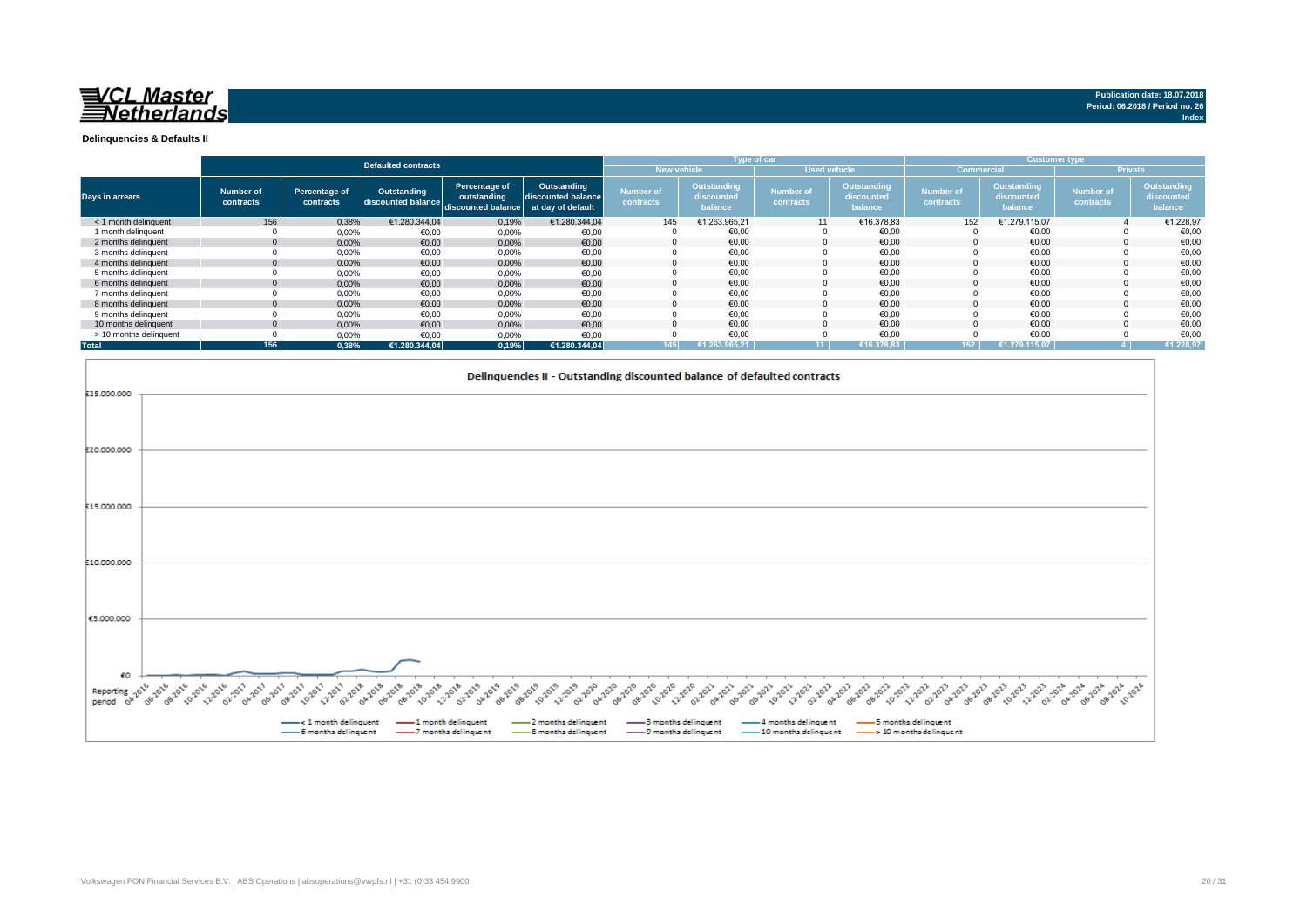## **NOL Master**<br>*Netherlands*

#### **Delinquencies & defaults III**

|                        | Delinguent and defaulted contracts |                            |                                      |                                                       |                               | Type of car                          |                               |                                             | <b>Customer type</b>          |                                          |                               |                                      |  |
|------------------------|------------------------------------|----------------------------|--------------------------------------|-------------------------------------------------------|-------------------------------|--------------------------------------|-------------------------------|---------------------------------------------|-------------------------------|------------------------------------------|-------------------------------|--------------------------------------|--|
|                        |                                    |                            |                                      |                                                       | New vehicle                   |                                      | <b>Used vehicle</b>           |                                             |                               | Commercia                                | <b>Private</b>                |                                      |  |
| <b>Days in arrears</b> | <b>Number of</b><br>contracts      | Percentage of<br>contracts | Outstanding<br>discounted<br>balance | Percentage of<br>outstanding<br>discounted<br>balance | <b>Number of</b><br>contracts | Outstanding<br>discounted<br>balance | <b>Number of</b><br>contracts | <b>Outstanding</b><br>discounted<br>balance | <b>Number of</b><br>contracts | <b>Outstanding</b><br>discounted balance | <b>Number of</b><br>contracts | Outstanding<br>discounted<br>balance |  |
| < 1 month delinguent   | 1.095                              | 2,67%                      | €19.095.616.84                       | 2,80%                                                 | 1.014                         | 17.925.724.75                        | 81 €                          | 1.169.892,09                                | 848                           | 16.245.202.55                            | 247                           | 2.850.414,29                         |  |
| 1 month delinguent     | 39                                 | 0,10%                      | €960.123,67                          | 0,14%                                                 | 38                            | 960.123,67                           |                               |                                             | 29 €                          | 841.842.05                               | 10                            | 118.281,62                           |  |
| 2 months delinguent    |                                    | 0.00%                      | €0,00                                | 0,00%                                                 | $0 \in$                       | $\overline{\phantom{a}}$             | $0 \in$                       |                                             |                               | 0 €<br>$\overline{\phantom{a}}$          |                               | $\sim$                               |  |
| 3 months delinguent    |                                    | 0,00%                      | €0,00                                | 0,00%                                                 | $0 \in$                       |                                      | $0 \in$                       |                                             |                               |                                          |                               |                                      |  |
| 4 months delinquent    |                                    | 0.00%                      | €0.00                                | 0,00%                                                 | $0 \in$                       | $\overline{\phantom{a}}$             | $0 \in$                       |                                             |                               | $0 \in$<br>$\sim$                        |                               | $\sim$                               |  |
| 5 months delinguent    |                                    | 0,00%                      | €0,00                                | 0,00%                                                 | $0 \in$                       |                                      | 0 <sub>0</sub>                |                                             |                               | $0 \in$                                  |                               |                                      |  |
| 6 months delinguent    |                                    | 0,00%                      | €0,00                                | 0,00%                                                 | $0 \in$                       |                                      | $0 \in$                       |                                             |                               | $0 \in$                                  |                               | $\sim$                               |  |
| 7 months delinquent    |                                    | 0,00%                      | €0,00                                | 0,00%                                                 | $0 \in$                       |                                      | $0 \in$                       |                                             |                               | $0 \in$                                  |                               |                                      |  |
| 8 months delinguent    |                                    | 0,00%                      | €0,00                                | 0,00%                                                 | $0 \in$                       |                                      | $0 \in$                       |                                             |                               |                                          |                               | $\sim$                               |  |
| 9 months delinquent    |                                    | 0,00%                      | €0,00                                | 0,00%                                                 | $0 \in$                       |                                      | $0 \in$                       |                                             |                               | $0 \in$                                  |                               |                                      |  |
| 10 months delinguent   |                                    | 0,00%                      | €0,00                                | 0,00%                                                 | $0 \in$                       |                                      | $0 \in$                       |                                             |                               |                                          |                               | $\sim$                               |  |
| > 10 months delinquent |                                    | 0,00%                      | €0,00                                | 0,00%                                                 | $0 \in$                       |                                      | 0 <sub>0</sub>                |                                             |                               |                                          |                               |                                      |  |
| <b>Total</b>           | 1.134                              | 2.77%                      | €20.055.740.51                       | 2,94%                                                 | 1.052                         | 18.885.848.42                        | $82$ $\epsilon$               | 1.169.892.09                                | 877 €                         | 17.087.0<br>44.60                        | $257$ $\approx$               | 2.968.695,91                         |  |

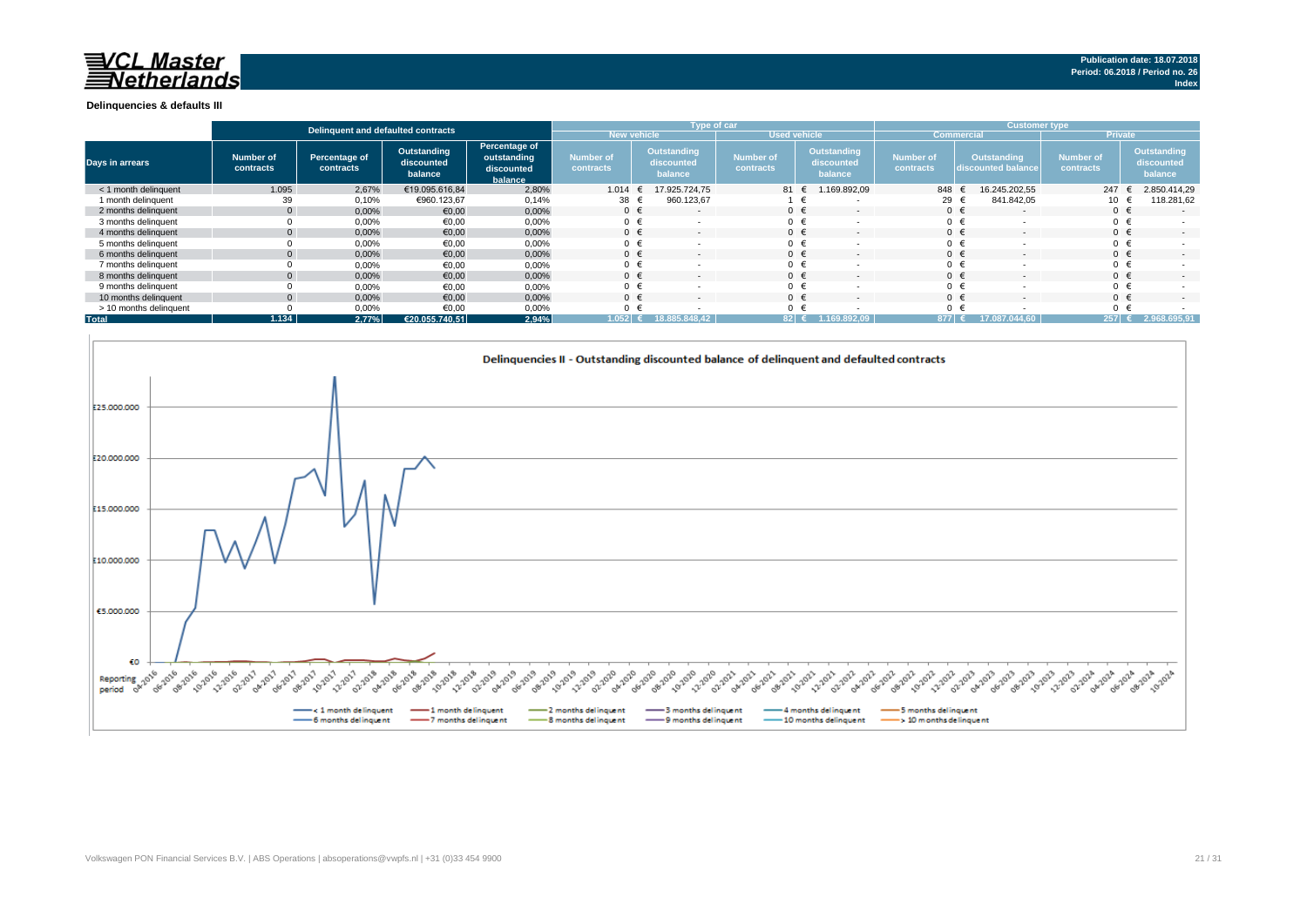

### **Write-Offs**

| Write-Offs of the monthly<br>period | <b>Number of contracts</b> | Amount  |
|-------------------------------------|----------------------------|---------|
| $30 - 6 - 2018$                     |                            | €504.76 |

**Cumulative Write-Offs as of the end of the monthly period Discounted balance of all initial and additional assets Cumulative net loss ratio**

€17.508,33 €991.848.891,88 0,00177%

|                       | <b>Current period</b>      |                   |                            | <b>Cumulative Write-Offs</b> |
|-----------------------|----------------------------|-------------------|----------------------------|------------------------------|
| <b>Monthly period</b> | <b>Number of contracts</b> | <b>Write-Offs</b> | <b>Number of contracts</b> | <b>Write-Offs</b>            |
| 30-4-2016             | $\mathbf 0$                | €0.00             | $\mathbf{0}$               | €0,00                        |
| 31-5-2016             | $\mathbf 0$                | €0,00             | 0                          | €0,00                        |
| 30-6-2016             | $\mathbf 0$                | €0.00             | $\mathbf 0$                | €0,00                        |
| 31-7-2016             | 0                          | €0,00             | 0                          | €0,00                        |
| 31-8-2016             | $\mathbf 0$                | €0.00             | $\mathbf 0$                | €0,00                        |
| 30-9-2016             |                            | €467,06           |                            | €467,06                      |
| 31-10-2016            | $\mathbf 0$                | €0.00             | $\mathbf{1}$               | €467,06                      |
| 30-11-2016            |                            | €0,00             | $\overline{2}$             | €467,06                      |
| 31-12-2016            | 3                          | €2.508,91         | 5                          | €2.975,97                    |
| 31-1-2017             | $\mathbf 0$                | €0.00             | 5                          | €2.975,97                    |
| 28-2-2017             | $\overline{0}$             | €0,00             | 5                          | €2.975,97                    |
| 31-3-2017             |                            | €311,30           | 6                          | €3.287,27                    |
| 30-4-2017             | $\mathbf{0}$               | €0,00             | 6                          | €3.287,27                    |
| 31-5-2017             | $\Omega$                   | €0.00             | 6                          | €3.287,27                    |
| 30-6-2017             | $\mathbf 0$                | €0,00             | 6                          | €3.287,27                    |
| 31-7-2017             | $\mathbf 0$                | €0.00             | 6                          | €3.287.27                    |
| 31-8-2017             | $\mathbf 0$                | €0,00             | 6                          | €3.287,27                    |
| 30-9-2017             | $\mathbf 0$                | €0,00             | 6                          | €3.287,27                    |
| 31-10-2017            | $\mathbf 0$                | €0,00             | 6                          | €3.287,27                    |
| 30-11-2017            | $\mathbf 0$                | €0,00             | 6                          | €3.287,27                    |
| 31-12-2017            | 22                         | €13.371,69        | 28                         | €16.658,96                   |
| 31-1-2018             | $\mathbf 0$                | €0,00             | 28                         | €16.658,96                   |
| 28-2-2018             | $\mathbf 0$                | €0.00             | 28                         | €16.658,96                   |
| 31-3-2018             | $\mathbf 0$                | €0.00             | 28                         | €16.658,96                   |
| 30-4-2018             | $\mathbf 0$                | €0,00             | 28                         | €16.658,96                   |
| 31-5-2018             |                            | €344.61           | 29                         | €17.003,57                   |
| 30-6-2018             | $\overline{2}$             | €504.76           | 31                         | €17.508.33                   |
| <b>Total</b>          | 31                         | €17.508,33        |                            |                              |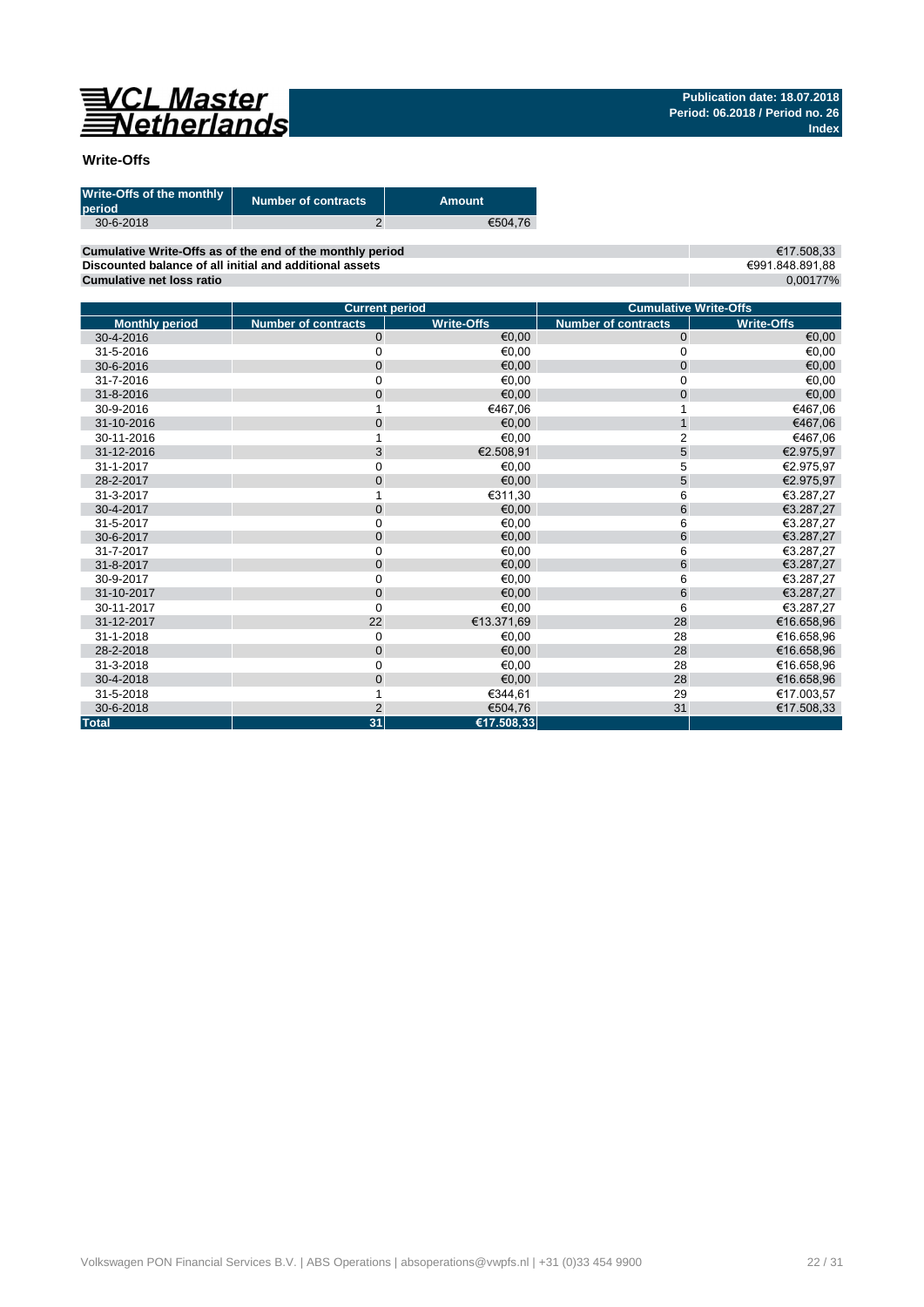## VCL Master<br>ENetherlands

**Pool data I**

|                               |                     | <b>Total porfolio</b>      |                                   |                                                    |                               | <b>Type of car</b>                   |                        |                                      | <b>Customer type</b>          |                                      |                               |                                             |
|-------------------------------|---------------------|----------------------------|-----------------------------------|----------------------------------------------------|-------------------------------|--------------------------------------|------------------------|--------------------------------------|-------------------------------|--------------------------------------|-------------------------------|---------------------------------------------|
|                               |                     |                            |                                   |                                                    | <b>New vehicle</b>            |                                      | <b>Used vehicle</b>    |                                      | <b>Commercial</b>             |                                      | <b>Private</b>                |                                             |
| Distribution by payment type  | Number of contracts | Percentage of<br>contracts | Outstanding<br>discounted balance | Percentage of<br>outstanding<br>discounted balance | <b>Number of</b><br>contracts | Outstanding<br>discounted<br>balance | Number of<br>contracts | Outstanding<br>discounted<br>balance | <b>Number of</b><br>contracts | Outstanding<br>discounted<br>balance | <b>Number of</b><br>contracts | <b>Outstanding</b><br>discounted<br>balance |
| Direct borrower account debit | 35.520              | 86.65% €                   | 574.487.596.70                    | 84,31%                                             |                               | 33.172 € 537.465.447.38              |                        | 2.348 € 37.022.149.32                |                               | 18.686 € 375.300.648.30              |                               | 16.834 € 199.186.948.40                     |
| Others                        | 5.473               | 13,35% €                   | 106.913.274.35                    | 15,69%                                             |                               | 5.064 € 100.265.311.73               | 409                    | 6.647.962,62                         |                               | 5.410 € 106.397.068,37               | 63                            | 516.205,98                                  |
| <b>Total</b>                  | 40.993              | 100,00%                    | €681.400.871.05                   | 100,00%                                            |                               | 38.236 € 637.730.759,11              | $2.757$ €              | 43.670.111,94                        |                               | 24.096 €481.697.716,67               | 16.897                        | €199.703.154,38                             |

|                                                  | <b>Total porfolio</b> |                            |                                   |                                                    |                               | <b>Type of car</b>                   |                        |                                      | <b>Customer type</b>          |                                      |                               |                                      |
|--------------------------------------------------|-----------------------|----------------------------|-----------------------------------|----------------------------------------------------|-------------------------------|--------------------------------------|------------------------|--------------------------------------|-------------------------------|--------------------------------------|-------------------------------|--------------------------------------|
|                                                  |                       |                            |                                   |                                                    | <b>New vehicle</b>            |                                      |                        | <b>Used vehicle</b>                  | <b>Commercial</b>             |                                      | <b>Private</b>                |                                      |
| <b>Distribution by contract</b><br>concentration | Number of contracts   | Percentage of<br>contracts | Outstanding<br>discounted balance | Percentage of<br>outstanding<br>discounted balance | <b>Number of</b><br>contracts | Outstanding<br>discounted<br>balance | Number of<br>contracts | Outstanding<br>discounted<br>balance | <b>Number of</b><br>contracts | Outstanding<br>discounted<br>balance | <b>Number of</b><br>contracts | Outstanding<br>discounted<br>balance |
|                                                  | 20.660                | 50,40%                     | 288.123.510.67                    | 42,28%                                             |                               | 19.505 € 270.868.659.25              | 1.155                  | € 17.254.851.42                      |                               | 3.895 € 89.904.276.24                | 16.765                        | € 198.219.234.43                     |
| $2 - 10$                                         | 9.383                 | 22,89%                     | 194.122.157.27                    | 28,49%                                             |                               | 8.478 € 178.571.394.79               | 905 €                  | 15.550.762.48                        |                               | 9.251 € 192.638.237.32               | 132                           | 1.483.919,95                         |
| $11 - 20$                                        | 3.944                 | 9.62% $\in$                | 76.545.963.81                     | 11,23%                                             |                               | 3.647 € 71.710.367.56                | 297 €                  | 4.835.596.25                         |                               | 3.944 € 76.545.963.81                | $0 \in$                       |                                      |
| $21 - 50$                                        | 4.780                 | 11.66% €                   | 91.197.997.46                     | 13,38%                                             |                               | 4.481 € 86.570.598.60                | 299 €                  | 4.627.398.86                         |                               | 4.780 € 91.197.997.46                | $0 \in$                       |                                      |
| > 50                                             | 2.226                 | $5,43%$ €                  | 31.411.241.84                     | 4,61%                                              |                               | 2.125 € 30.009.738,91                | 101 €                  | 1.401.502,93                         |                               | 2.226 € 31.411.241.84                | $0 \in$                       |                                      |
| <b>Total</b>                                     | 40.993                | 100.00%                    | €681.400.871.05                   | 100,00%                                            | 38.236                        | €637.730.759.11                      | 2.757                  | €43.670.111.94                       |                               | 24.096 €481.697.716.67               |                               | 16.897 €199.703.154,38               |

|                                       | <b>Total porfolio</b>      |                            |                                   |                                                    |                               |                                      | Type of car                   |                                      | <b>Customer type</b>          |                                      |                               |                                             |
|---------------------------------------|----------------------------|----------------------------|-----------------------------------|----------------------------------------------------|-------------------------------|--------------------------------------|-------------------------------|--------------------------------------|-------------------------------|--------------------------------------|-------------------------------|---------------------------------------------|
|                                       |                            |                            |                                   |                                                    | <b>New vehicle</b>            |                                      |                               | <b>Used vehicle</b>                  | <b>Commercial</b>             |                                      | Private                       |                                             |
| <b>Distribution by largest lessee</b> | <b>Number of contracts</b> | Percentage of<br>contracts | Outstanding<br>discounted balance | Percentage of<br>outstanding<br>discounted balance | <b>Number of</b><br>contracts | Outstanding<br>discounted<br>balance | <b>Number of</b><br>contracts | Outstanding<br>discounted<br>balance | <b>Number of</b><br>contracts | Outstanding<br>discounted<br>balance | <b>Number of</b><br>contracts | <b>Outstanding</b><br>discounted<br>balance |
|                                       | 59                         | $0,14%$ €                  | 1.004.497,07                      | 0,15%                                              | 49 €                          | 794.687,67                           |                               | 209.809,40<br>10 €                   | 59 €                          | 1.004.497,07                         | $0 \in$                       | $\sim$                                      |
|                                       | 97                         | $0,24%$ €                  | 999.848,82                        | 0,15%                                              | 88 €                          | 926.169,72                           |                               | 73.679,10<br>9 €                     | 97 $\epsilon$                 | 999.848,82                           | $0 \in$                       |                                             |
| -3                                    | 145                        | $0,35%$ €                  | 999.786,47                        | 0,15%                                              | 145 €                         | 999.786,47                           |                               | $0 \in$<br>$\overline{\phantom{a}}$  | 145 €                         | 999.786,47                           | $0 \in$                       | $\sim$                                      |
|                                       | 61                         | $0,15%$ €                  | 999.770,02                        | 0,15%                                              | 61 €                          | 999.770,02                           |                               | $0 \in$<br>$\overline{a}$            | 61 €                          | 999.770,02                           | $0 \in$                       |                                             |
|                                       | 100                        | $0,24%$ €                  | 999.548,33                        | 0,15%                                              | 98 €                          | 973.777,18                           |                               | $2 \in$<br>25.771,15                 | 100 €                         | 999.548,33                           | $0 \in$                       | $\sim$                                      |
|                                       | 61                         | $0,15%$ €                  | 999.195,90                        | 0,15%                                              | 60 €                          | 974.849,64                           |                               | 24.346,26<br>$1 \in$                 | 61 €                          | 999.195,90                           | $0 \in$                       |                                             |
|                                       | 57                         | $0,14%$ €                  | 998.347,98                        | 0,15%                                              | 57 $\epsilon$                 | 998.347,98                           |                               | $0 \in$<br>$\overline{\phantom{a}}$  | 57 $\epsilon$                 | 998.347,98                           | $0 \in$                       | $\overline{\phantom{a}}$                    |
|                                       | 54                         | $0,13%$ €                  | 998.299,25                        | 0,15%                                              | 53 €                          | 984.233,03                           |                               | 14.066,22<br>1 €                     | $54 \in$                      | 998.299,25                           | $0 \in$                       |                                             |
| 9                                     | 101                        | $0,25%$ €                  | 998.244,30                        | 0,15%                                              | 101 €                         | 998.244,30                           |                               | $0 \in$<br>$\sim$                    | 101 €                         | 998.244,30                           | $0 \in$                       | $\sim$                                      |
| 10                                    | 43                         | $0,10%$ €                  | 998.002,81                        | 0,15%                                              | 43 €                          | 998.002,81                           |                               | $0 \in$                              | 43 €                          | 998.002,81                           | $0 \in$                       |                                             |
| 11                                    | 41                         | $0,10%$ €                  | 996.652,84                        | 0,15%                                              | 36 €                          | 873.153,47                           |                               | $5 \in$<br>123.499,37                | 41 €                          | 996.652,84                           | $0 \in$                       | $\overline{\phantom{a}}$                    |
| 12                                    | 64                         | $0,16%$ €                  | 995.546,14                        | 0,15%                                              | 64 €                          | 995.546,14                           |                               | $0 \in$                              | 64 €                          | 995.546,14                           | $0 \in$                       |                                             |
| 13                                    | 57                         | $0,14%$ €                  | 995.204,67                        | 0,15%                                              | 57 €                          | 995.204,67                           |                               | $0 \in$<br>$\overline{\phantom{a}}$  | 57 €                          | 995.204,67                           | $0 \in$                       | $\sim$                                      |
| 14                                    | 85                         | $0,21%$ €                  | 995.012,33                        | 0,15%                                              | 80                            | 935.714,72                           |                               | $5 \in$<br>59.297,61                 | 85 €                          | 995.012,33                           | $0 \in$                       |                                             |
| 15                                    | 54                         | $0,13%$ €                  | 992.332,08                        | 0,15%                                              | 54 €                          | 992.332,08                           |                               | $0 \in$<br>$\overline{\phantom{a}}$  | $54 \in$                      | 992.332,08                           | $0 \in$                       | $\overline{\phantom{a}}$                    |
| 16                                    | 48                         | $0,12%$ €                  | 991.691,34                        | 0,15%                                              | 48 €                          | 991.691,34                           |                               | $0 \in$                              | 48 €                          | 991.691,34                           | $0 \in$                       |                                             |
| 17                                    | 48                         | $0,12%$ €                  | 991.462,34                        | 0,15%                                              | 43 $\epsilon$                 | 912.468,43                           |                               | 78.993,91<br>$5 \in$                 | 48 €                          | 991.462,34                           | $0 \in$                       | $\sim$                                      |
| 18                                    | 66                         | $0,16%$ €                  | 991.263,46                        | 0,15%                                              | 66 €                          | 991.263,46                           |                               | $0 \in$                              | 66 €                          | 991.263,46                           | $0 \in$                       |                                             |
| 19                                    | 43                         | $0,10%$ €                  | 991.259,34                        | 0,15%                                              | 43 €                          | 991.259,34                           |                               | $0 \in$<br>$\overline{\phantom{a}}$  | 43 €                          | 991.259,34                           | $0 \in$                       | $\overline{\phantom{a}}$                    |
| 20                                    | 47                         | $0,11%$ €                  | 991.228,70                        | 0,15%                                              | 45 €                          | 965.495,16                           |                               | 25.733,54<br>$2 \in$                 | 47                            | 991.228,70                           | $0 \in$                       |                                             |
| <b>Total 1 - 20</b>                   | 1.331                      | 3,25%                      | €19.927.194,19                    | 2,92%                                              | $1.291$ €                     | 19.291.997,63                        | 40 €                          | 635.196,56                           | 1.331 $\epsilon$              | 19.927.194,19                        | $0 \in$                       | <b>Contract</b>                             |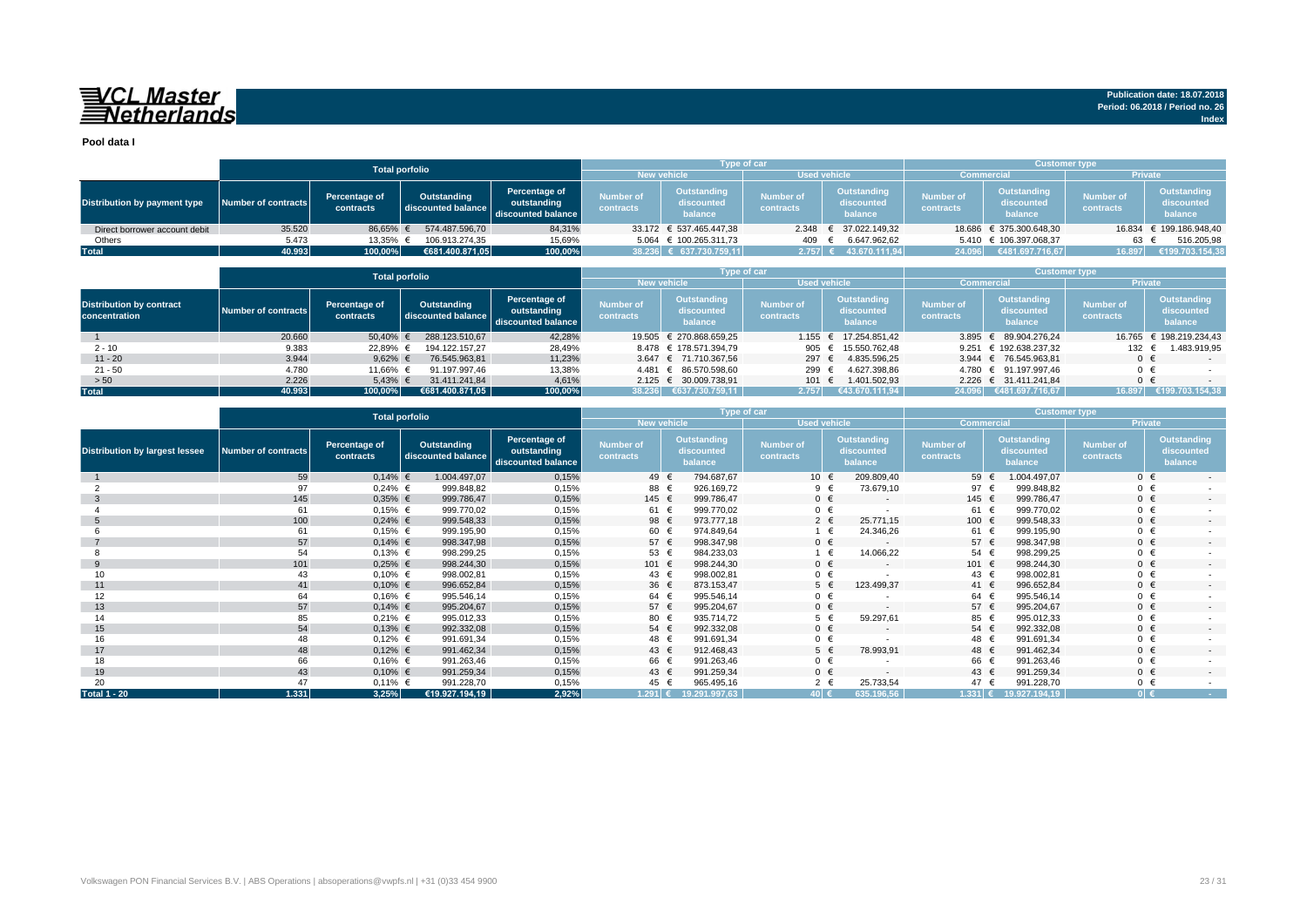## 

#### **Pool data II**

|                                                             |                        |                            | <b>Total porfolio</b>             |                                                       |                               |                                             | Type of car                   |                                      | <b>Customer type</b>          |                                             |                               |                                      |
|-------------------------------------------------------------|------------------------|----------------------------|-----------------------------------|-------------------------------------------------------|-------------------------------|---------------------------------------------|-------------------------------|--------------------------------------|-------------------------------|---------------------------------------------|-------------------------------|--------------------------------------|
|                                                             |                        |                            |                                   |                                                       | <b>New vehicle</b>            |                                             | <b>Used vehicle</b>           |                                      | <b>Commercial</b>             |                                             | <b>Private</b>                |                                      |
| <b>Distribution by</b><br>outstanding discounted<br>balance | Number of<br>contracts | Percentage of<br>contracts | Outstanding<br>discounted balance | Percentage of<br>outstanding<br>discounted<br>balance | <b>Number of</b><br>contracts | <b>Outstanding</b><br>discounted<br>balance | <b>Number of</b><br>contracts | Outstanding<br>discounted<br>balance | <b>Number of</b><br>contracts | <b>Outstanding</b><br>discounted<br>balance | <b>Number of</b><br>contracts | Outstanding<br>discounted<br>balance |
| $0.01 - 5.000.00$                                           | 361                    | $0.88%$ €                  | 1.329.811.43                      | 0,20%                                                 | 321 €                         | .189.009.45                                 | 40 €                          | 140.801.98                           | 158 €                         | 479.814.73                                  | 203 €                         | 849.996.70                           |
| 5.000.01 - 10.000.00                                        | 9.857                  | 24.05% €                   | 79.404.256.10                     | 11,65%                                                | 9.238 $\in$                   | 74.435.548.87                               | 619 €                         | 4.968.707.23                         | $2.652 \in$                   | 21.781.867.51                               | 7.205                         | 57.622.388.59                        |
| 10.000.01 - 15.000.00                                       | 11.523                 | 28.11% €                   | 142.871.919,20                    | 20.97%                                                |                               | 10.704 € 132.815.853.53                     | 819 €                         | 10.056.065.67                        |                               | $5.176 \text{ } \in 65.380.103.48$          | 6.347                         | 77.491.815.72                        |
| 15.000.01 - 20.000.00                                       | 7.420                  | 18.10% €                   | 128.340.885.17                    | 18,83%                                                |                               | $6.845 \text{ } \in 118.535.434.63$         | 575 €                         | 9.805.450.54                         | 5.621                         | $\epsilon$ 97.881.372.74                    | 1.799                         | 30.459.512.43                        |
| 20.000.01 - 25.000.00                                       | 5.443                  | 13.28% €                   | 122.069.428.05                    | 17,91%                                                |                               | 5.115 € 114.684.828.76                      | 328 €                         | 7.384.599.29                         |                               | 4.586 € 103.062.989.34                      | 857                           | 19.006.438.71                        |
| 25.000.01 - 30.000.00                                       | 3.422                  | $8,35%$ €                  | 93.228.401.40                     | 13,68%                                                |                               | 3.162 € 86.151.231.58                       | 260 €                         | 7.077.169.82                         |                               | 3.100 € 84.491.517.10                       | $322 +$                       | 8.736.884.30                         |
| > 30,000,00                                                 | 2.967                  | $7.24\%$ €                 | 114.156.169.70                    | 16,75%                                                |                               | 2.851 € 109.918.852.29                      | 116 €                         | 4.237.317.41                         |                               | 2.803 € 108.620.051.77                      | 164                           | 5.536.117,93                         |
| <b>Total</b>                                                | 40.993                 | 100,00%                    | €681.400.871.05                   | 100,00%                                               |                               | 38.236 €637.730.759,11                      | 2.757                         | €43.670.111.94                       |                               | 24.096 € 481.697.716.67                     |                               | 16.897 € 199.703.154.38              |
|                                                             |                        |                            |                                   |                                                       |                               |                                             |                               |                                      |                               |                                             |                               |                                      |

| <b>Statistics</b>                      |            |
|----------------------------------------|------------|
| Minimum outstanding discounted balance | 31.93      |
| Maximum outstanding discounted balance | 183.724.35 |
| Average outstanding discounted balance | 16.622.37  |

|                                                          | <b>Total porfolio</b>         |                            |                                   |                                                              |                        | <b>Type of car</b>                   |                               |                                      | <b>Customer type</b>          |                                      |                               |                                      |
|----------------------------------------------------------|-------------------------------|----------------------------|-----------------------------------|--------------------------------------------------------------|------------------------|--------------------------------------|-------------------------------|--------------------------------------|-------------------------------|--------------------------------------|-------------------------------|--------------------------------------|
|                                                          |                               |                            |                                   |                                                              |                        | <b>New vehicle</b>                   | <b>Used vehicle</b>           |                                      | <b>Commercial</b>             |                                      | <b>Private</b>                |                                      |
| <b>Distribution by</b><br>outstanding nominal<br>balance | <b>Number of</b><br>contracts | Percentage of<br>contracts | Outstanding<br>discounted balance | <b>Percentage of</b><br>outstanding<br>discounted<br>balance | Number of<br>contracts | Outstanding<br>discounted<br>balance | <b>Number of</b><br>contracts | Outstanding<br>discounted<br>balance | <b>Number of</b><br>contracts | Outstanding<br>discounted<br>balance | <b>Number of</b><br>contracts | Outstanding<br>discounted<br>balance |
| $0.01 - 5.000.00$                                        | 303                           | 0.74%                      | €1.043.250.48                     | 0,15%                                                        | 265 €                  | 912.299.88                           | $38 \epsilon$                 | 130.950.60                           | 152 €                         | 450.085.75                           | 151 €                         | 593.164.73                           |
| 5.000.01 - 10.000.00                                     | 8.419                         | 20,54%                     | €65.302.365.10                    | 9,58%                                                        | 7.863 €                | 60.954.236.62                        | 556                           | 4.348.128.48                         | $2.169$ €                     | 17.075.167.41                        | 6.250                         | 48.227.197.69                        |
| 10.000.01 - 15.000.00                                    | 10.985                        | 26,80%                     | €127.963.138.61                   | 18,78%                                                       |                        | 10.201 € 118.732.556.44              | 784 €                         | 9.230.582.17                         |                               | 4.607 € 54.811.585.42                | 6.378                         | 73.151.553,19                        |
| 15.000.01 - 20.000.00                                    | 7.679                         | 18.73%                     | €123.661.976.35                   | 18.15%                                                       |                        | 7.090 € 114.061.456.06               | 589                           | 9.600.520.29                         | $5.273$ €                     | 86.245.482.54                        | $2.406 \text{ } \in$          | 37.416.493.81                        |
| 20.000.01 - 25.000.00                                    | 5.301                         | 12,93%                     | €110.144.229.71                   | 16.16%                                                       |                        | 4.993 € 103.668.437.52               | 308                           | 6.475.792.19                         |                               | 4.339 € 90.384.101.07                | 962 €                         | 19.760.128.64                        |
| 25.000.01 - 30.000.00                                    | 3.958                         | 9,66%                      | €99.597.762.47                    | 14,62%                                                       |                        | 3.675 € 92.356.370.73                | 283                           | 7.241.391.74                         | 3.509 $\epsilon$              | 88.470.661.89                        | 449                           | 11.127.100.58                        |
| >30.000,00                                               | 4.348                         | 10,61%                     | €153.688.148.33                   | 22,55%                                                       |                        | 4.149 € 147.045.401.86               | 199                           | 6.642.746.47                         |                               | 4.047 € 144.260.632,59               | 301 €                         | 9.427.515.74                         |
| <b>Total</b>                                             | 40.993                        | 100.00%                    | €681.400.871.05                   | 100.00%                                                      | 38.236                 | 6637.730.759,11                      | 2.757                         | (€43.670.111.94                      | 24.096                        | €481.697.716,67                      | 16.897                        | €199.703.154.38                      |

| <b>Statistics</b>                   |            |
|-------------------------------------|------------|
| Minimum outstanding nominal balance | 32.05      |
| Maximum outstanding nominal balance | 204.210.18 |
| Average outstanding nominal balance | 17.913.36  |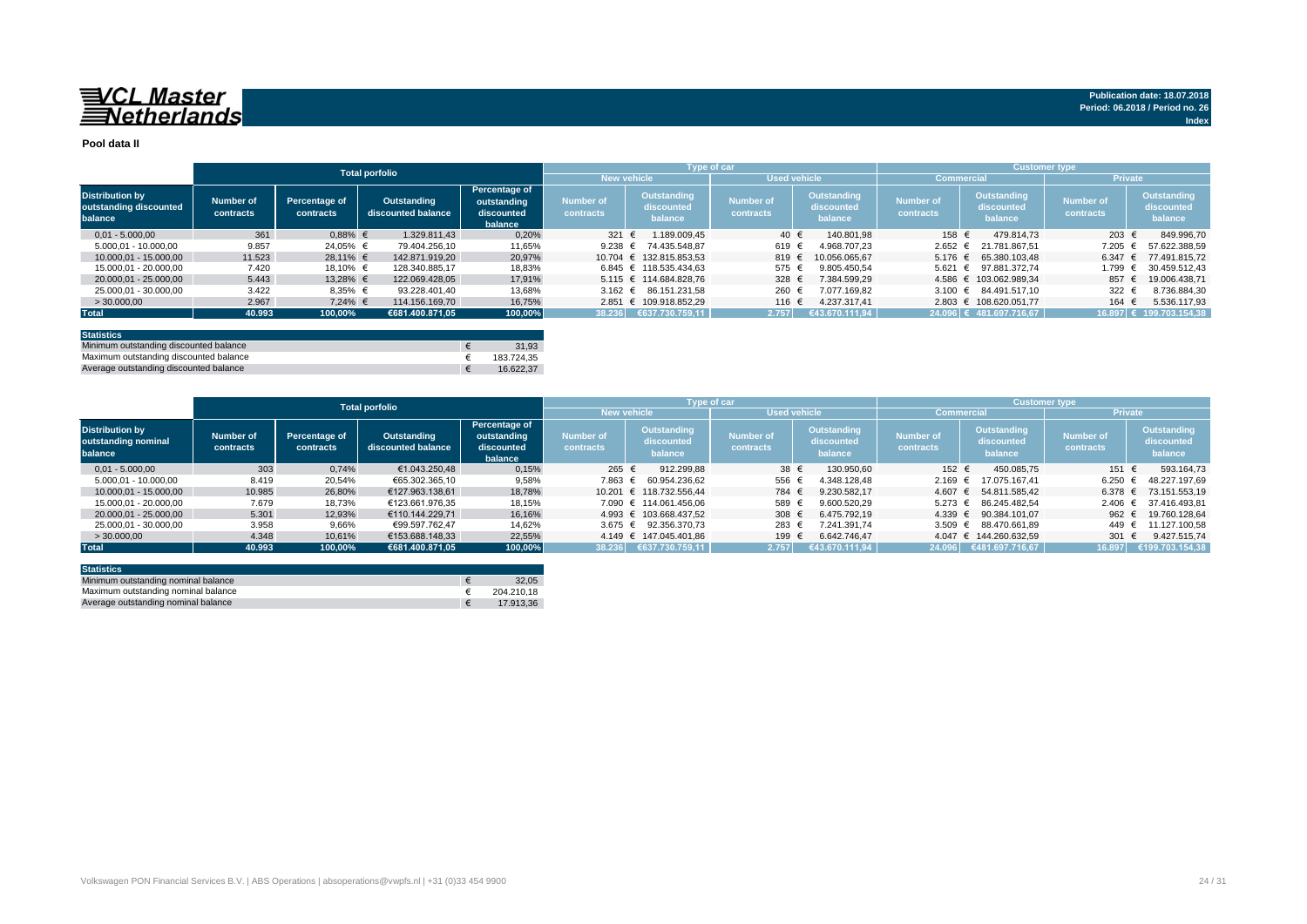

#### **Pool data III**

|                        |           |               | <b>Total porfolio</b>    |                    |                  |                         | Type of car      |                          |                  |                                | <b>Customer type</b> |                             |
|------------------------|-----------|---------------|--------------------------|--------------------|------------------|-------------------------|------------------|--------------------------|------------------|--------------------------------|----------------------|-----------------------------|
|                        |           |               |                          |                    |                  | <b>New vehicle</b>      |                  | <b>Used vehicle</b>      |                  | <b>Commercial</b>              |                      | <b>Private</b>              |
| <b>Distribution by</b> | Number of | Percentage of | Outstanding              | Percentage of      | <b>Number of</b> | Outstanding             | <b>Number of</b> | Outstanding              | <b>Number of</b> | Outstanding                    | Number of            | <b>Outstanding</b>          |
|                        |           | contracts     | discounted               | outstanding        | contracts        | discounted              | contracts        | discounted               | contracts        | discounted                     | contracts            | discounted                  |
| remaining term         | contracts |               | balance                  | discounted balance |                  | balance                 |                  | balance                  |                  | balance                        |                      | balance                     |
| $01 - 12$              | 6.341     | 15.47% €      | 73.430.495.12            | 10.78%             | $5.612 \in$      | 65.003.817.27           | 729              | 8.426.677.85             | 3.600            | 49.368.935.67<br>ŧ.            | 2.741                | 24.061.559.45<br>$\epsilon$ |
| $13 - 24$              | 13.423    |               | 32,74% € 192.773.861,71  | 28,29%             |                  | 12.406 € 177.589.821.28 | 1.017            | 15.184.040.43<br>€       |                  | 6.763 € 119.551.971.56         | 6.660                | € 73.221.890,15             |
| 25-36                  | 12.109    |               | 29.54% € 224.344.729.13  | 32,92%             |                  | 11.286 € 208.389.014.66 | 823 €            | 15.955.714.47            |                  | 7.676 € 166.991.860.36         | $4.433 \in$          | 57.352.868,77               |
| 37-48                  | 7.530     |               | 18.37% € 154.741.424.75  | 22,71%             | 7.354            | € 150.872.121.70        | 176 €            | 3.869.303,05             | 4.754            | € 115.043.952.85               |                      | 2.776 € 39.697.471,90       |
| 49-60                  | 1.590     |               | $3.88\%$ € 36.110.360.34 | 5.30%              |                  | 1.578 € 35.875.984.20   | $12 \epsilon$    | 234.376.14               | $1.303$ €        | 30.740.996.23                  | 287 $\epsilon$       | 5.369.364,11                |
| 61-72                  |           | $0.00\%$ €    |                          | 0,00%              | 0 €              |                         | $0 \in$          |                          |                  |                                | 0 €                  |                             |
| $>72$                  |           | $0.00\%$ €    |                          | 0,00%              |                  | $0 \in$                 | $0 \in$          | $\overline{\phantom{a}}$ |                  | $0 \in$                        |                      | $0 \in$                     |
| <b>Total</b>           | 40.993    | 100.00%       | €681.400.871,05          | 100,00%            | 38.236           | €637.730.759.11         | 2.757            | (€43.670.111.94          | 24.096           | ⊧ €481.697.716.67 <sup>'</sup> | 16.897               | €199.703.154.38             |

| <b>Statistics</b>               |       |
|---------------------------------|-------|
| Minimum Remaining Term          |       |
| Maximum Remaining Term          | 60    |
| Weighted Average Remaining Term | 28.42 |

|                        | <b>Total porfolio</b> |                      |                 |                    | Type of car    |                         | <b>Customer type</b> |                            |                  |                        |                  |                                  |
|------------------------|-----------------------|----------------------|-----------------|--------------------|----------------|-------------------------|----------------------|----------------------------|------------------|------------------------|------------------|----------------------------------|
|                        |                       |                      |                 |                    |                | <b>New vehicle</b>      | <b>Used vehicle</b>  |                            |                  | <b>Commercial</b>      | <b>Private</b>   |                                  |
|                        |                       |                      | Outstanding     | Percentage of      |                | Outstanding             |                      | <b>Outstanding</b>         |                  | <b>Outstanding</b>     | <b>Number of</b> | Outstanding                      |
| <b>Distribution by</b> | Number of             | <b>Percentage of</b> | discounted      | outstanding        | Number of      | discounted              | Number of            | discounted                 | <b>Number of</b> | discounted             |                  | discounted                       |
| seasoning              | contracts             | contracts            | balance         | discounted balance | contracts      | balance                 | contracts            | balance                    | contracts        | balance                | contracts        | balance                          |
| $01 - 12$              | 11.566                | 28.21%               | €223.246.693.30 | 32,76%             |                | 10.718 € 209.807.632.86 |                      | 848 € 13.439.060.44        |                  | 6.367 € 152.564.339.18 | 5.199            | € 70.682.354,12                  |
| 13-24                  | 13.695                | 33.41%               | €238.507.618.66 | 35,00%             |                | 12.435 € 218.455.632.79 | 1.260                | 20.051.985.87              |                  | 8.385 € 171.927.475,87 |                  | $5.310 \leftarrow 66.580.142.79$ |
| 25-36                  | 12.405                | 30.26%               | €186.877.326.41 | 27,43%             |                | 11.814 € 177.309.223.91 | 591                  | 9.568.102.50<br>$\epsilon$ |                  | 7.826 € 138.448.330.65 |                  | 4.579 € 48.428.995,76            |
| 37-48                  | 2.999                 | 7,32%                | €29.879.677.45  | 4,39%              |                | 2.947 € 29.327.832.58   | 52 €                 | 551.844.87                 | 1.271            | € 16.462.804.68        | 1.728            | 13.416.872.77<br>$\epsilon$      |
| 49-60                  | 319                   | 0,78%                | €2.822.941.33   | 0,41%              | 313 $\epsilon$ | 2.763.823.07            | 6 €                  | 59.118.26                  | 238              | 2.228.152.39           | 81 €             | 594.788,94                       |
| 61-72                  |                       | 0,02%                | €66.613,90      | 0,01%              |                | 66.613.90<br>9 €        | $0 \in$              |                            |                  | 66.613.90              |                  |                                  |
| $>72$                  |                       | 0,00%                | €0,00           | 0,00%              |                | $0 \in$                 | $0 \in$              |                            |                  | ∩ €                    | $0 \in$          |                                  |
| <b>Total</b>           | 40.993                | 100.00%              | 6681.400.871,05 | 100,00%            | 38.236         | €637.730.759.11         | 2.757                | €43.670.111.94             | 24.096           | €481.697.716.67        | 16.897           | €199.703.154.38                  |

| <b>Statistics</b>          |          |
|----------------------------|----------|
| Minimum seasoning          |          |
| Maximum seasoning          |          |
| Weighted average seasoning | $19.1^-$ |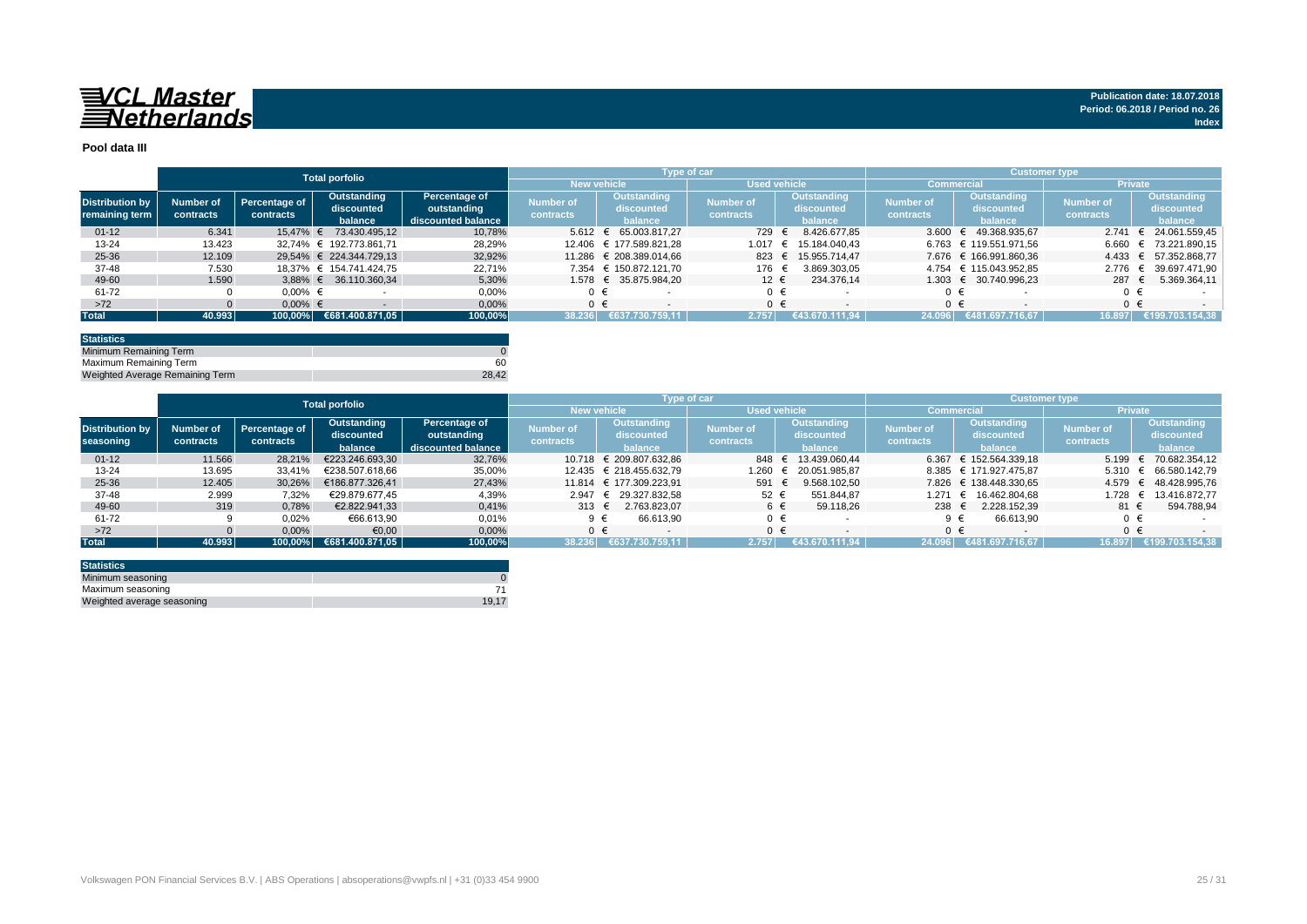## 

**Pool data IV**

|                              |           |               | <b>Total porfolio</b>   |                    |                  | Type of car                        |                     |                           | <b>Customer type</b> |                                    |                  |                       |  |  |  |
|------------------------------|-----------|---------------|-------------------------|--------------------|------------------|------------------------------------|---------------------|---------------------------|----------------------|------------------------------------|------------------|-----------------------|--|--|--|
|                              |           |               |                         |                    |                  | <b>New vehicle</b>                 | <b>Used vehicle</b> |                           |                      | <b>Commercial</b>                  | <b>Private</b>   |                       |  |  |  |
|                              | Number of |               | Outstanding             | Percentage of      | <b>Number of</b> | Outstanding                        | <b>Number of</b>    | Outstanding               | <b>Number of</b>     | Outstanding                        | <b>Number of</b> | Outstanding           |  |  |  |
| <b>Distribution by brand</b> |           | Percentage of | discounted              | outstanding        |                  | discounted                         | contracts           | discounted                | contracts            | discounted                         | <b>contracts</b> | discounted            |  |  |  |
|                              | contracts | contracts     | halance                 | discounted balance | contracts        | <b>balance</b>                     |                     | <b>halance</b>            |                      | <b>balance</b>                     |                  | balance               |  |  |  |
| <b>VW</b>                    | 14.234    | 34,72%        | €220.649.235.78         | 32,38%             |                  | 13.119 € 202.340.893.35            |                     | $1.115 \in 18.308.342.43$ |                      | 7.733 € 148.044.351.51             | 6.501            | € 72.604.884.27       |  |  |  |
| <b>VW LCV</b>                | 3.512     | 8,57%         | €61.968.284.92          | 9,09%              |                  | 3.395 € 60.484.205.96              | 117 €               | 1.484.078.96              |                      | $3.512 \text{ } \in 61.968.284.92$ | 0€               |                       |  |  |  |
| Audi                         | 4.564     | 11.13%        | €112.093.465.06         | 16,45%             |                  | 4.301 € 105.871.547.21             | 263 $\epsilon$      | 6.221.917.85              |                      | 2.519 € 71.315.865.67              |                  | 2.045 € 40.777.599.39 |  |  |  |
| Seat                         | 5.504     | 13,43%        | €63.244.332.10          | 9,28%              |                  | $5.218 \text{ } \in 60.216.755.54$ | 286 €               | 3.027.576,56              |                      | 1.320 € 20.151.300.17              |                  | 4.184 € 43.093.031,93 |  |  |  |
| Skoda                        | 7.016     | 17.12%        | €94.266.415.44          | 13,83%             |                  | $6.763$ € 91.272.136.19            | $253 \epsilon$      | 2.994.279.25              |                      | 2.850 € 51.063.024.81              |                  | 4.166 € 43.203.390.63 |  |  |  |
| Other brands                 | 6.163     | 15,03%        | €129.179.137.75         | 18,96%             |                  | 5.440 € 117.545.220.86             |                     | 723 € 11.633.916.89       |                      | 6.162 € 129.154.889.59             |                  | 24.248.16             |  |  |  |
| <b>Total</b>                 | 40.993    |               | 100.00% €681.400.871.05 | 100,00%            |                  | 38.236 €637.730.759.11             | 2.757               | €43.670.111.94            |                      | 24.096 €481.697.716,67             | 16.897           | €199.703.154,38       |  |  |  |

|                                                   |                        | <b>Total porfolio</b>      |                                      |                                                    |                               | <b>Type of car</b>                          |                               |                                                    | <b>Customer type</b>          |                                      |                |                                             |  |  |  |
|---------------------------------------------------|------------------------|----------------------------|--------------------------------------|----------------------------------------------------|-------------------------------|---------------------------------------------|-------------------------------|----------------------------------------------------|-------------------------------|--------------------------------------|----------------|---------------------------------------------|--|--|--|
|                                                   |                        |                            |                                      |                                                    |                               | <b>New vehicle</b>                          | <b>Used vehicle</b>           |                                                    |                               | Commercia                            | <b>Private</b> |                                             |  |  |  |
| <b>Distribution by geographic</b><br>distribution | Number of<br>contracts | Percentage of<br>contracts | Outstanding<br>discounted<br>balance | Percentage of<br>outstanding<br>discounted balance | <b>Number of</b><br>contracts | <b>Outstanding</b><br>discounted<br>balance | <b>Number of</b><br>contracts | <b>Outstanding</b><br>discounted<br><b>balance</b> | <b>Number of</b><br>contracts | Outstanding<br>discounted<br>balance |                | <b>Outstanding</b><br>discounted<br>balance |  |  |  |
| Noord-Holland                                     | 6.738                  | 16.44%                     | €120.904.059.13                      | 17,74%                                             |                               | 6.231 € 112.098.107.42                      | 507 €                         | 8.805.951,71                                       | $4.235 \in$                   | 89.920.290.14                        | 2.503          | 30.983.768,99                               |  |  |  |
| Flevoland                                         | 1.030                  | 2.51%                      | €15.111.082.60                       | 2,22%                                              |                               | 968 € 14.336.231.26                         | 62 €                          | 774.851.34                                         | 387 €                         | 7.829.784.00                         | 643 €          | 7.281.298,60                                |  |  |  |
| Utrecht                                           | 4.009                  | 9,78%                      | €68.073.113.50                       | 9,99%                                              |                               | $3.663 \in 62.860.430.69$                   | 346 €                         | 5.212.682.81                                       |                               | 2.530 € 51.250.764.21                | 1.479          | 16.822.349.29                               |  |  |  |
| Zuid-Holland                                      | 10.398                 | 25.37%                     | €170.126.630.40                      | 24,97%                                             |                               | 9.729 € 159.379.393.81                      | 669 €                         | 10.747.236.59                                      |                               | 5.763 € 114.913.984.35               | 4.635          | € 55.212.646.05                             |  |  |  |
| Gelderland                                        | 4.440                  | 10.83%                     | €71.805.593.21                       | 10,54%                                             |                               | 4.173 € 67.723.487.50                       | 267 €                         | 4.082.105.71                                       |                               | 2.800 € 52.942.184.82                | 1.640          | 18.863.408.39                               |  |  |  |
| Noord-Brabant                                     | 6.259                  | 15,27%                     | €103.378.946.02                      | 15,17%                                             |                               | $5.904 \quad \in \quad 97.870.073.50$       | 355 €                         | 5.508.872.52                                       |                               | 3.559 € 71.639.268,77                | 2.700          | € 31.739.677.25                             |  |  |  |
| Zeeland                                           | 703                    | 1.71%                      | €11.456.194.79                       | 1,68%                                              |                               | 652 € 10.784.565.12                         | 51 €                          | 671.629.67                                         | 344 $\epsilon$                | 7.011.954.69                         | 359 $\epsilon$ | 4.444.240.10                                |  |  |  |
| Limburg                                           | 2.265                  | 5,53%                      | €33.628.547.06                       | 4,94%                                              |                               | 2.131 € 31.487.622.14                       | 134 €                         | 2.140.924.92                                       | 1.145 €                       | 20.445.116.28                        | 1.120          | 13.183.430.78                               |  |  |  |
| Overijssel                                        | 2.870                  | 7,00%                      | €50.823.241.69                       | 7,46%                                              |                               | 2.639 € 47.142.929.36                       | 231 $\epsilon$                | 3.680.312.33                                       | $2.179 \text{ }€$             | 42.386.592.24                        | 691            | 8.436.649.45                                |  |  |  |
| Drenthe                                           | 710                    | 1,73%                      | €11.379.807.11                       | 1.67%                                              | 665 €                         | 10.668.858.52                               | 45 €                          | 710.948.59                                         | 376 €                         | 7.593.013.80                         | 334 $\epsilon$ | 3.786.793.31                                |  |  |  |
| Friesland                                         | 562                    | 1.37%                      | €7.842.920.41                        | 1,15%                                              | 542 €                         | 7.539.882.60                                | 20 €                          | 303.037.81                                         | 168 €                         | 3.384.750.82                         | 394 $\in$      | 4.458.169,59                                |  |  |  |
| Groningen                                         | 1.009                  | 2,46%                      | €16.870.735.13                       | 2,48%                                              | 939                           | 15.839.177,19<br>$\pm$                      | 70 €                          | 1.031.557,94                                       | 610 €                         | 12.380.012,55                        | 399            | 4.490.722,58                                |  |  |  |
| Total                                             | 40.993                 | $100.00\%$                 | €681.400.871.05                      | 100,00%                                            |                               | 38.236 €637.730.759.11                      | 2.757                         | €43.670.111.94                                     |                               | 24.096 €481.697.716.67               | 16.897         | €199.703.154.38                             |  |  |  |

|                                                                   |                               | <b>Total porfolio</b>      |                                      |                                     |                                      |                                             | Type of car                   |                                             | <b>Customer type</b>          |                                             |                        |                                             |  |  |  |
|-------------------------------------------------------------------|-------------------------------|----------------------------|--------------------------------------|-------------------------------------|--------------------------------------|---------------------------------------------|-------------------------------|---------------------------------------------|-------------------------------|---------------------------------------------|------------------------|---------------------------------------------|--|--|--|
|                                                                   |                               |                            |                                      |                                     |                                      | <b>New vehicle</b>                          | <b>Used vehicle</b>           |                                             | <b>Commercia</b>              |                                             | <b>Private</b>         |                                             |  |  |  |
| <b>Distribution by industry sector</b>                            | <b>Number of</b><br>contracts | Percentage of<br>contracts | Outstanding<br>discounted<br>balance | Percentage of<br>discounted balance | <b>Number of</b><br><b>contracts</b> | <b>Outstanding</b><br>discounted<br>balance | <b>Number of</b><br>contracts | <b>Outstanding</b><br>discounted<br>balance | <b>Number of</b><br>contracts | <b>Outstanding</b><br>discounted<br>balance | Number of<br>contracts | <b>Outstanding</b><br>discounted<br>balance |  |  |  |
| Agriculture / Forestry                                            | 165                           | 0,40%                      | €3.375.360.57                        | 0,50%                               | 155 €                                | 3.204.576.22                                | 10 €                          | 170.784.35                                  | 165 €                         | 3.375.360.57                                | $0 \in$                |                                             |  |  |  |
| Construction                                                      | 130                           | 0,32%                      | €2.485.883,15                        | 0,36%                               | 128 €                                | 2.445.942.31                                | $2 \in$                       | 39.940,84                                   | 130 €                         | 2.485.883.15                                | $0 \in$                |                                             |  |  |  |
| Energy / Mining                                                   | 129                           | 0,31%                      | €3.128.255.94                        | 0,46%                               | 119 €                                | 2.910.848.10                                | 10 €                          | 217.407.84                                  | 129 $\epsilon$                | 3.128.255.94                                | $0 \in$                | $\sim$                                      |  |  |  |
| <b>Financial services</b>                                         | 1.613                         | 3,93%                      | €33.810.079.66                       | 4,96%                               | 1.508 €                              | 31.851.809.82                               | 105 €                         | .958.269.84                                 | 1.613 $∈$                     | 33.810.079.66                               | $0 \in$                |                                             |  |  |  |
| Hotel and restaurant industry                                     | 122                           | 0,30%                      | €2.372.497.26                        | 0,35%                               | 115 €                                | 2.260.407.31                                | $7 \in$                       | 112.089,95                                  | 122 €                         | 2.372.497.26                                | $0 \in$                | $\sim$                                      |  |  |  |
| Information technology                                            | 1.368                         | 3,34%                      | €26.753.023,12                       | 3,93%                               | 1.279 €                              | 25.159.142.89                               | 89 €                          | .593.880.23                                 | 1.368 €                       | 26.753.023.12                               | $0 \in$                |                                             |  |  |  |
| Manufacturing industry                                            | 2.799                         | 6,83%                      | €59.929.409,55                       | 8,80%                               |                                      | 2.596 € 56.462.932.46                       | 203 €                         | 3.466.477.09                                | $2.799$ €                     | 59.929.409.55                               | $0 \in$                |                                             |  |  |  |
| Other                                                             | 5.513                         | 13,45%                     | €119.052.098,50                      | 17.47%                              |                                      | 4.606 € 103.345.181.55                      | 907 $\epsilon$                | 15.706.916.95                               |                               | 5.510 € 119.016.121.02                      | $0 \in$                |                                             |  |  |  |
| Other services                                                    | 5.779                         | 14.10%                     | €101.097.518.16                      | 14.84%                              |                                      | 5.233 € 92.551.457.55                       | 546 €                         | 8.546.060.61                                |                               | 5.779 € 101.097.518.16                      | $0 \in$                |                                             |  |  |  |
| Private                                                           | 16.894                        | 41,21%                     | €199.667.176,90                      | 29,30%                              |                                      | 16.413 € 194.581.694,55                     | 481 €                         | 5.085.482.35                                | $0 \in$                       |                                             | 16.897                 | € 199.703.154.38                            |  |  |  |
| Public administration, education,<br>health care, public services | 566                           | 1,38%                      | €10.205.688,63                       | 1,50%                               |                                      | 515 € 9.325.647,60                          | $51 \text{ } \in$             | 880.041,03                                  | 566 €                         | 10.205.688,63                               | $0 \in$                |                                             |  |  |  |
| Real estate                                                       | 530                           | 1,29%                      | €11.292.483.24                       | 1.66%                               | 480 €                                | 10.354.487.01                               | 50 €                          | 937.996.23                                  | 530 €                         | 11.292.483.24                               | $0 \in$                |                                             |  |  |  |
| Retail / Wholesale                                                | 1.515                         | 3,70%                      | €27.127.355.43                       | 3,98%                               | 1.426 €                              | 25.766.802.89                               | 89 €                          | .360.552,54                                 | $1.515 \in$                   | 27.127.355.43                               | $0 \in$                | $\sim$                                      |  |  |  |
| Transportation                                                    | 3.870                         | 9.44%                      | €81.104.040,94                       | 11,90%                              |                                      | 3.663 € 77.509.828,85                       | 207 $\epsilon$                | 3.594.212.09                                |                               | 3.870 € 81.104.040.94                       | $0 \in$                |                                             |  |  |  |
| <b>Total</b>                                                      | 40.993                        | 100,00%                    | €681.400.871,05                      | 100,00%                             |                                      | 38.236 €637.730.759.11                      | 2.757                         | €43.670.111.94                              |                               | 24.096 €481.697.716.67                      | 16.897                 | €199.703.154.38                             |  |  |  |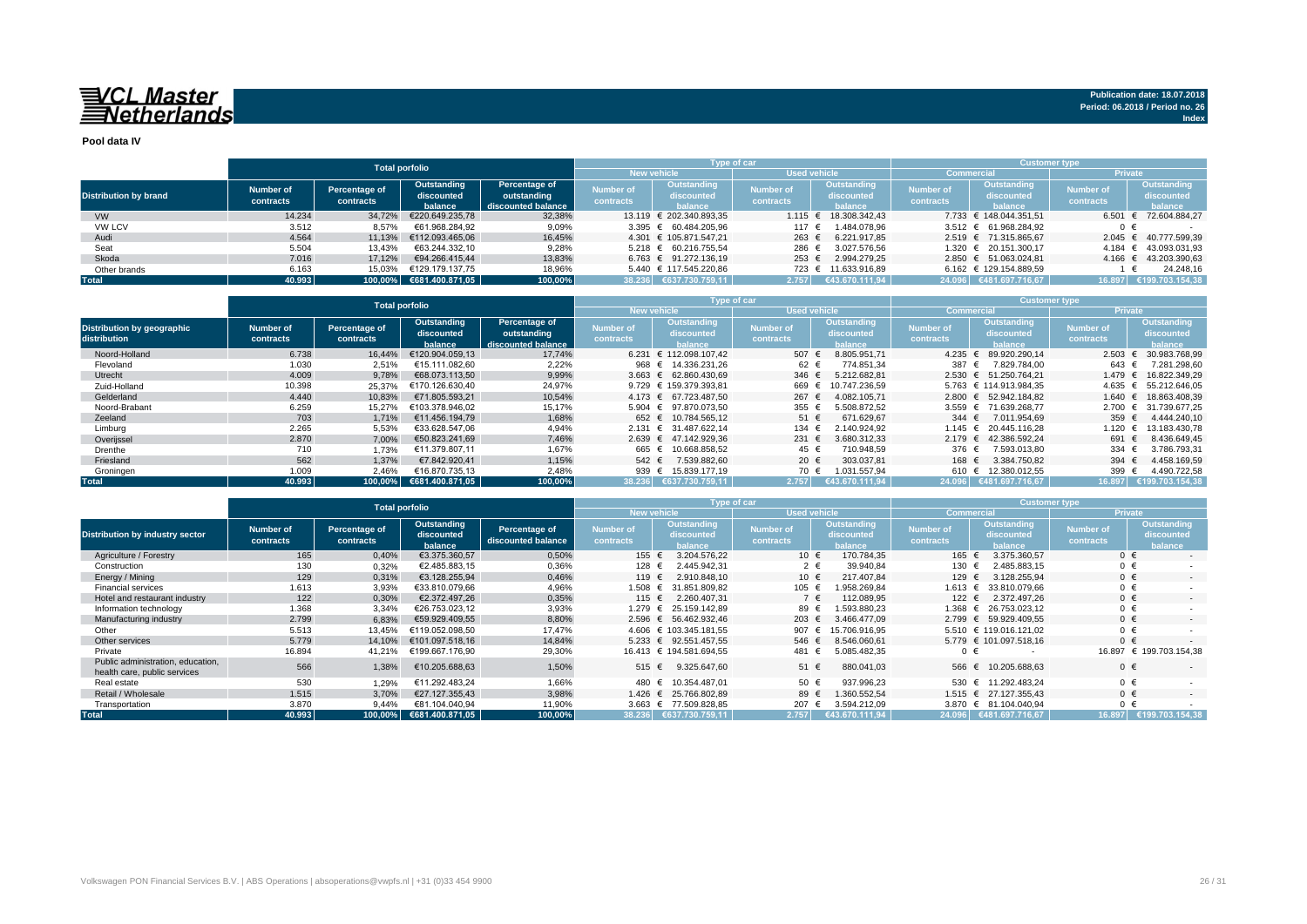## VCL Master<br>Netherlands

**Publication date: 18.07.2018 Period: 06.2018 / Period no. 26**

**Index**

**Pool data V**

|                                          |                      |                  |                        | <b>Total porfolio</b>               |                    |                    | Type of car                  |                     |                          | <b>Customer type</b>         |                                     |                           |                                 |  |  |  |
|------------------------------------------|----------------------|------------------|------------------------|-------------------------------------|--------------------|--------------------|------------------------------|---------------------|--------------------------|------------------------------|-------------------------------------|---------------------------|---------------------------------|--|--|--|
|                                          |                      |                  |                        |                                     |                    | <b>New vehicle</b> |                              | <b>Used vehicle</b> |                          | <b>Commercial</b><br>Private |                                     |                           |                                 |  |  |  |
|                                          |                      | <b>Number of</b> | Percentage of          | <b>Outstanding</b>                  | Percentage of      | Number of          | <b>Outstanding</b>           | Number of           | <b>Outstanding</b>       | <b>Number of</b>             | <b>Outstanding</b>                  | <b>Number of</b>          | <b>Outstanding</b>              |  |  |  |
| <b>Distribution by brand &amp; Model</b> | <b>Model</b>         | contracts        | contracts              | discounted                          | outstanding        | contracts          | discounted                   | contracts           | discounted               | contracts                    | discounted                          | contracts                 | discounted                      |  |  |  |
|                                          |                      |                  |                        | balance                             | discounted balance |                    | balance                      |                     |                          |                              | balance                             |                           |                                 |  |  |  |
| Volkswagen                               | Amarok               | $\overline{1}$   | $0.00\%$ €             | 23.071.24                           | 0.00%              |                    | 23.071,24<br>1 €             | $0 \in$             | $\sim$                   | 1 €                          | 23.071,24                           |                           | $0 \in$                         |  |  |  |
|                                          | Arteon               | 23               | $0,06%$ €              | 892.141,72                          | 0,13%              | 23 €               | 892.141,72                   | $0 \in$             |                          | 23 $\epsilon$                | 892.141,72                          | $\mathbf{0}$              | $\epsilon$                      |  |  |  |
|                                          | Beetle               | 9                | $0,02%$ €              | 171.798,04                          | 0,03%              |                    | 8 €<br>156.744,81            | 1 €                 | 15.053,23                | 6 €                          | 102.510,78                          |                           | $3 \in$<br>69.287,26            |  |  |  |
|                                          | Caddv                | 120              | $0,29%$ €              | 1.895.709,42                        | 0,28%              | 117 $∈$            | 1.858.732,80                 | $3 \in$             | 36.976,62                | 115 €                        | 1.804.127,72                        |                           | $5 \in$<br>91.581,70            |  |  |  |
|                                          | Crafter              | 67               | $0,16%$ €              | 1.342.993,77                        | 0,20%              | 58 €               | 1.235.398,85                 | 9 €                 | 107.594,92               | 67 €                         | 1.342.993,77                        |                           | $0 \in$                         |  |  |  |
|                                          | Golf                 | 4.519            |                        | 11,02% € 81.748.715,17              | 12,00%             | 4.008 ∈            | 72.065.562,41                | 511 $\in$           | 9.683.152,76             |                              | 2.763 € 55.251.203,38               |                           | 1.756 € 26.497.511,79           |  |  |  |
|                                          | Jetta                | 3                | $0,01%$ €              | 25.011,73                           | 0,00%              | $\overline{1}$     | 8.718,58<br>€                | $2 \in$             | 16.293,15                | 3<br>€                       | 25.011,73                           | $\mathbf{0}$              |                                 |  |  |  |
|                                          | Passat               | 1.725            |                        | 4,21% € 45.498.834,26               | 6,68%              | $1.564 \in$        | 41.246.172,54                | 161 €               | 4.252.661,72             |                              | 1.708 € 45.081.282,23               | 17 €                      | 417.552,03                      |  |  |  |
|                                          | Polo<br>Sharan       | 3.197<br>17      | $0,04%$ €              | 7,80% € 36.458.198,93               | 5,35%<br>0,07%     | $2.963$ €<br>16 €  | 34.045.528,55                | 234 €<br>1 €        | 2.412.670,38             | 15                           | 1.089 € 13.108.495,04<br>442.657,42 | 2.108 ∈<br>$\overline{2}$ | 23.349.703,89<br>60.107,04<br>€ |  |  |  |
|                                          | Tiquan               | 428              |                        | 502.764,46<br>1,04% € 12.403.377,83 | 1,82%              | 420 €              | 480.517,96<br>12.185.533,89  | 8 €                 | 22.246,50<br>217.843,94  | €                            | 374 € 10.907.720,75                 | 54 €                      | 1.495.657,08                    |  |  |  |
|                                          | Touareg              | $\overline{4}$   | $0,01\%$ €             | 243.399,70                          | 0,04%              | 3                  | 209.206,38<br>€              | $1 \in$             | 34.193,32                | €<br>$\overline{4}$          | 243.399,70                          | $\mathbf{0}$              | $\epsilon$                      |  |  |  |
|                                          | Touran               | 161              | $0,39%$ €              | 3.757.328,99                        | 0,55%              | 154 €              | 3.626.296,60                 | 7 €                 | 131.032,39               | 147 €                        | 3.428.700,24                        | 14 €                      | 328.628,75                      |  |  |  |
|                                          | Transporter          | 368              | $0,90%$ €              | 6.282.111,71                        | 0,92%              | 357 $\epsilon$     | 6.129.480,33                 | 11 €                | 152.631,38               | 368 $\epsilon$               | 6.282.111,71                        | $\mathbf{0}$              | €                               |  |  |  |
|                                          | T-roc                | 22               | $0.05%$ €              | 533.474,85                          | 0.08%              | 22 $\epsilon$      | 533.474,85                   | $0 \in$             |                          | 10 €                         | 252.686,22                          | $12$ €                    | 280.788,63                      |  |  |  |
|                                          | Up!                  | 3.570            |                        | 8,71% € 28.870.303,96               | 4,24%              |                    | 3.404 € 27.644.311,84        | 166 €               | 1.225.992,12             | 1.040 $€$                    | 8.856.237,86                        |                           | 2.530 € 20.014.066,10           |  |  |  |
| <b>Sub-Total VW</b>                      |                      | 14.234           |                        | 34,72% €220.649.235,78              | 32.38%             | 13 119             | 620234089335                 | 115                 | <b>R 308 342 43</b>      | 7733                         | €148.044.351.51                     |                           |                                 |  |  |  |
| <b>VW LCV</b>                            | Amarok               | 15               | $0,04%$ €              | 433.673,73                          | 0,06%              | 13 €               | 377.083,08                   | $2 \in$             | 56.590,65                | 15 €                         | 433.673,73                          |                           | $0 \in$                         |  |  |  |
|                                          | Caddy                | 1.501            |                        | 3,66% € 19.125.514,90               | 2,81%              |                    | 1.465 € 18.815.971,67        | 36 €                | 309.543,23               |                              | 1.501 € 19.125.514,90               | $\mathbf 0$               | €                               |  |  |  |
|                                          | Crafter              | 751              | $1,83%$ €              | 17.159.118,53                       | 2,52%              |                    | 707 € 16.577.376,14          | 44 €                | 581.742,39               |                              | 751 € 17.159.118,53                 |                           | $0 \in$                         |  |  |  |
|                                          | Tiquan               | $\overline{7}$   | $0,02%$ €              | 159.197,17                          | 0,02%              | 7 €                | 159.197.17                   | $0 \in$             |                          | 7 €                          | 159.197,17                          |                           | $0 \in$                         |  |  |  |
|                                          | Touran               | $\overline{4}$   | $0,01\%$ €             | 77.908,47                           | 0,01%              | $4 \in$            | 77.908,47                    | $0 \in$             |                          | $4 \in$                      | 77.908,47                           |                           | $0 \in$                         |  |  |  |
|                                          | Transporter          | 1.230            |                        | 3,00% € 24.909.086,33               | 3,66%              |                    | 1.195 € 24.372.883,64        | 35 €                | 536.202,69               |                              | 1.230 € 24.909.086,33               |                           | $0 \in$                         |  |  |  |
|                                          | Sharan               | $\overline{4}$   | $0.01\%$ €             | 103.785,79                          | 0.02%              |                    | $4 \in$<br>103.785,79        | $0 \in$             |                          | $4 \in$                      | 103.785,79                          |                           | $0 \in$                         |  |  |  |
| Sub-Total VW LCV                         |                      | 3.512            | 8.57%                  | €61.968.284.92                      | 9.09%              | 3.395              | €60.484.205.96               | 117                 | €1.484.078.9(            | 3.512                        | €61.968.284.92                      |                           |                                 |  |  |  |
| Audi                                     | A <sub>1</sub>       | 948              |                        | 2,31% € 14.137.592,54               | 2,07%              | 924 $\in$          | 13.810.806,92                | 24 €                | 326.785,62               | 161 €                        | 2.604.486,22                        |                           | 787 € 11.533.106,32             |  |  |  |
|                                          | A <sub>3</sub>       | 2.148            |                        | 5,24% € 48.214.209,43               | 7,08%              | $1.964$ €          | 44.022.380.37                | 184 €               | 4.191.829,06             | 1.183<br>€                   | 27.518.939,74                       | 965                       | €<br>20.695.269,69              |  |  |  |
|                                          | A4                   | 705              |                        | 1,72% € 20.830.470,04               | 3,06%              | 687 €              | 20.421.220,96                | 18 €                | 409.249,08               | 546 €                        | 16.279.159,42                       | 159 €                     | 4.551.310,62                    |  |  |  |
|                                          | A <sub>5</sub>       | 149              | $0,36%$ €              | 5.454.376,87                        | 0,80%              | 142 €              | 5.280.780,68                 | 7 €                 | 173.596,19               | 132<br>€                     | 4.794.409,41                        | 17 €                      | 659.967,46                      |  |  |  |
|                                          | A6                   | 224              | $0,55%$ €              | 8.160.471,33                        | 1.20%              | 209 €              | 7.766.892,66                 | 15 €                | 393.578,67               | 220 €                        | 8.026.761,85                        |                           | 133.709,48<br>$4 \in$           |  |  |  |
|                                          | A7                   | 13               | $0,03%$ €              | 579.338,78                          | 0,09%              | 13 $\epsilon$      | 579.338,78                   | $0 \in$             |                          | 12 $\epsilon$                | 553.736,08                          |                           | 25.602,70<br>1 €                |  |  |  |
|                                          | A8                   | $\overline{a}$   | $0,01\%$ €             | 234.205,76                          | 0,03%              | $4 \in$            | 234.205,76                   | $0 \in$             |                          | $4 \in$                      | 234.205,76                          |                           | $0 \in$                         |  |  |  |
|                                          | Q2                   | 159              | $0,39%$ €              | 4.549.255,30                        | 0,67%              | 158 €              | 4.513.259,14                 | $1 \in$             | 35.996,16                | 89 €                         | 2.574.667,99                        | 70 €                      | 1.974.587,3                     |  |  |  |
|                                          | Q3                   | 68               | $0,17%$ €              | 1.970.945,11                        | 0,29%              | 67 €<br>61 €       | 1.949.008,07<br>2.747.120.28 | $1 \in$<br>$4 \in$  | 21.937,04<br>102.165.03  | 32 €<br>62<br>€              | 962.928,47<br>2.748.876,37          | 36 €<br>$\mathbf{3}$      | 1.008.016,64<br>100.408.94<br>€ |  |  |  |
|                                          | Q <sub>5</sub><br>Q7 | 65<br>74         | $0,16%$ €              | 2.849.285,31                        | 0,42%<br>0.71%     | 67 €               | 4.352.590,48                 | 7 €                 | 511.350,79               | 74 €                         | 4.863.941,27                        |                           | $0 \in$                         |  |  |  |
|                                          | <b>TT</b>            | $\overline{7}$   | $0,18%$ €<br>$0,02%$ € | 4.863.941,27<br>249.373,32          | 0,04%              | $5 \in$            | 193.943,11                   | $2 \in$             | 55.430,21                | $4 \in$                      | 153.753,09                          |                           | $3 \in$<br>95.620,23            |  |  |  |
| <b>Sub-Total Audi</b>                    |                      | 4.564            |                        | 11,13% €112.093.465,06              | 16.45%             | .301 <sub>1</sub>  | €105.871.547.21              | 831                 | E6.221.917.85            |                              | 2.519 €71.315.865.67                | 2.045                     | 777.599.39                      |  |  |  |
| Seat                                     | Alhambra             | 18               | $0,04%$ €              | 519.365,84                          | 0,08%              | 18 €               | 519.365,84                   | $0 \in$             |                          | 17 €                         | 500.725,91                          |                           | 18.639,93<br>$1 \in$            |  |  |  |
|                                          | Altea                | 3                | $0,01%$ €              | 34.526,29                           | 0,01%              | $3 \in$            | 34.526,29                    | $0 \in$             |                          | $0 \in$                      |                                     |                           | 34.526,29<br>$3 \in$            |  |  |  |
|                                          | Arona                | 32               | $0,08%$ €              | 639.208,63                          | 0,09%              | 32 $\epsilon$      | 639.208,63                   | $0 \in$             |                          | 8 €                          | 164.717,47                          | 24 $\in$                  | 474.491,16                      |  |  |  |
|                                          | Ibiza                | 2.476            |                        | 6,04% € 26.658.981,31               | 3,91%              | 2.368 ∈            | 25.615.047,26                | 108 €               | 1.043.934,05             | 393 $\epsilon$               | 4.626.001,73                        | 2.083 ∈                   | 22.032.979,58                   |  |  |  |
|                                          | Leon                 | 1.266            |                        | 3,09% € 19.716.775,52               | 2,89%              |                    | 1.141 € 18.162.192,76        | 125 €               | 1.554.582,76             | 636                          | € 10.453.684,76                     | 630                       | 9.263.090,76<br>$\epsilon$      |  |  |  |
|                                          | Mii                  | 1.509            |                        | 3,68% € 11.181.084,04               | 1,64%              | 1.462 $∈$          | 10.863.701,08                | 47 €                | 317.382,96               | 122 €                        | 961.109,97                          | 1.387 $∈$                 | 10.219.974,07                   |  |  |  |
|                                          | Ateca                | 165              | $0,40%$ €              | 4.067.988,92                        | 0,60%              | 161 €              | 3.976.611,37                 | $4 \in$             | 91.377,55                | 128 $\in$                    | 3.196.883,77                        | 37 $\epsilon$             | 871.105,15                      |  |  |  |
|                                          | Toledo               | 35               | $0,09%$ €              | 426.401,55                          | 0,06%              | 33 $\epsilon$      | 406.102,31                   | $2 \in$             | 20.299,24                | 16 €                         | 248.176,56                          | 19 €                      | 178.224,99                      |  |  |  |
| <b>Sub-Total Seat</b>                    |                      | 5.504            | 13.43%                 | €63.244.332,10                      | 9.28%              | 5.218              | 60.216.755.54                |                     | 3.027.576.56             | 320                          | €20.151.300.17                      |                           | €43.093.031.93                  |  |  |  |
| Skoda                                    | Citigo               | 2.041            |                        | 4,98% € 15.967.148,90               | 2.34%              |                    | 1.997 € 15.689.421,15        | 44 €                | 277.727,75               | 191 €                        | 1.511.427,07                        |                           | 1.850 € 14.455.721,83           |  |  |  |
|                                          | Fabia                | 2.078            |                        | 5,07% € 24.554.166,79               | 3,60%              |                    | 2.035 € 24.065.628,73        | 43 €                | 488.538,06               | 419 €                        | 5.162.454,76                        |                           | 1.659 € 19.391.712,03           |  |  |  |
|                                          | Octavia              | 1.824            |                        | 4,45% € 33.101.198,12               | 4.86%              | 1.685 $∈$          | 31.294.163,04                | 139 €               | 1.807.035,08             | 1.605<br>€                   | 29.529.735,47                       | 219 $\in$                 | 3.571.462,65                    |  |  |  |
|                                          | Rapid                | 494              | 1,21% €                | 6.103.203,40                        | 0,90%              | 485 €              | 6.011.783,74                 | 9 €                 | 91.419,66                | 97 $\epsilon$                | 1.307.717,99                        | 397 €                     | 4.795.485,4                     |  |  |  |
|                                          | Roomster             | $\overline{2}$   | $0,00%$ €              | 13.779,28                           | 0,00%              | $2 \epsilon$       | 13.779.28                    | $0 \in$             |                          | $1 \in$                      | 6.918,38                            | $1 \in$                   | 6.860,90                        |  |  |  |
|                                          | Superb               | 422              | 1,03% $∈$              | 9.915.902,66                        | 1,46%              | 405 €              | 9.595.983,69                 | 17 €                | 319.918,97               | 406 €                        | 9.484.805,94                        | 16 €                      | 431.096,72                      |  |  |  |
|                                          | Kodiaq               | 117              | $0,29%$ €              | 3.793.068,90                        | 0,56%              | 117 €              | 3.793.068,90                 | $0 \in$             |                          | 109 €                        | 3.536.657,50                        | 8                         | 256.411,40<br>€                 |  |  |  |
|                                          | Karog                | 13               | $0,03%$ €              | 383.162,47                          | 0,06%              | 13 €               | 383.162,47                   | $0 \in$             |                          | 13 $\epsilon$                | 383.162,47                          |                           | $0 \in$                         |  |  |  |
|                                          | Yeti                 | 25               | $0.06\%$ €             | 434.784,92                          | 0,06%              | 24 $\in$           | 425.145,19                   | 1 €                 | 9.639,73                 | $9 \in$                      | 140.145,23                          | 16 €                      | 294.639,69                      |  |  |  |
| <b>Sub-Total Skoda</b>                   |                      | 7.016            | 17,12%                 | €94.266.415,44                      | 13,83%             | 6.763              | €91.272.136.19               | 253                 | €2.994.279.25            | 2.850                        | €51.063.024.81                      |                           | €43.203.390.63                  |  |  |  |
| Other brands                             |                      | 6.163            | 15.03%                 | €129.179.137.75                     | 18.96%             |                    | 5.440 €117.545.220.86        | 723                 | €11.633.916.89           |                              | 6.162 €129.154.889.59               |                           | €24.248,16                      |  |  |  |
| <b>Total</b>                             |                      | 40.993           |                        | 100,00% €681.400.871,05             | 100,00%            |                    | 38.236 €637.730.759,11       |                     | $2.757$ $643.670.111.94$ |                              | 24.096 €481.697.716,67              |                           | 16.897 €199.703.154,38          |  |  |  |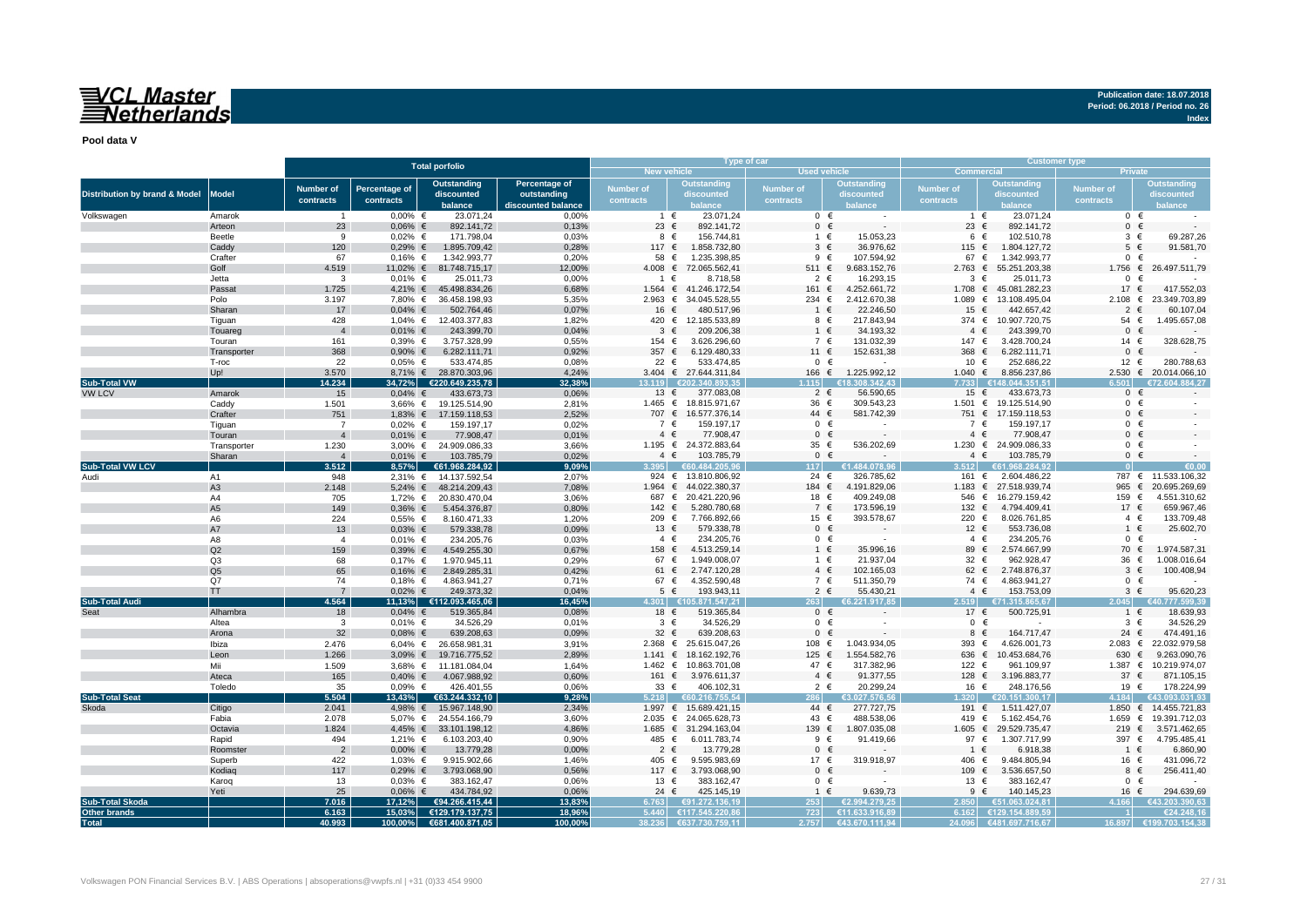

### **Pool data VI**

|               |                     |                                                                        | <b>Total portfolio</b> |                                                    | <b>Customer type</b> |                                          |                     |                                          |  |  |  |  |  |  |
|---------------|---------------------|------------------------------------------------------------------------|------------------------|----------------------------------------------------|----------------------|------------------------------------------|---------------------|------------------------------------------|--|--|--|--|--|--|
|               |                     |                                                                        |                        |                                                    | <b>Commercial</b>    |                                          | <b>Private</b>      |                                          |  |  |  |  |  |  |
| Type of car   | Number of contracts | Percentage of<br><b>Outstanding</b><br>discounted balance<br>contracts |                        | Percentage of<br>outstanding<br>discounted balance | Number of contracts  | <b>Outstanding</b><br>discounted balance | Number of contracts | <b>Outstanding</b><br>discounted balance |  |  |  |  |  |  |
| New vehicles  | 38.236              | 93,27% $\in$                                                           | 637.730.759,11         | 93,59%                                             | 21.822               | €443.136.549,53                          | 16.414              | €194.594.209,58                          |  |  |  |  |  |  |
| Used vehicles | 2.757               | 6.73% €                                                                | 43.670.111.94          | 6,41%                                              | 2.274                | €38.561.167,14                           | 483                 | €5.108.944.80                            |  |  |  |  |  |  |
| <b>Total</b>  | 40.993              | 100,00%                                                                | €681.400.871,05        | 100,00%                                            | 24.096               | €481.697.716,67                          | 16.897              | €199.703.154,38                          |  |  |  |  |  |  |

|                      |                     | <b>Total portfolio</b>     |                                          |                                                    |  |  |  |  |  |  |  |  |  |
|----------------------|---------------------|----------------------------|------------------------------------------|----------------------------------------------------|--|--|--|--|--|--|--|--|--|
| <b>Customer type</b> | Number of contracts | Percentage of<br>contracts | <b>Outstanding</b><br>discounted balance | Percentage of<br>outstanding<br>discounted balance |  |  |  |  |  |  |  |  |  |
| Commercial           | 24.096              | 58,78%                     | €481.697.716,67                          | 70,69%                                             |  |  |  |  |  |  |  |  |  |
| Private              | 16.897              | 41.22%                     | €199.703.154,38                          | 29,31%                                             |  |  |  |  |  |  |  |  |  |
| <b>Total</b>         | 40.993              | 100,00%                    | €681.400.871,05                          | 100,00%                                            |  |  |  |  |  |  |  |  |  |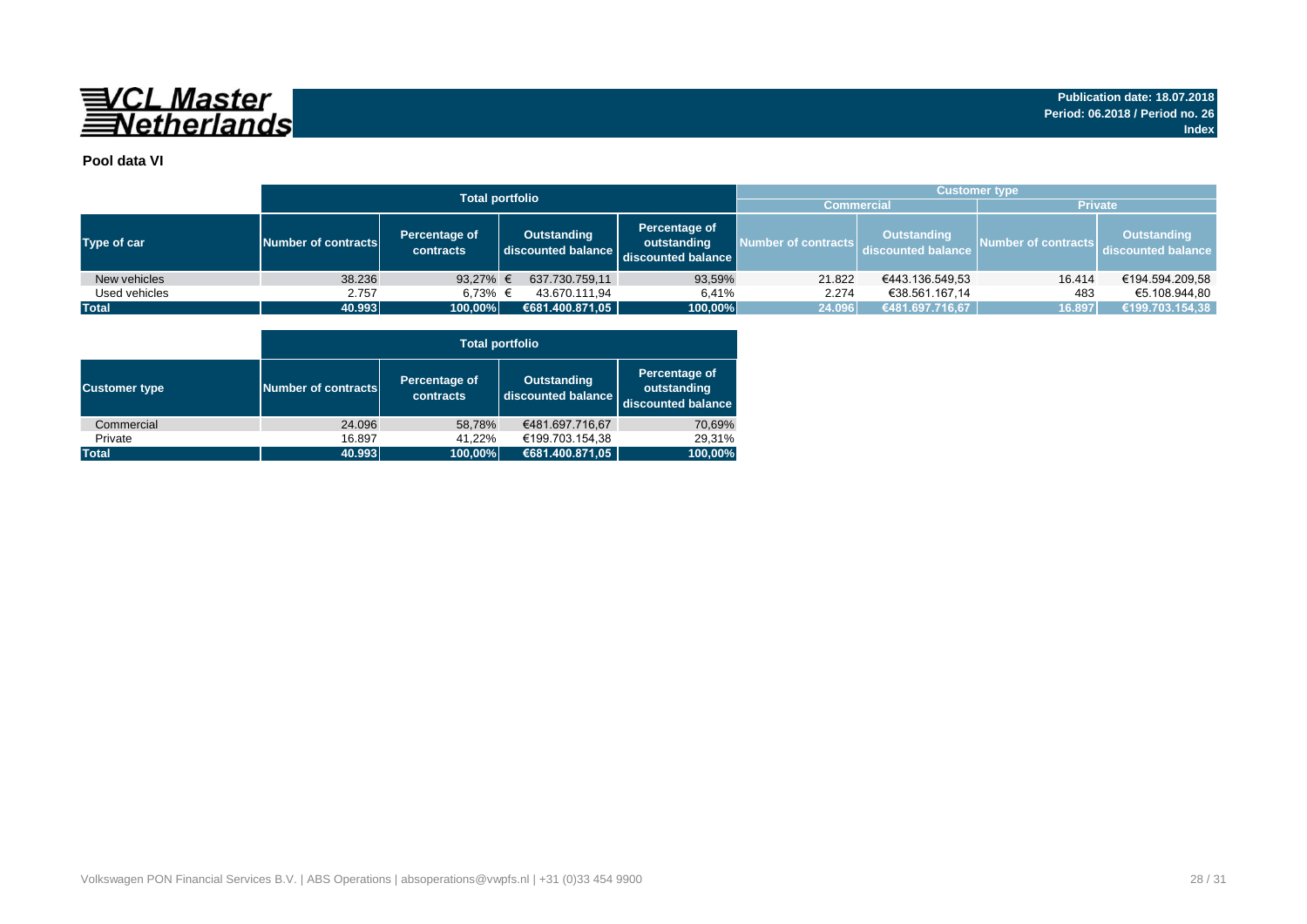## 

#### **Pool data VII**

|                            |                        |                                   | <b>Total porfolio</b>                |                                                       |                        | <b>Type of car</b>                   |                               |                                      | <b>Customer type</b>   |                                      |                               |                                      |  |  |  |
|----------------------------|------------------------|-----------------------------------|--------------------------------------|-------------------------------------------------------|------------------------|--------------------------------------|-------------------------------|--------------------------------------|------------------------|--------------------------------------|-------------------------------|--------------------------------------|--|--|--|
|                            |                        |                                   |                                      |                                                       |                        | <b>New vehicle</b>                   | <b>Used vehicle</b>           |                                      | <b>Commercial</b>      |                                      | <b>Private</b>                |                                      |  |  |  |
| Distribution by motor type | Number of<br>contracts | <b>Percentage of</b><br>contracts | Outstanding<br>discounted<br>balance | Percentage of<br>outstanding<br>discounted<br>balance | Number of<br>contracts | Outstanding<br>discounted<br>balance | <b>Number of</b><br>contracts | Outstanding<br>discounted<br>balance | Number of<br>contracts | Outstanding<br>discounted<br>balance | <b>Number of</b><br>contracts | Outstanding<br>discounted<br>balance |  |  |  |
| EA189 (unfixed)            | 371                    | 0,91%                             | 3.543.137.84                         | 0,52%                                                 | 338                    | €3.279.886,46                        | 33                            | €263.251,38                          | 360                    | €3.420.067,76                        |                               | €123.070,08                          |  |  |  |
| Other                      | 40.622                 | 99,09%                            | € 677.857.733,21                     | 99,48%                                                | 37.898                 | €634.450.872.65                      | 2.724                         | €43.406.860,56                       | 23.736                 | €478.277.648.91                      | 16.886                        | €199.580.084.30                      |  |  |  |
| <b>Total</b>               | 40.993                 |                                   | 100,00% € 681.400.871,05             | 100,00%                                               |                        | 38.236 € 637.730.759,11              | 2.757                         | 43.670.111.94                        |                        | 24.096 € 481.697.716,67              |                               | 16.897 € 199.703.154,38              |  |  |  |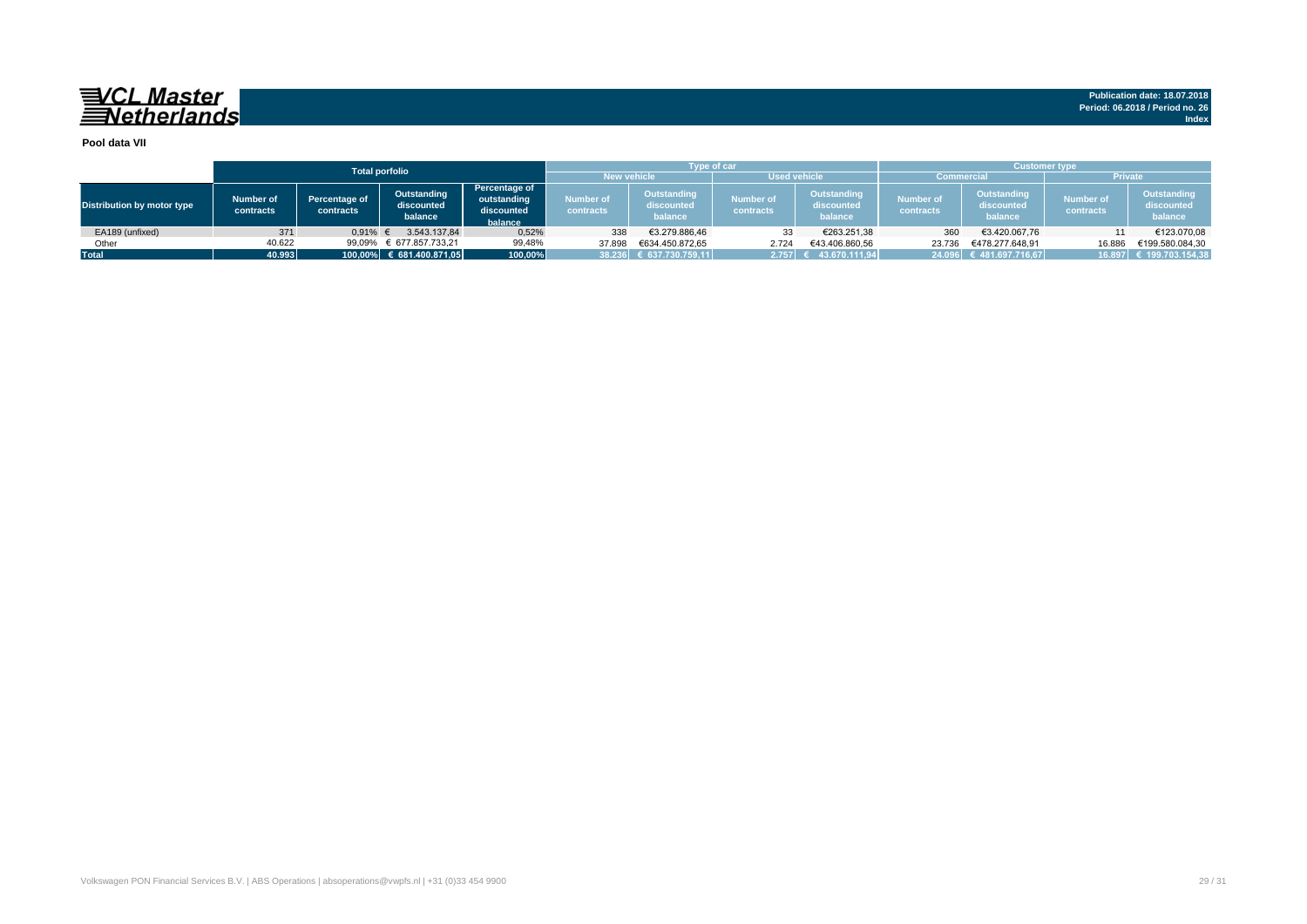

#### **Prepayments**

| <b>Reporting period</b>  | <b>Unscheduled payments</b> | <b>Discounted balance as of</b><br>previous period | <b>Periodic CPR</b> | <b>Annualised CPR</b> |
|--------------------------|-----------------------------|----------------------------------------------------|---------------------|-----------------------|
| Pool cut                 |                             |                                                    |                     |                       |
| 31-5-2016                | €498.994,73                 | €254.509.899,87                                    | 0,196%              | 2,328%                |
| 30-6-2016                | €90.546,38                  | €255.186.298,49                                    | 0,035%              | 0,425%                |
| 31-7-2016                | €630.907,72                 | €346.248.092,83                                    | 0,182%              | 2,165%                |
| 31-8-2016                | €149.257,83                 | €347.052.186.47                                    | 0,043%              | 0,515%                |
| 30-9-2016                | €118.674,28                 | €409.005.121,41                                    | 0,029%              | 0,348%                |
| 31-10-2016               | €200.293,91                 | €408.532.596,90                                    | 0,049%              | 0,587%                |
| 30-11-2016               | €145.231,57                 | €443.219.201,18                                    | 0,033%              | 0,393%                |
| 31-12-2016               | €149.774,20                 | €443.088.269,96                                    | 0,034%              | 0,405%                |
| 31-1-2017                | €427.650,04                 | €444.454.906,82                                    | 0,096%              | 1,149%                |
| 28-2-2017                | €161.859,45                 | €444.520.828,63                                    | 0,036%              | 1,149%                |
| 31-3-2017                | €198.635,00                 | €518.870.496,20                                    | 0,038%              | 0,458%                |
| 30-4-2017                | €198.635,00                 | €519.662.281,03                                    | 0,044%              | 0,522%                |
| 31-5-2017                | €203.476,68                 | €519.617.330,16                                    | 0,039%              | 0,469%                |
| 30-6-2017                | €215.892,12                 | €563.390.649,12                                    | 0,038%              | 0,459%                |
| 31-7-2017                | €278.939,02                 | €563.447.253,24                                    | 0,050%              | 0,592%                |
| 31-8-2017<br>30-9-2017   | €260.693,26<br>€260.638,06  | €564.451.015,23<br>€564.886.419,96                 | 0,046%<br>0,046%    | 0,553%<br>0,552%      |
| 31-10-2017               | €371.540,38                 | €607.195.061,29                                    | 0,061%              | 0,732%                |
| 30-11-2017               | €357.595,85                 | €608.264.526,13                                    | 0,059%              | 0,703%                |
| 31-12-2017               | €213.238,36                 | €607.738.186,77                                    | 0,035%              | 0,420%                |
| 31-1-2018                | €266.863,21                 | €610.261.221,40                                    | 0,044%              | 0,420%                |
| 28-2-2018                | €207.806,81                 | €609.188.553,59                                    | 0,034%              | 0,409%                |
| 31-3-2018                | €258.848,87                 | €678.577.121,56                                    | 0,038%              | 0,457%                |
| 30-4-2018                | €220.346,99                 | €679.633.121,94                                    | 0,032%              | 0,388%                |
| 31-5-2018                | €317.533,76                 | €679.383.368,60                                    | 0,047%              | 0,559%                |
| 30-6-2018                | €332.395,70                 | €682.057.744,59                                    | 0,049%              | 0,583%                |
| 31-7-2018                |                             |                                                    |                     |                       |
| 31-8-2018                |                             |                                                    |                     |                       |
| 30-9-2018                |                             |                                                    |                     |                       |
| 31-10-2018               |                             |                                                    |                     |                       |
| 30-11-2018               |                             |                                                    |                     |                       |
| 31-12-2018               |                             |                                                    |                     |                       |
| 31-1-2019                |                             |                                                    |                     |                       |
| 28-2-2019                |                             |                                                    |                     |                       |
| 31-3-2019                |                             |                                                    |                     |                       |
| 30-4-2019                |                             |                                                    |                     |                       |
| 31-5-2019                |                             |                                                    |                     |                       |
| 30-6-2019                |                             |                                                    |                     |                       |
| 31-7-2019                |                             |                                                    |                     |                       |
| 31-8-2019                |                             |                                                    |                     |                       |
| 30-9-2019                |                             |                                                    |                     |                       |
| 31-10-2019<br>30-11-2019 |                             |                                                    |                     |                       |
| 31-12-2019               |                             |                                                    |                     |                       |
| 31-1-2020                |                             |                                                    |                     |                       |
| 29-2-2020                |                             |                                                    |                     |                       |
| 31-3-2020                |                             |                                                    |                     |                       |
| 30-4-2020                |                             |                                                    |                     |                       |
| 31-5-2020                |                             |                                                    |                     |                       |
| 30-6-2020                |                             |                                                    |                     |                       |
| 31-7-2020                |                             |                                                    |                     |                       |
| 31-8-2020                |                             |                                                    |                     |                       |
| 30-9-2020                |                             |                                                    |                     |                       |
| 31-10-2020               |                             |                                                    |                     |                       |
| 30-11-2020               |                             |                                                    |                     |                       |
| 31-12-2020               |                             |                                                    |                     |                       |
| 31-1-2021                |                             |                                                    |                     |                       |
| 28-2-2021                |                             |                                                    |                     |                       |
| 31-3-2021                |                             |                                                    |                     |                       |
| 30-4-2021                |                             |                                                    |                     |                       |
| 31-5-2021                |                             |                                                    |                     |                       |
| 30-6-2021                |                             |                                                    |                     |                       |
| 31-7-2021                |                             |                                                    |                     |                       |
| 31-8-2021                |                             |                                                    |                     |                       |
| 30-9-2021                |                             |                                                    |                     |                       |
| 31-10-2021<br>30-11-2021 |                             |                                                    |                     |                       |
| 31-12-2021               |                             |                                                    |                     |                       |
| 31-1-2022                |                             |                                                    |                     |                       |
| 28-2-2022                |                             |                                                    |                     |                       |
| 31-3-2022                |                             |                                                    |                     |                       |
| 30-4-2022                |                             |                                                    |                     |                       |

The annualised constant prepayment rate (CPR) of the underlying receivables based upon the most recent periodic CPR. Periodic CPR is equal to the total unscheduled principal received in the most recent period divided by the start of period principal balance. This is then annualised as follows:

1-((1-Periodic CPR)^number of periods in a year)